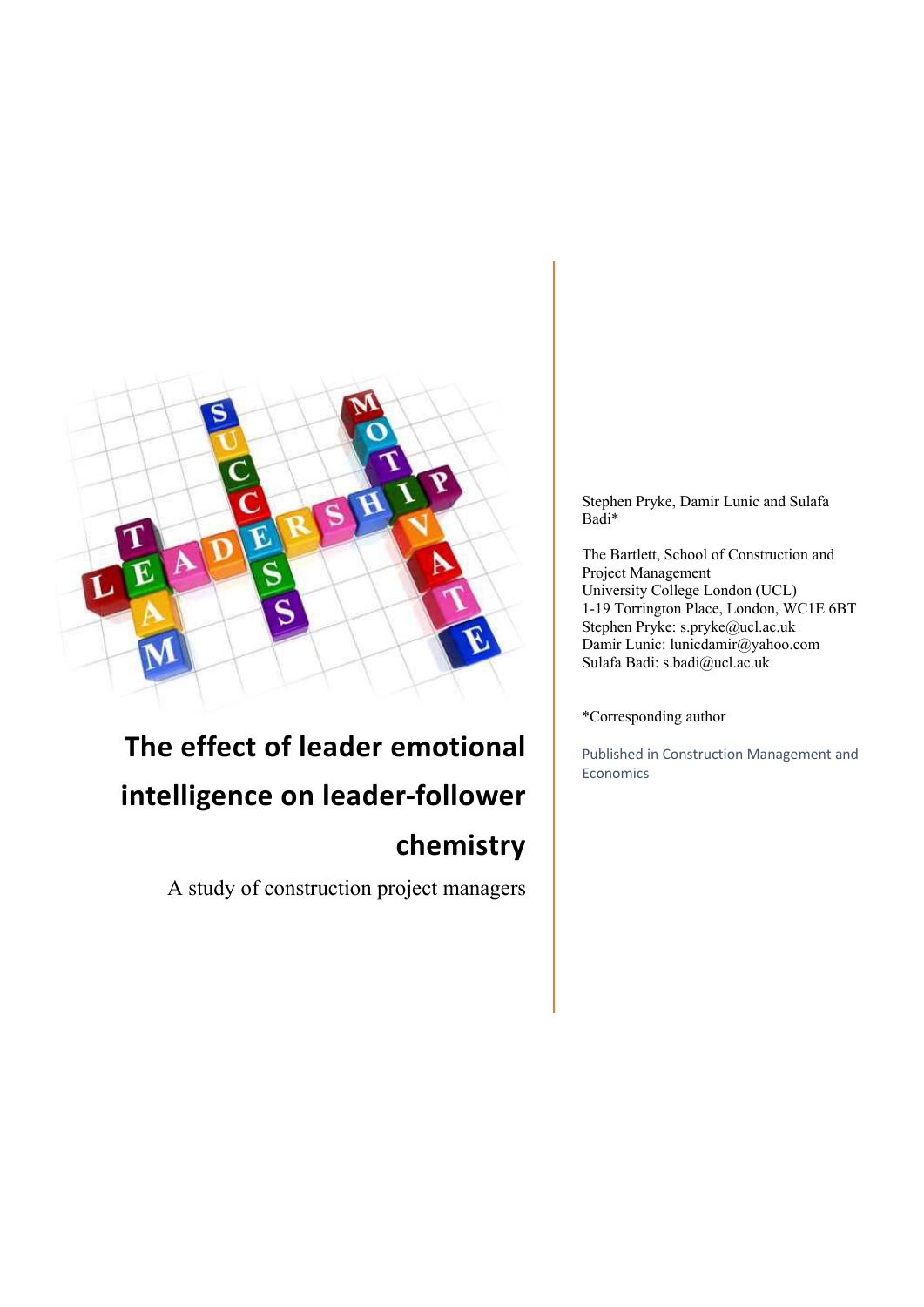# **The effect of leader emotional intelligence on leader-follower chemistry: A study of construction project managers**

### **1. ABSTRACT**

Extending Nicolini's (2002) notion of project 'chemistry', this paper proposes the development of a 'leader-follower chemistry' model associated with the quality of dyadic interpersonal communication in construction projects. The paper focuses on the project manager as leader and attempts to deepen understanding of the effect of a project manager's Emotional Intelligence (EI) on the quality of interpersonal communication with their followers- being other members of the project team. While a project manager's EI, with its associated emotional competencies, is often seen as critical in achieving good relationships with members of the project team, it remains a largely understudied concept, particularly in construction projects. Primary data collected using a series of analytical surveys and live observations of site-based projects meetings were used to examine the relationship between a project manager's emotional competencies, particularly sensitivity and expressiveness, and leaderfollower chemistry. Overall, 68 construction professionals participated in the study. The findings suggest that a project manager's emotional sensitivity and expressiveness (particularly head gestures) may explain variance in the quality of leader-follower chemistry. Based on the empirical evidence in the context of team communication, a leader-follower chemistry model is introduced, which emphasises the importance of leaders' emotional sensitivity and expressiveness in a leader-follower communication dyad. The model may be particularly salient in complex project networks with a large number of prominent actors.

**Key words:** Project Manager; specific emotional ability approaches; sensitivity; expressiveness; leader-follower chemistry; construction sector.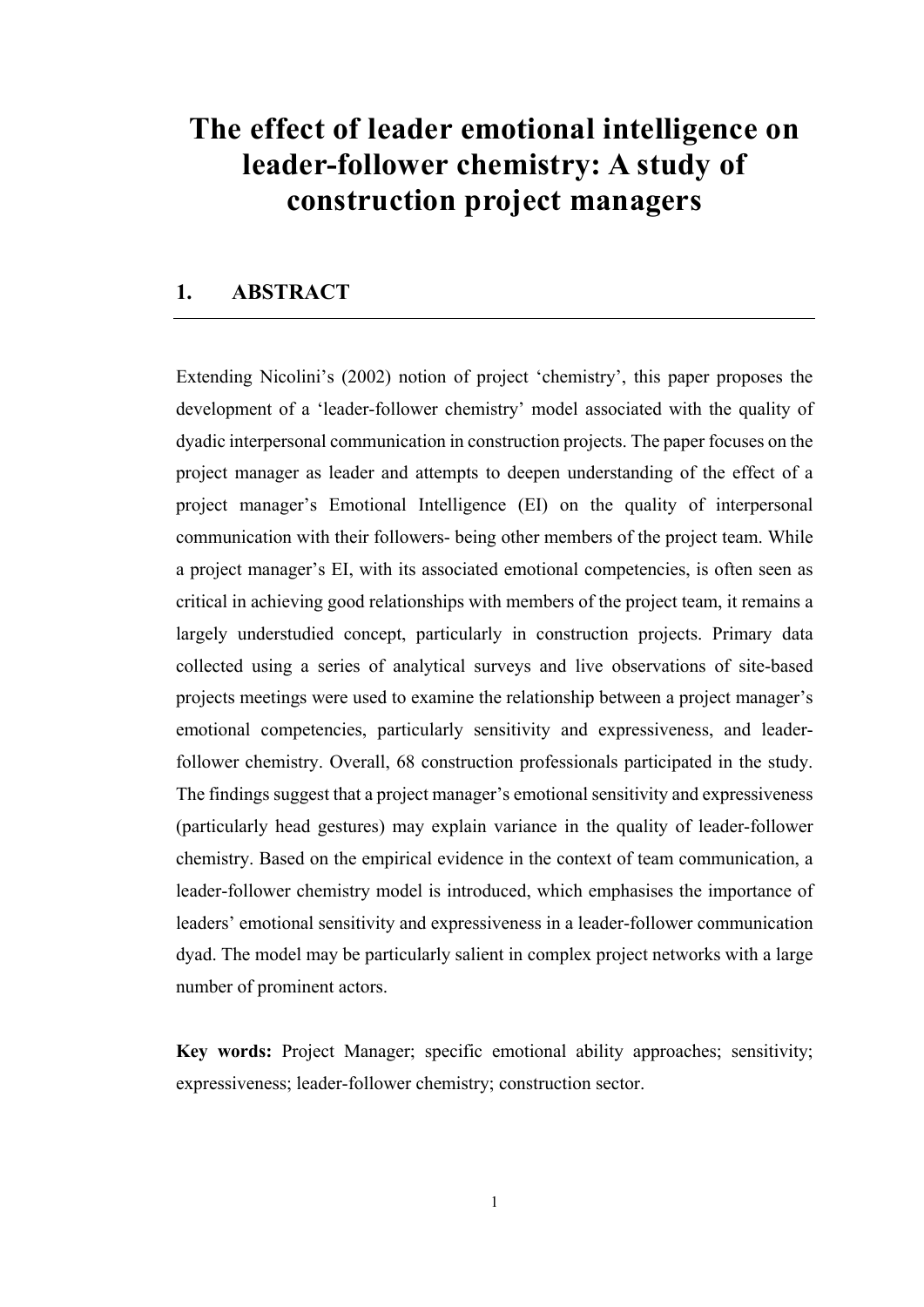#### **1. INTRODUCTION**

Within the construction industry domain, the drive towards more innovative procurement and business practices such as partnering, Pubic Private Partnerships (PPPs), and Supply Chain management (SCM) underlines the need for more collaborative and non-adversarial attitudes among actors of the project coalition (Egan, 1998; Pryke and Smyth, 2006), and places quality of leadership and interpersonal relationships high on the agenda (Nicolini, 2002, Lloyd-Walker and Walker, 2011). The importance of relationships in construction projects concerning successful project performance was raised by Nicolini's (2002) notion of 'project chemistry'. Nicolini describes project chemistry as "a quality of interaction between people on a project" (Nicolini, 2002: 167). In his work, Nicolini provides some valuable insights into social and relational issues on the success of construction projects and points to the quality of leadership as a critical factor in achieving good project chemistry.

The purpose of the present study is to extend the work of Nicolini (2002) on 'project chemistry' by introducing the concept of 'leader-follower chemistry' as a way of increasing understanding of the competencies needed for leaders to build good quality interactions with their followers in construction projects. As Clarke (2010) argues, projects are inherently 'emotional' and leaders are often considered as the ''managers of group emotion'' (Pescosolido, 2002). Indeed, Clarke (2010, p. 605) maintains that relationships within construction project are constructed through social interactions that are fundamentally emotional, and thus, "emotions are likely to play a major role in influencing both the development and trajectory of relationships within project settings". However, there remains a paucity of research on the impact of emotions on projects (Clarke, 2010).

On the other hand, a growing body of research on leadership – both in the general leadership literature as well as in specialist project management literature – stresses the importance of so-called 'Emotional Intelligence' (EI hereafter) on building good relationships between leaders and their followers. Studies of EI underline the significance of two core emotional abilities: emotional sensitivity (the ability to accurately perceive emotions) and emotional expressiveness (the ability to express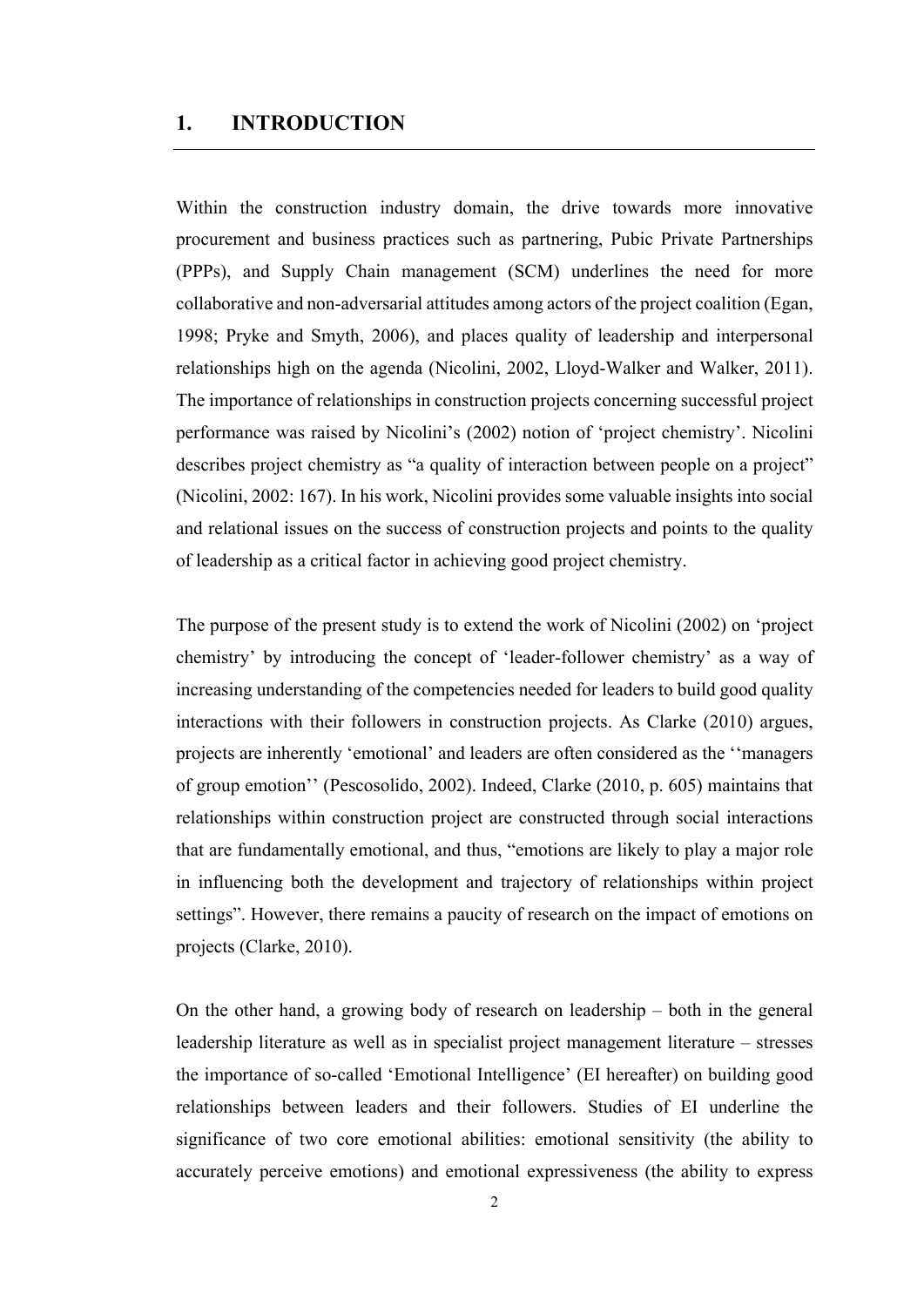emotions) as essential components of successful leadership (Riggio and Reichard, 2008; Elfenbein and Eisenkraft, 2010; Ashkanasy and Humphrey, 2011; Mast *et al.*, 2012). These 'nonverbal' competencies are seen to help develop the notion of rapport between the leader and follower. In their early study of intergroup processes, Tickle-Degnen and Rosenthal (1990) argue that that "nonverbal behavior would be a key element in the mediation and emergence of feelings of rapport between participants" (1990: 288). In what they refer to as 'chemistry' (1990: 286) "…individuals experience rapport as the result of a combination of qualities that emerge from each individual during interaction". Despite this, very little research has been conducted to understand how these core competencies can affect leader-follower rapport (chemistry) in project settings.

The focus of our study is on the project manager as the 'leader' in construction projects. Smith (1999) also Muller and Turner (2010a) maintain that the increased rate of projects not achieving their objectives is a direct result of poor leadership, rather than poor project management. They calls for project managers to move beyond managing and reporting progress of a project, to adding more value through providing leadership. Goleman et al. (2002) have shown a clear correlation between the emotional intelligence and leadership style of managers and the performance of their organisations. They identified the six leadership styles of visionary, democratic, coaching pacesetting, affiliative and commanding.as being closely related to EI, with the first four fostering resonance and good performance in teams, while the last two foster dissonance. However, Turner and Muller (2005), in their review of the literature on project success factors, underlined the limited attention given to the project manager's leadership capabilities. They highlighted this apparent discrepancy between the project management literature and the general management literature, which acknowledges the role of effective leadership as a success factor that can lead to better performance in organisations.

Nevertheless, a number of studies have underlined project managers' emotional intelligence as key to project management success (El-Sabaa, 2001; Dulewicz and Higgs, 2005; Muller and Turner, 2010ab). Recently, Muller and Turner (2010b) in their study of the leadership competency profiles of project managers in successful projects found a medium to high frequency of emotional abilities, particularly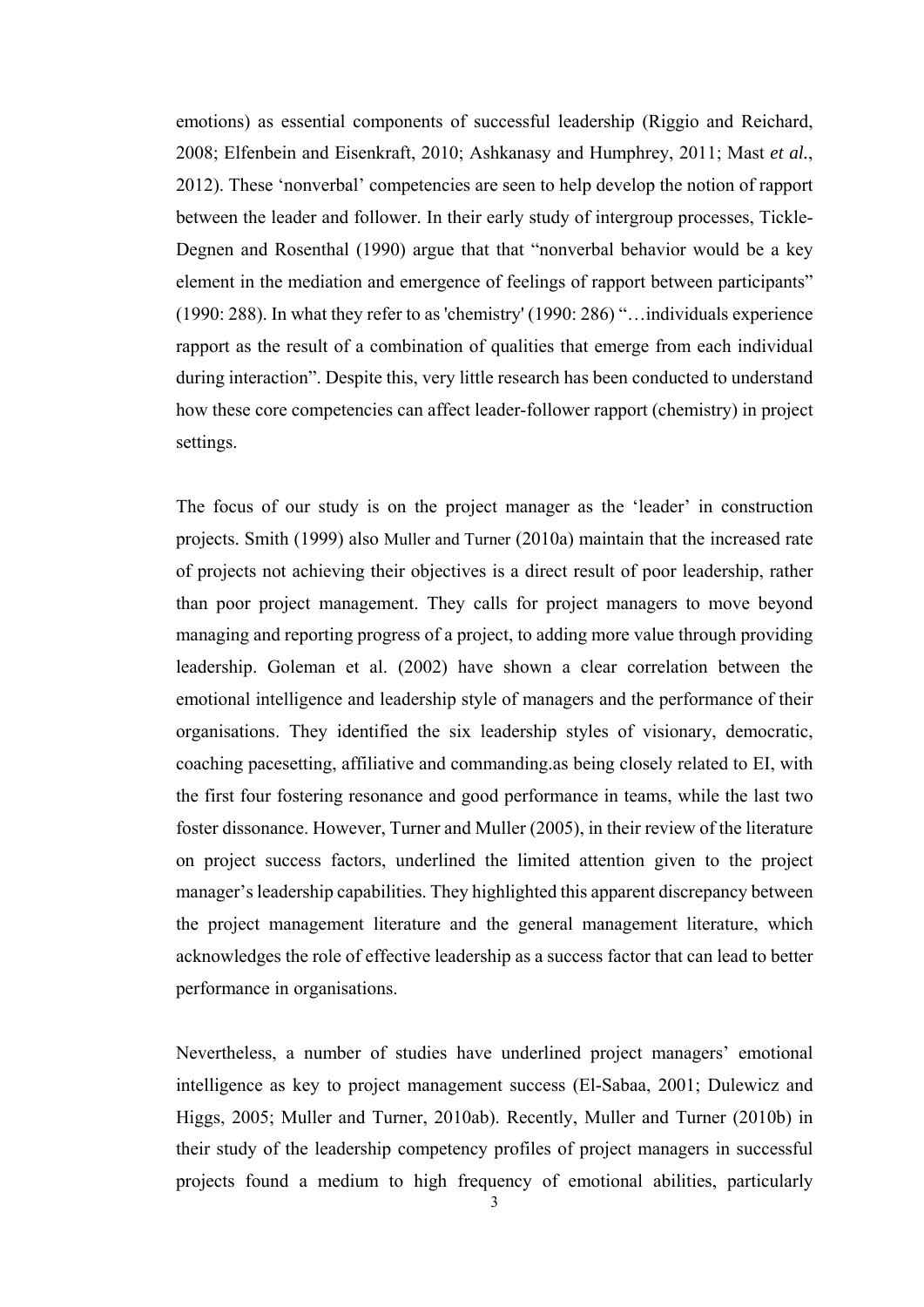influence, motivation and conscientiousness, within project managers in "all types of projects", including engineering projects. In addition, several studies have underlined the relationship between a project manager's emotional intelligence and their performance in construction projects (Ammeter and Dukerich, 2002; Clark, 2010; Lindebaum and Jordan, 2012; Muller and Turner, 2010b).

While the above studies signify the growing recognition of the importance of human, social and emotional factors in the management of construction projects, EI is still a new field of research, and much remains to be analysed with respect to the validity of EI construct (Mayer *et al.*, 2008). Although social psychology studies of human and cultural factors have significantly contributed to the project management literature, reflected in the increasing empirical research and validation of conceptual models such as project 'affinity' (Dainty *et al.*, 2005) and project 'chemistry' (Nicolini, 2002), there is a strong need for more detailed research focusing on the impact of micro level social processes on the success of construction projects (Nicolini, 2002). From the general management arena, Boyatizis (2009) argues that there is an urgent need for research into the competencies needed for effective management and leadership in order to stimulate future scholarship and application.

The purpose of the present study is to attend to this gap in knowledge. It extends the work of Nicolini (2003) on 'project chemistry' by introducing the concept of 'leaderfollower chemistry' as a means of probing the understanding of the effects a project manager's emotional abilities, particularly sensitivity and expressiveness, on the quality of interaction between a project manager and other member of the project team (leader-follower chemistry). To this point, an exploratory study was designed to answer the following research question: What is the association between a project manager's competence in two core emotional abilities- sensitivity and expressiveness – and their team member's perception of rapport (chemistry)?

In order to answer our research question, the framework adopted in this study employs a single relationship characteristic type- 'leader-follower chemistry', which is used to describe a quality of interpersonal communication at a dyadic level. Interpersonal communication is central to social interaction (Hartley, 1993) and dyadic communication occurs when two people are conversing directly with one another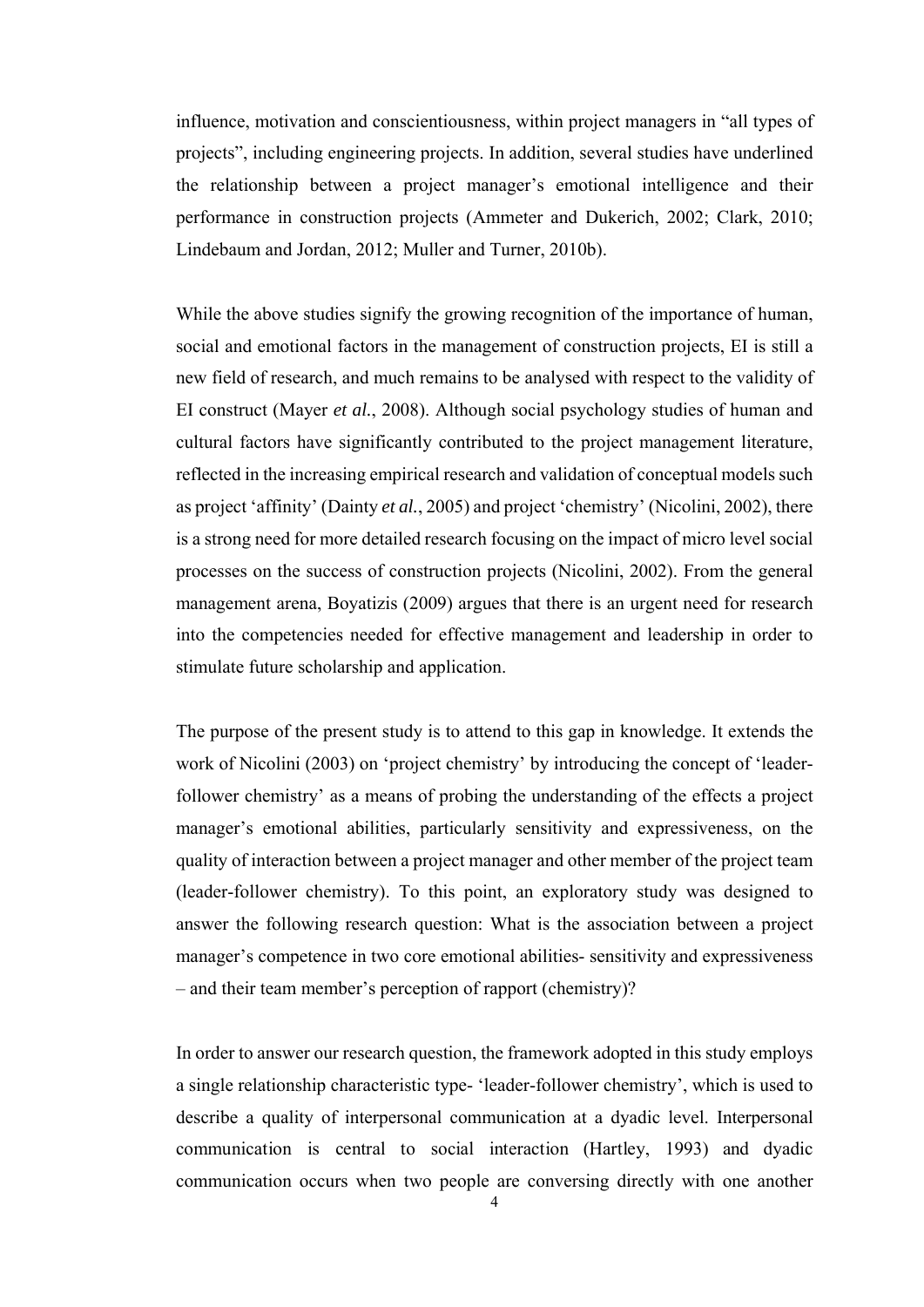(Almore, 1979) and entails both the exchange of messages and the joint creation of meaning (Hartley, 1993). Although people in construction projects communicate 'one to one', 'one to many' and 'many to many', rapport is described in our study as a sense of chemistry in a dyadic communication framework (Tickle-Degnen and Rosenthal, 1990). Indeed, Hall et al. (2009) argue that rapport is a social construct that is intrinsically dyadic. This study's focus on exploring rapport at the level of a dyad may address the minimal attention given to individual-level constructs in project management research (Phua, 2013).

The construction project is perceived through actors or entities and relations between them. Each entity has a belonging *role*, which is organisation and context-specific. The roles are:

- A project manager or leader is responsible for leading the decision making process in project meetings and issue resolution among participants.
- The term followers is used to describe other specialist actors that are participating in project team meetings.

It should be noted that the terms 'leader' and 'follower' are not used in this study to denote a hierarchical distribution of power. This is mainly brought by our belief that the rapidly changing team structures and simultaneous tasks characterising construction projects, intertwined with ever increasing time and cost pressures, have resulted in projects setting their idiosyncratic frameworks for leadership (Mäkilouko, 2004). Indeed, Mäkilouko (2004) argues that project leaders often shift between taskand relationship- oriented leadership styles in order to create a productive atmosphere during the different stages of project development. Examining leadership in the project life cycle, Kloppenborg and Petrick (1999) also emphasise the important role project leaders should play in building teams with collectively ingrained virtues, particularly the responsible use and sharing of power.

Building on the existing literature on leadership, communication management, the psychological and social aspects of project management, as well as a series of surveys and live observations of site-based projects meetings, this paper provides insight into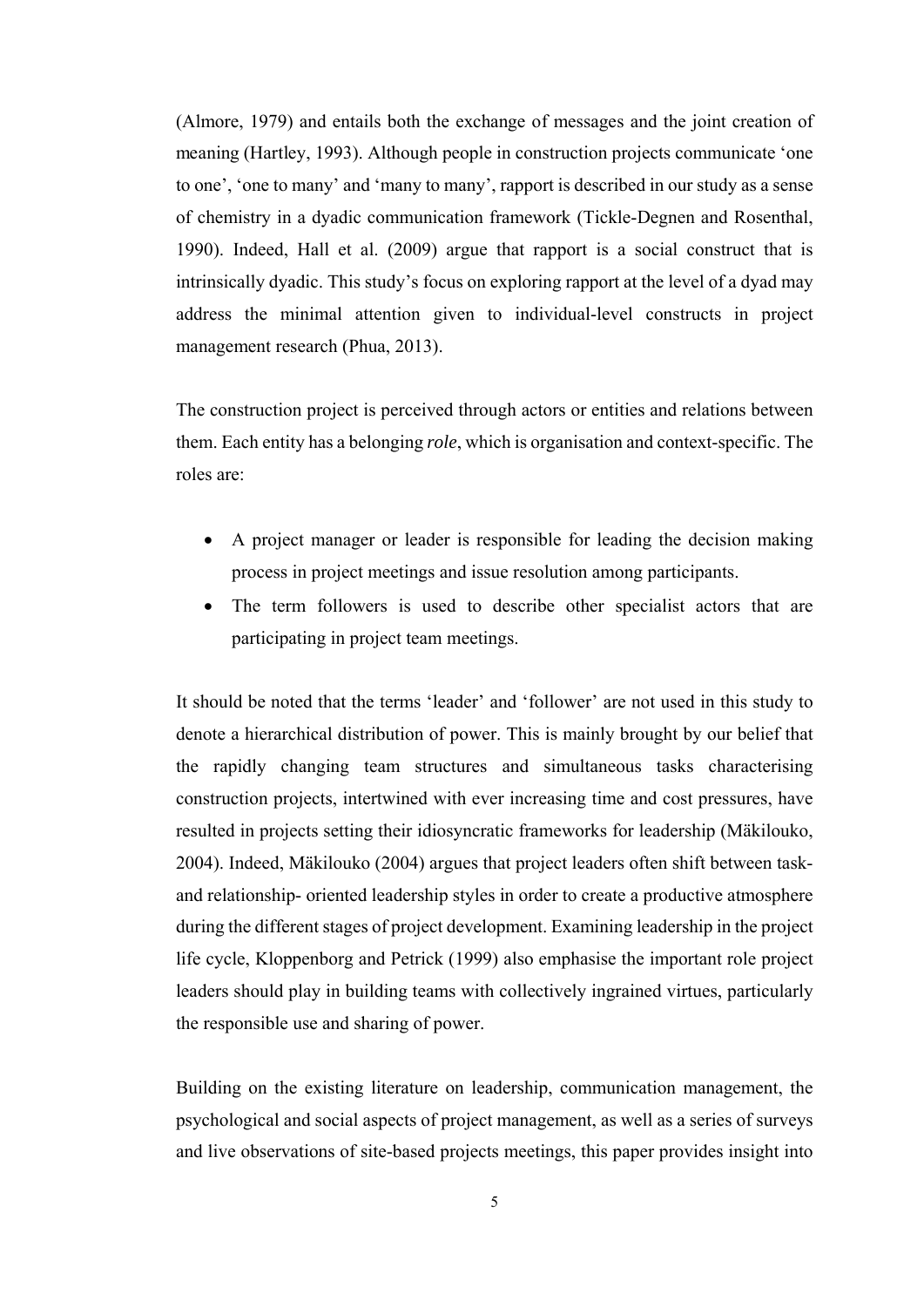certain micro level social aspects of management of projects. Although a notion of 'project chemistry' is a recurring theme in project management, this study is one of the first to examine EI related inter-project social processes between professionals on construction projects. It is relevant to note that the main objectives behind this work are not to provide definitive answers or to propose a new psychology of leadership as much as (i) to deepen understanding in the construction project management community about the impact of nonverbal aspects of communication on projects; (ii) to examine the relationship between project managers' emotional abilities and the quality of leader and follower relationship in a project setting, and (iii) to develop the concept of 'leader-follower chemistry' in the management community and to set up the provisional framework for future studies.

The remainder of this paper is organized as follows: first, we discuss the concept of EI and examine the role of specific emotional ability approaches in the management literature. We then introduce the study's three main hypotheses proposing a relationship between a leader's emotional sensitivity and emotional expressiveness, and leader-follower chemistry. In the following sections, we describe the methodology and report results from analytical surveys and live observations of 68 construction professionals in Serbia. In the final section of the paper we summarise the findings, outline the managerial implications, discuss the limitations of the study and provide directions for future research.

### **2. CONCEPTUAL DEVELOPMENT**

#### **2.1 Rapport: leader-follower chemistry**

Interpersonal relationships are an important aspect in most service industries (Gremier and Gwinner, 2000), including the construction sector (Pryke and Smyth, 2006). One specific aspect of interpersonal relationships is their 'rapport'. The concept of rapport has been investigated by a number of scholars in dyadic contexts as diverse as teacherstudent, psychologist-client, interviewer-job applicant and sales person-customer (Bernieri, 1988; Delcourt et al., 2013; Dougherty *et al.*, 994; Gremier and Gwinner,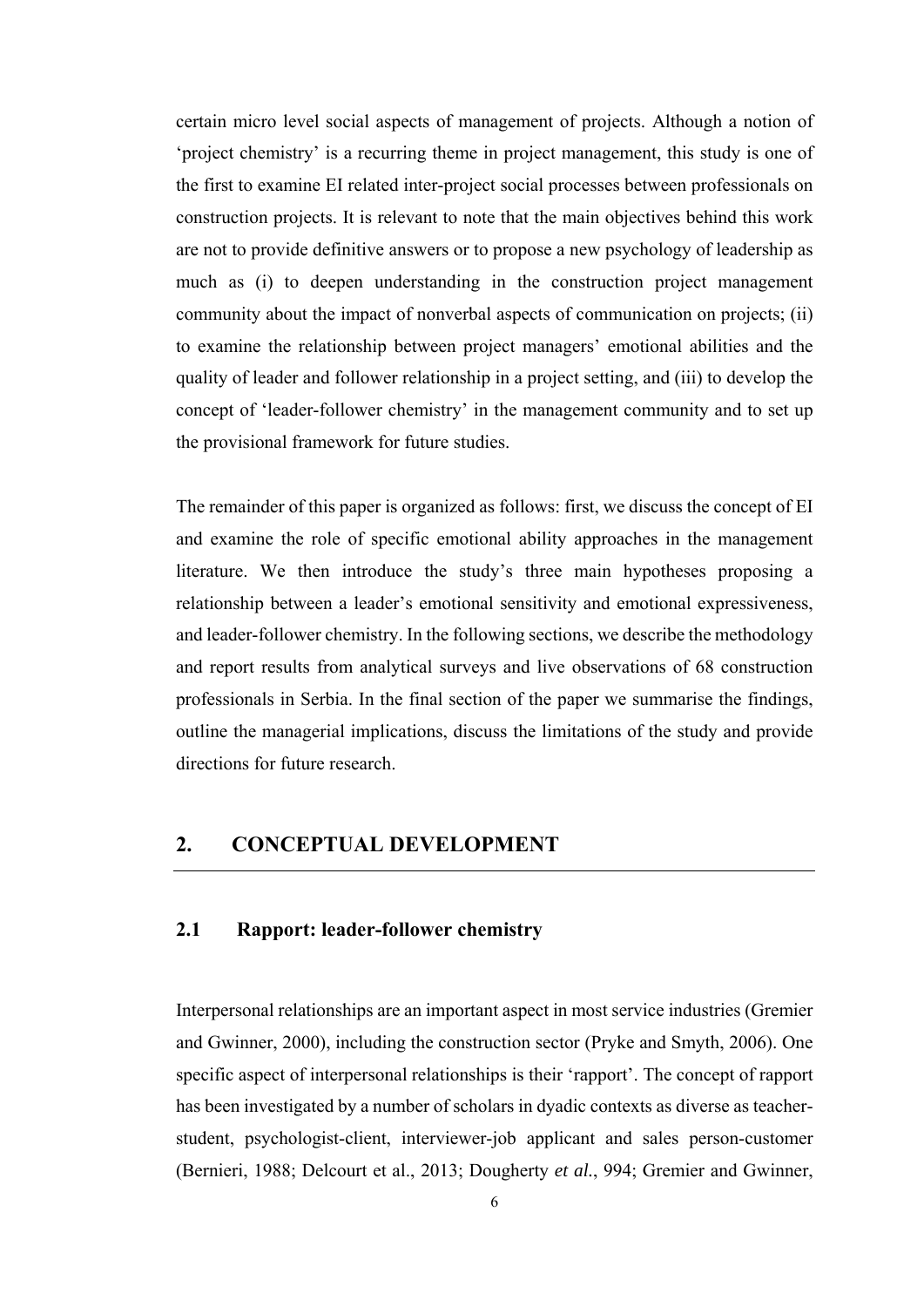2000; Tickle-Degnen and Rosenthal, 1990). Rapport has been defined by Gremier and Gwinner (2000) as a mixture of "enjoyable interactions" and "personal connection" between two individuals. Bernieri (1988, p. 121) described it as interactions that are "harmonious, smooth, "in tune with" and "on the same wave length". To Tickle-Degnen and Rosenthal (1990, p. 286), individuals may experience rapport when "they feel a good interaction due to 'chemistry' " while Dougherty et al. (1994) frame it as a 'positive first impression'.

While the above definitions illustrate the diversity of the 'rapport' construct, they converge in describing rapport as the 'quality' of interpersonal relationships between two individuals. The outcomes of rapport may include improved communication (Crook and Booth, 1997), increased satisfaction (Ketrow, 1991), greater receptivity (Weitz, 1981) and, in the case of services, increased likelihood of purchase and customer loyalty (Brooks, 1989).

Unfortunately, the construction management literature lacks a precise definition of the rapport construct. While the value of rapport has been recognised (e.g. Iyer and Jha, 2005; Love *et al.*, 2011; Whitfield, 2012), no operationalisation of the rapport construct exist in this body of research. In a study by Iyer and Jha (2005), good rapport between the project manager and top management was identified as one of the most important factors affecting cost performance in Indian construction projects. Love *et al*. (2011) also emphasised the need for rapport to support joint learning and knowledge sharing among project team members. In the work of Whitfield (2012) rapport was seen as key in avoiding or reducing conflict in construction projects.

In the next section we introduce the EI construct and review the literature related to the specific emotional ability approaches to EI.

#### **2.2 Emotional Intelligence (EI)**

Early research on nonverbal communication paved the way for the modern construct of Emotional Intelligence (EI) (Friedman, 1979; Rosenthal *et al.*, 1979). A concept presented by Salovey and Mayer (1990) and later popularised by Goleman (1995,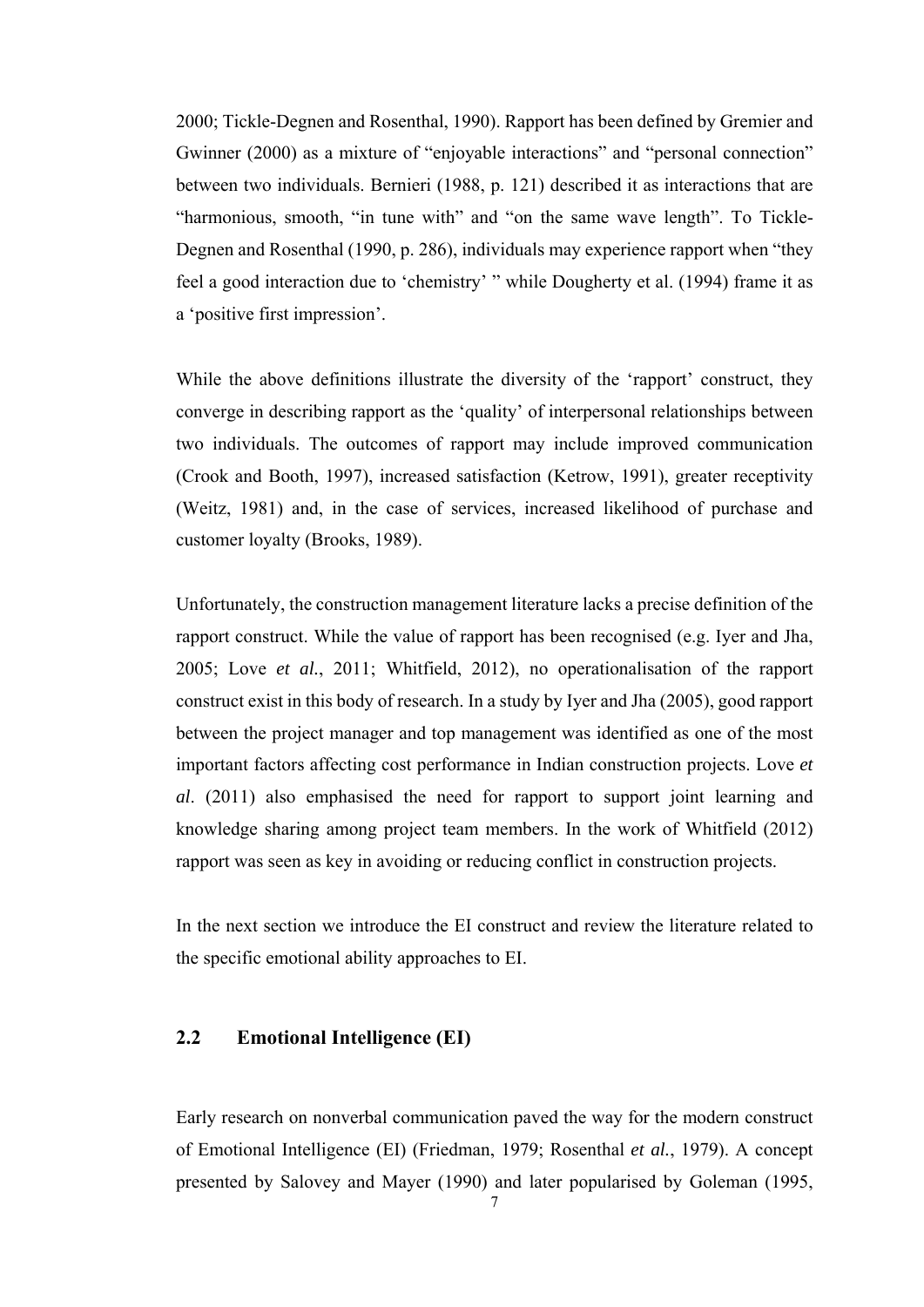1998), EI is a multidimensional construct that, unlike intellectual ability (IQ), can be learned at any age (Goleman, 2000).

Three theoretical approaches guided research on EI in the scientific literature (Mayer *et al.*, 2008). The first approach is represented by authors such as Friedman and Rosenthal and is referred to as specific-ability approaches (Friedman, 1979; Rosenthal *et al.*, 1979). The specific-ability approach focuses on the particular set of skills that are important to emotional intelligence (Mayer *et al.*, 2008). The second approach refers to integrative-models where several abilities are combined in order to obtain an overall assessment of EI (Mayer and Salovey, 1997; Salovey and Mayer, 1990; Mayer *et al.*, 1990). The third category of theories is represented by the work of Goleman and his colleagues and is referred to as 'mixed models'. The mixed models of EI include emotional abilities as well as elements of personality (Goleman, 1998; Goleman *et al.*, 2002).

This study adopts the specific-ability approach to the study of EI. Indeed, several studies have adopted the approach and have indicated that specific emotional-ability may relate to the concept of leadership (Lewis, 2000; Henderson, 2004; Rubin *et al.*, 2005; Byron, 2007; Riggio and Lee, 2007; Mayer *et al.*, 2008; Riggio and Reichard, 2008; Elfenbein and Eisenkraft, 2010; Rajah *et al.*, 2011; Troth *et al.*, 2012; Mast *et al.*, 2012). This is in contrast to the limited evidence of the ability of integrative and mixed models approaches to predict leadership effectiveness (Barrett *et al.*, 2001; Antonakis, 2003; Antonakis, 2004; Van Rooy and Viswesvaran, 2004). In fact, researchers on EI have recommended "examining each of the abilities separately to determine their unique contributions to leadership effectiveness" (Antonakis *et al.*, 2009: 253).

#### **2.3 Specific emotional-ability approaches to EI**

Drawing on research from nonverbal communication and social psychology, Riggio and colleagues (Riggio, 1986; Riggio and Carney, 2003; Riggio and Reichard, 2008) developed a model of emotional and social skills. This framework underlines two core emotional skills: (i) skill in sensitivity, often referred to as 'perception skill' and (ii)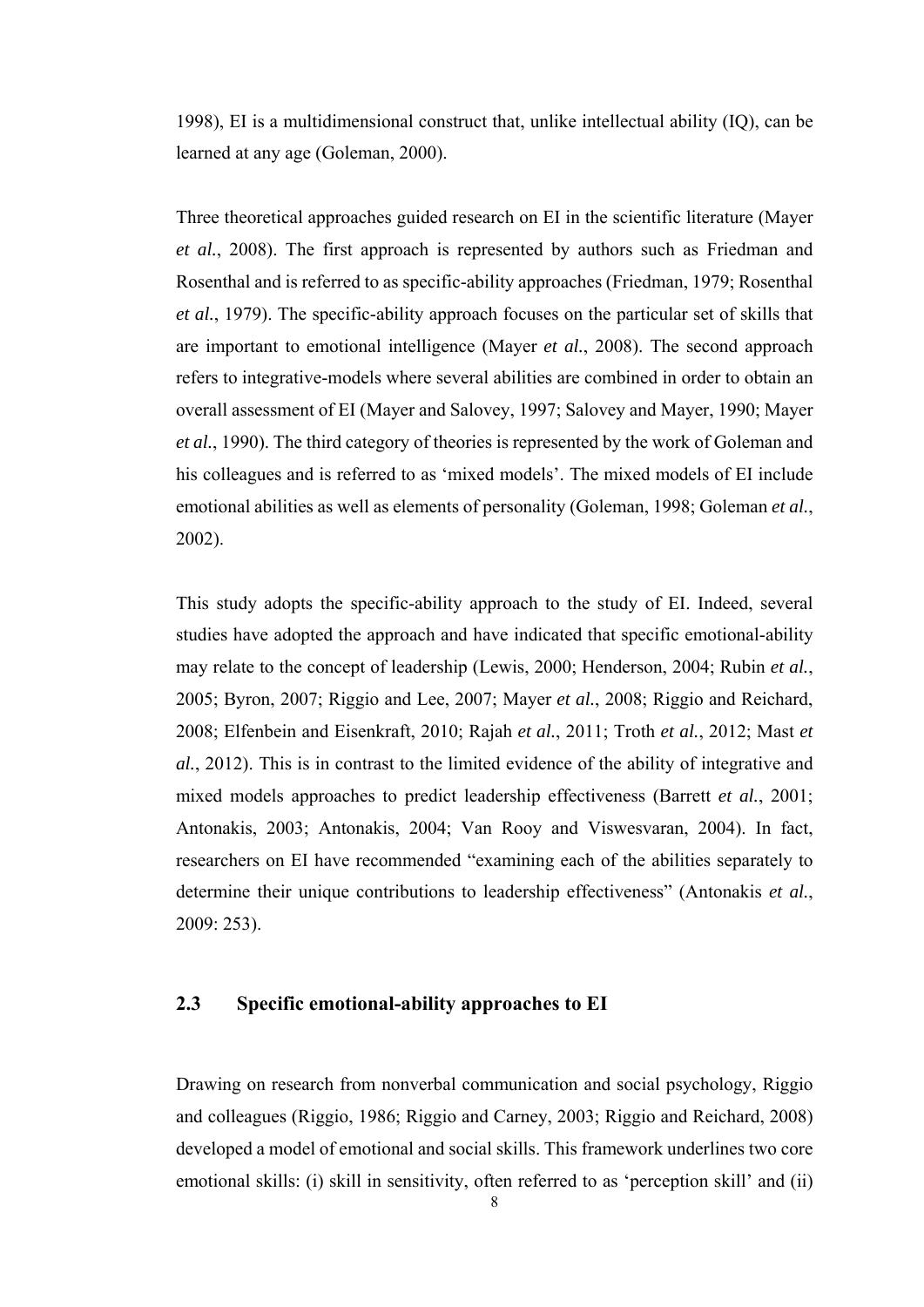skill in expressiveness, referred to as display skill. Each of these two skills operates in both the nonverbal area (emotional skills) and verbal area (social skills), and can be applied to the domain of leadership separately. Considering that the abilities in emotional sensitivity and emotional expressiveness are regarded as fundamental to EI (Davies *et al.*, 1998; Salovey and Mayer, 1990; Mayer and Salovey, 1997; Salovey *et al.*, 2002; Lopes *et al.*, 2005; Tett et *al*., 2005; Riggio, 2006; Riggio and Reichard, 2008, Elfenbein and Eisenkraft, 2010), it would be of a significant value to understand how these skills contribute, as specific-ability approaches, to leadership (Mayer *et al.*, 2008; Antonakis et *al*., 2009; Ashkanasy and Humphrey, 2011).

#### *2.3.1 Emotional sensitivity*

The study of emotional sensitivity grew out from an extensive body of research in nonverbal perception, particularly because emotions tend to be communicated nonverbally rather than verbally (e.g. Ekman et *al*., 1980). Emotional sensitivity is defined as the ability to sense the nonverbal messages of others as well as to interpret those messages accurately (Riggio, 2006). In recent years there has been some preliminary research on the importance of emotional sensitivity in the genre of leadership theories such as leader-member exchange (LMX) (Chan et *al*., 2007), transformational leadership (Bass and Riggio, 2006), and charismatic leadership (Conger and Kanungo, 1988).

A prerequisite for studies on the role of leaders' sensitivity abilities at the workplace were those in medical or psychological fields. For example, DiMatteo *et al.* (1979) found that patients awarded higher communication ratings to physicians with better sensitivity skill. Likewise, in a study by Campbell *et al.* (1971) clinicians who more accurately perceived emotions in others received higher effectiveness ratings from their patients. Recently, Byron (2007) drawing her sample from two diverse groups (44 part-time MBA students and 78 managers working in the hospitality industry) found that female managers, but not male, who more accurately perceived emotions received higher satisfaction ratings from their followers. The result of this study is consistent with past research findings that also showed a female superiority in perceiving nonverbal emotional expressiveness (e.g. Rosip and Hall, 2004).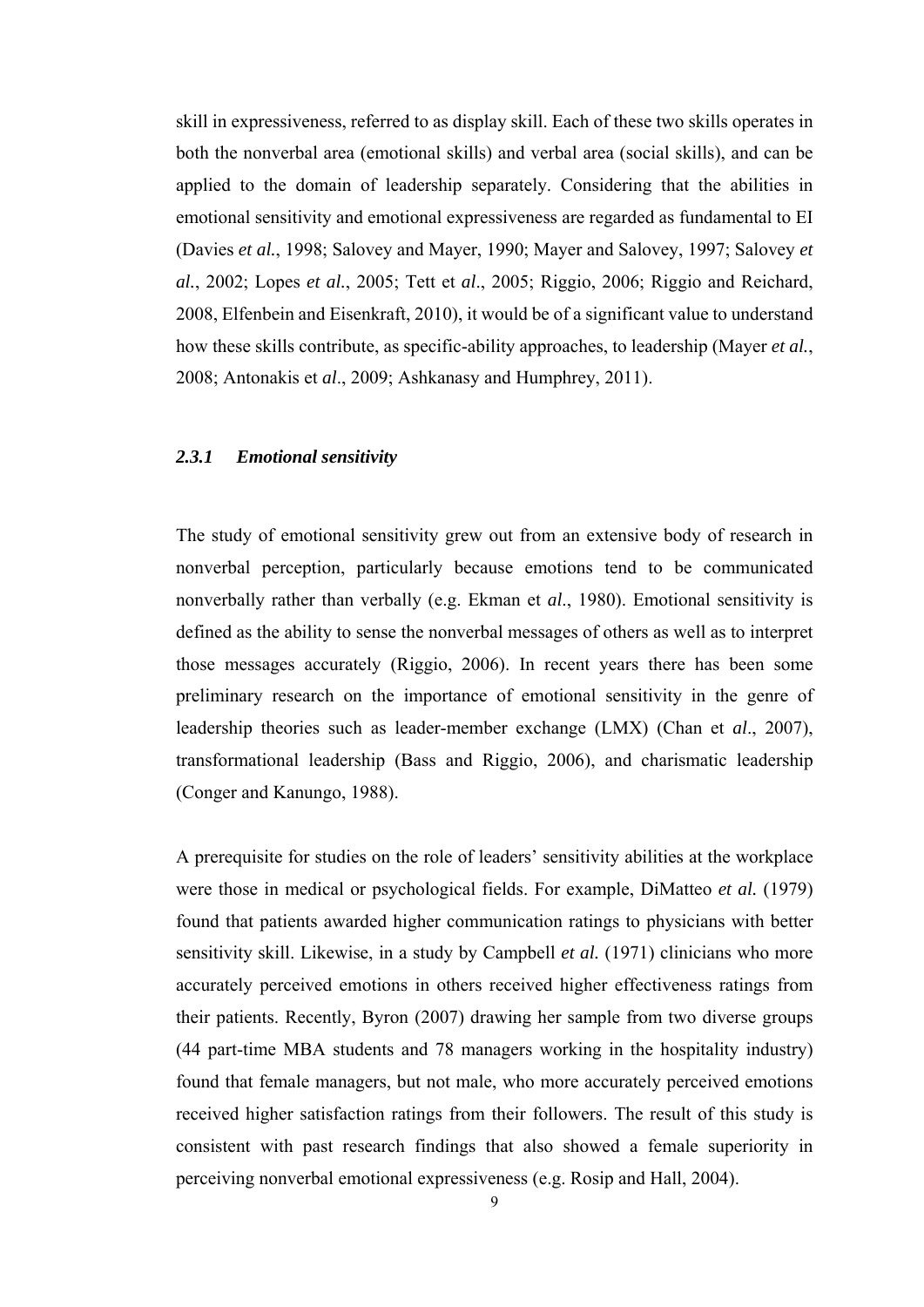When applied to the project management context, emotional sensitivity may play an important part in achieving improved project performance. For instance, Dulewicz and Higgs (2005) conducted an extensive literature review of leadership research and subsequently underlined the importance of emotional sensitivity in the organizational change of projects. They identified 15 leadership dimensions, which they then clustered under three competences of intellectual (IQ), emotional (EQ) and managerial (MQ). A year later, Dvir *et al.* (2006) emphasised the general importance of emotional competency in projects. In addition, PM researchers Ralf Muller and Rodney Turner, extending the work of Dulewicz and Higgs (2005) to other industries, including the construction sector, showed the overreaching importance of project managers' emotional sensitivity in achieving project success where project managers of successful engineering projects were found to score medium to high in emotional sensitivity (Muller and Turner, 2010b).

Considering the aforementioned, if one takes a view that construction projects are settings that require, to some degree, interpersonal relations (Nicolini, 2002) then "emotional sensitivity is critical to the development of a strong relationship between a leader and individual followers" (Riggio and Reichard, 2008: 174). Such a focus may provide a notion of leader-follower chemistry, since a project manager who accurately detects follower's emotions may facilitate coordination and interpersonal functioning that may, in turn, enhance the quality of relationship (Schyns and Mohr, 2004; Riggio and Reichard, 2008). Based on the above studies and theoretical arguments, the following hypothesis is made:

*Hypothesis 1: Emotional sensitivity of leaders is positively associated with leaderfollower chemistry.*

#### *2.3.2 Emotional expressiveness*

One of the central concerns in the literature on nonverbal leadership is the type of nonverbal behaviours that are more likely to be of relevance to interpersonal relations (Bernieri, 1988; Bernieri and Gilis, 1995; Bernieri *et al.*, 1996; Schyns and Mohr,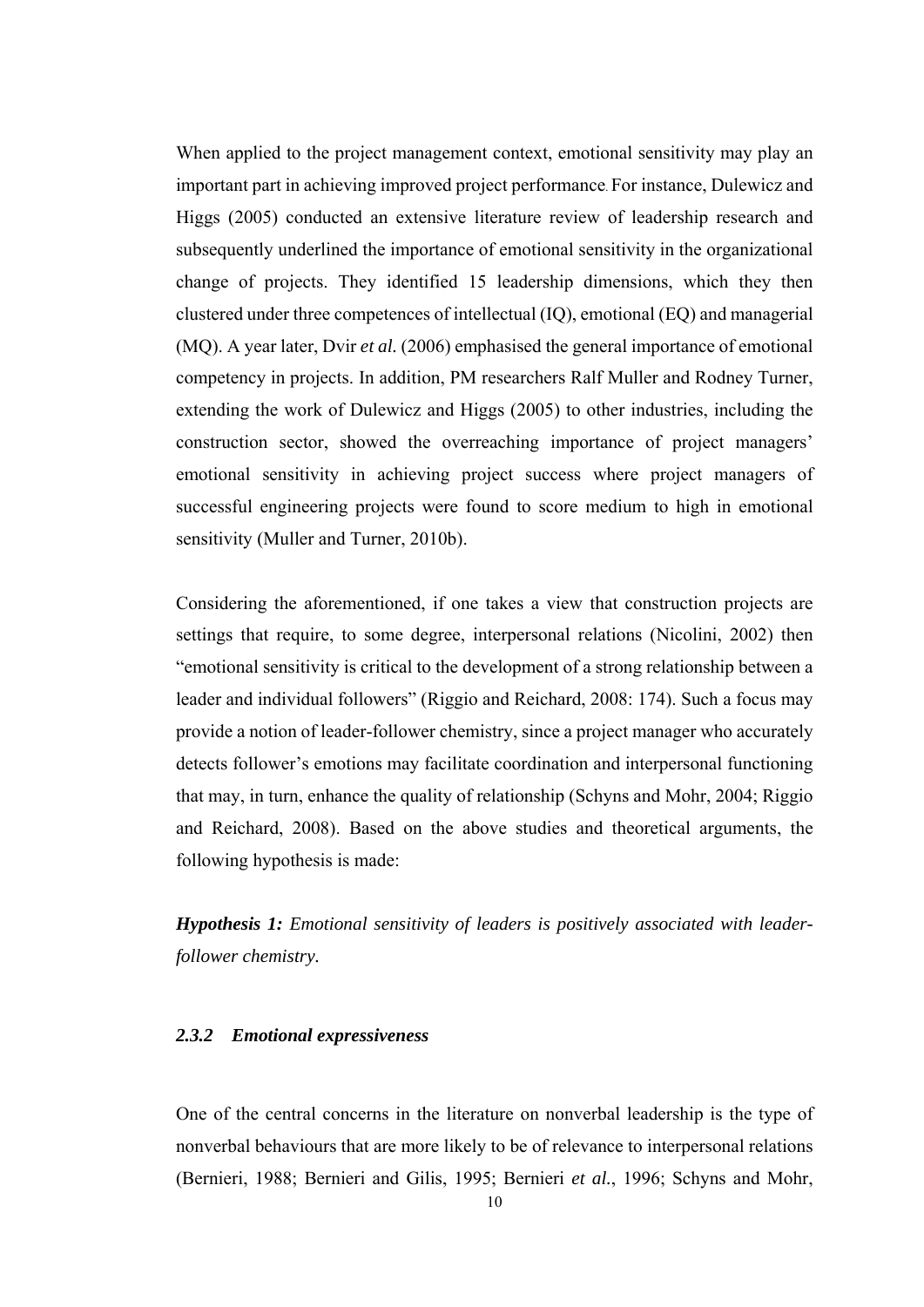2004; Dael *et al.*, 2011). Indeed, the management and leadership research community has turned its focus to the socio-psychological field (Riggio and Reichard, 2008) since Mintzberg's (1973) classic work on managerial skills with its emphasis on interpersonal skills, such as the ability to establish and maintain social networks or the ability to deal with subordinates.

Research in social psychology has showed that the quality of relationship is transmitted nonverbally (Schyns and Mohr, 2004; Constanzo, 1992). Back in the 1960s, an American social psychologist, Albert Mehrabian found that in cases of inconsistency between verbal and nonverbal behaviour people tend to trust in the nonverbal cues (Borg, 2010). His analysis showed that overall impression made by a person was shaped by the following formula: overall impression =  $7\%$  (verbal cues) + 38% (the vocal tone) +55% (facial or visual cues). Important to note here is not the 07/38/55 split, but the overreaching emphasis on the importance of nonverbal communication and body language in social interaction.

The work in the field of social psychology is important to us in studying the association between emotional sensitivity and leader-follower chemistry in construction projects. Extending the work by Tickle-Degnen and Rosenthal (1987) on a theoretical construct of rapport based exclusively on expressive behaviour, Bernieri *et al.* (1994) designed an eighteen-scale rapport formulation that could be inferred accurately from observable behaviour. The rapport was later used in a number of studies. For instance, researchers Bernieri and Gilis (1995) used this rapport in order to examine interpersonal perception of Greek and American students. The results showed some cross-cultural similarities, considering the rapport of both samples, was deemed high in interactions characterized by; smiling, use of back-channel response (e.g. head nods), and extreme expressiveness (Bernieri and Gilis, 1995).

In another study by Bernieri *et al.* (1996), it was concluded that judgments of the rapport may be driven primarily by one aspect of behaviour- expressiveness. "The overall expressive level of people's interpersonal behaviour seems to be at the heart of how they will be perceived" (Bernieri *et al.*, 1996: 124). This is in line with the findings of Tickle-Degnen and Rosenthal (1987) meta-analysis which showed a positive association between the targets' expressiveness (directed gaze, smiling, head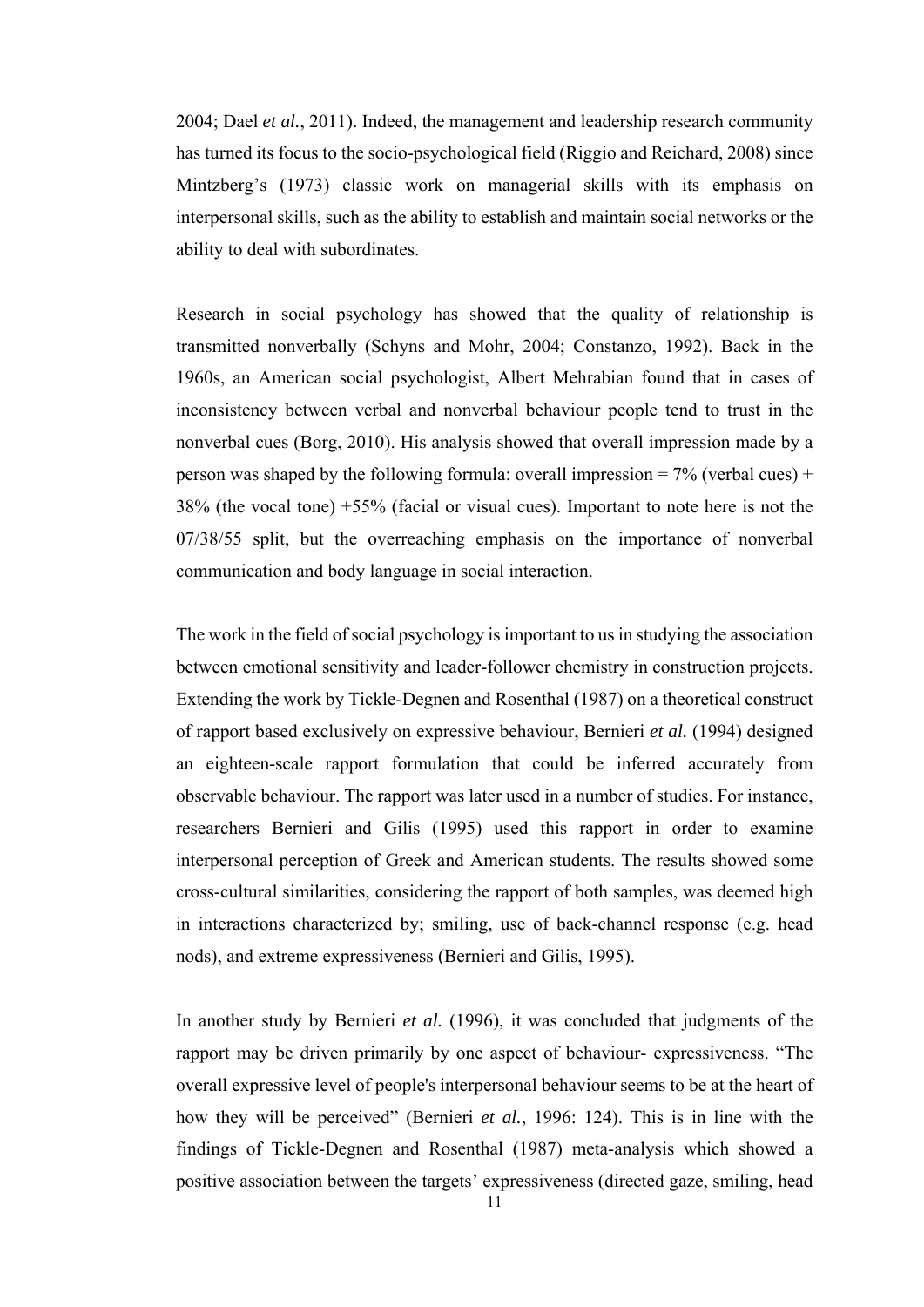nodding, forward trunk lean, direct body orientation, and posture mirroring) and evaluators' impression.

In the management literature, several studies have argued the influence of a manager's emotional display on their followers. More recently, a study by Ilies *et al.* (2013) involving 198 mid-level managers have shown that leader emotional expressiveness was positively correlated with followers' perceptions of leadership effectiveness. Bono and Ilies (2006) also showed that leaders' positive emotional display positively affects the followers' satisfaction. Similarly, in the context of project management, a study by Henderson (2004) supported the link between a project manager's communication competencies of encoding (active transformation of one's thoughts, ideas and feelings, into sent messages) and decoding (active listening) and team member satisfaction. The findings indicate that project managers can influence their followers through nonverbal communication channels. Henderson (2004) found that project managers' encoding and decoding behaviour relates to a 46% variance in project team satisfaction.

To conclude, the above arguments may suggest that project leaders who use their ability to express emotions to inspire and motivate via the emotional contagion process (i.e. the transfer of moods among people in a group, Barsade, 2002) may, in turn, build strong emotional ties with their followers (Bernieri and Gilis, 1985; Bernieri *et al.*, 1986; Bernieri, 1988; Bono and Ilies, 2006; Groves, 2006; Riggio and Reichard, 2008; Dael *et al.*, 2012; Ilies *et al.*, 2013). The following hypothesis is presented, based upon these concepts:

*Hypothesis 2: Emotional expressiveness of leaders is positively associated with leader-follower chemistry.*

### *2.3.3 The relationship between emotional sensitivity and emotional expressiveness*

For decades social psychologists have been intrigued by a display-perception link (Elfenbein and Eisenkraft, 2010). As noted earlier, emotional or nonverbal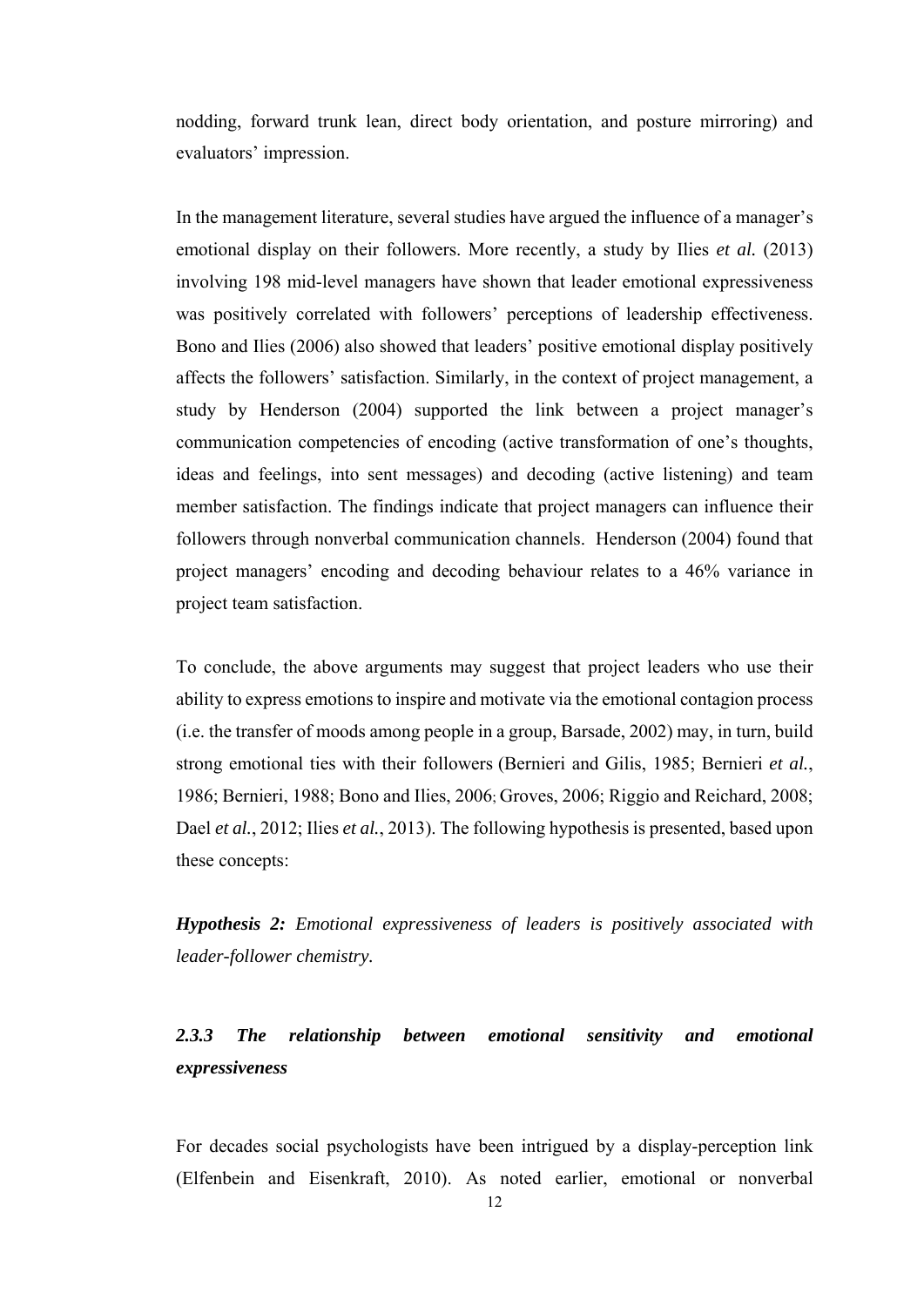communication is a process that involves both sending coherent messages to others and accurately interpreting messages that others send (Borg, 2010).

In the field of social psychology, there has been a debate about the relationship between display and perception. The work of Eisenberg *et al.* (1998) assumes that display and perception skills develop in tandem. They argue that parents who are better perceivers may send better feedback to encourage children's expressive skills. On the other hand, studies such as that of Halberstadt (1986) assert that in low expressive environments individuals may become more sensitive in order to relate effectively with their family members. By contrast, in a high expressive environment, individuals do not need to develop high perception skills.

The above diversity in arguments on theoretical perspectives of a display-perception link may lead to a distinction between displays that are exhibited or 'posed' purposely versus those occurring spontaneously. That is, people not expressive in spontaneous situations, may still be proficient at posing when asked explicitly to do so. Recently, Elfenbein and Eisenkraft (2010) in their meta-analysis review supported this argument by showing that the nonverbal display-perception relation was greater for studies with intentional communication displays than those having spontaneous, naturalistic or combination of display types. The third hypothesis linking to the themes above, is:

### *Hypothesis 3: The emotional sensitivity of leaders is positively associated with their emotional expressiveness.*

Drawing on a series of theoretical arguments and empirical evidence, this section has outlined the theoretical approach adopted in examining how a project leader's emotional abilities- sensitivity and expressiveness- may influence the quality of interaction with their followers in a construction project setting. In the next section, the data collection methodology is outlined and the relevant measurement instruments are discussed.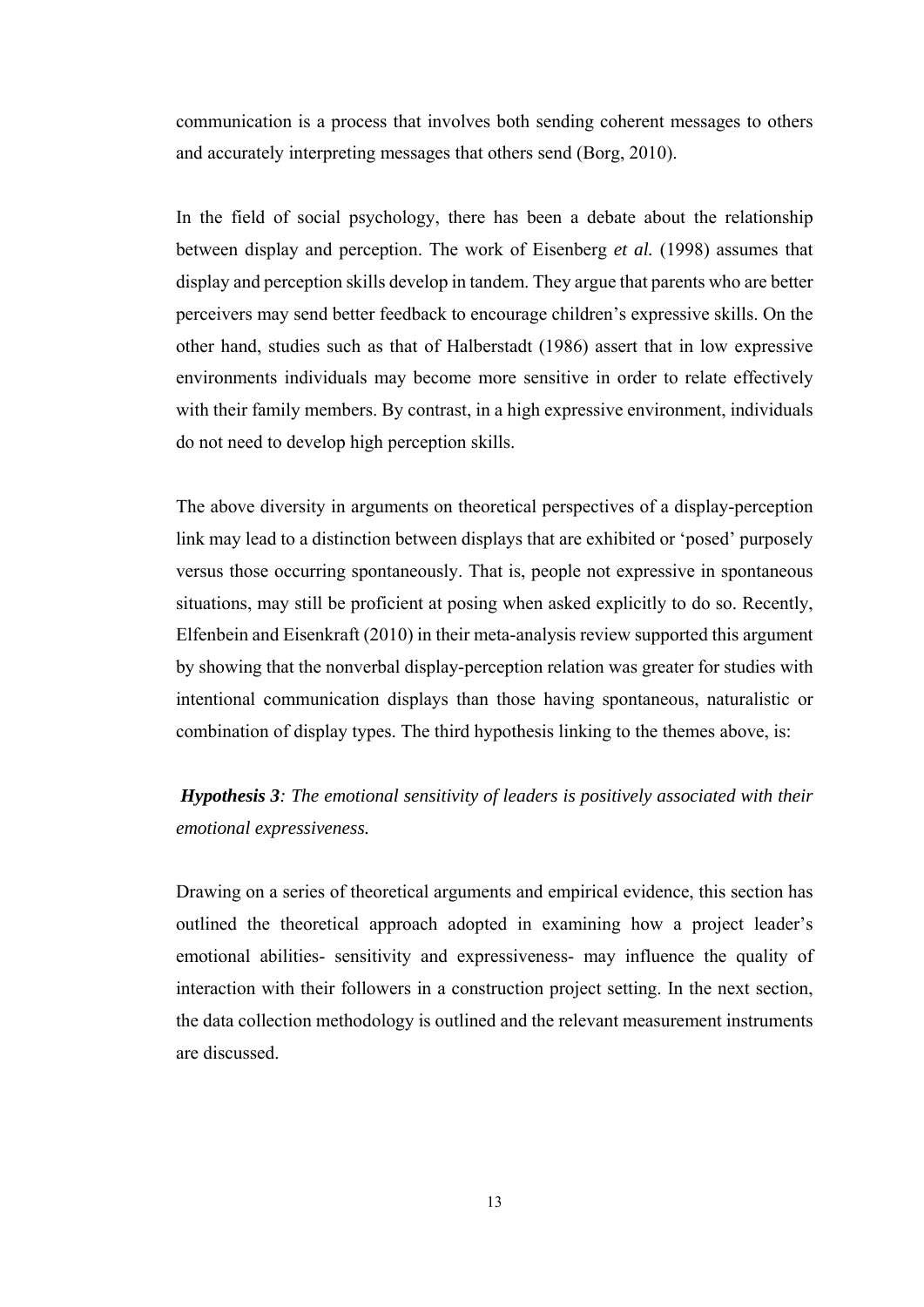#### **3.1 Context**

The present study was conducted in the Republic of Serbia. Recently, alliancing has increased in importance as a procurement route in Serbia for infrastructure and construction projects. The Serbian government is increasingly procuring major construction projects through some form of alliancing model. For instance, the Belgrade Metro, with an estimated cost of more than 1 billion  $\epsilon$ , is just one of the major infrastructure projects that is to be delivered in this way. This new approach changes traditional business environments and requires a different set of relationships between project participants (Walker and Walker, 2011). In such a new construction environment, a diverse set of construction professionals from a broad range of sectors and backgrounds work closely together in a cooperative and collaborative manner throughout the front-end and back-end of a project (Morris, 2013). In addition, Furnham and Petrova (2010) adopting Hofstede and Hofstede's (2005) five cultural dimension approach classified Serbia as a 'low individualism' nation country, high in collectivism; and as a 'high power distance culture'; one which cultivates vertical hierarchies, autocratic leadership style, strict supervision and poor focus on followers. The system in place in such countries, a majority of which are ex-communist states, can be regarded as closed systems (Scot, 1992), hence there is a need for particular emphasis on contemporary soft management approaches. Indeed, as a consequence of the new construction environment, project managers' emotional competence may be a key to project management success (Dulewicz and Higgs, 2005; El-Sabaa, 2001; Muller and Turner, 2010b).

#### **3.2 Research design, participants and procedures**

This study adopted a quantitative approach as the aim was to study the relationship between the variables in order to test the hypotheses. The quantitative method is defined as "an inquiry into a social or human problem based on testing a hypothesis or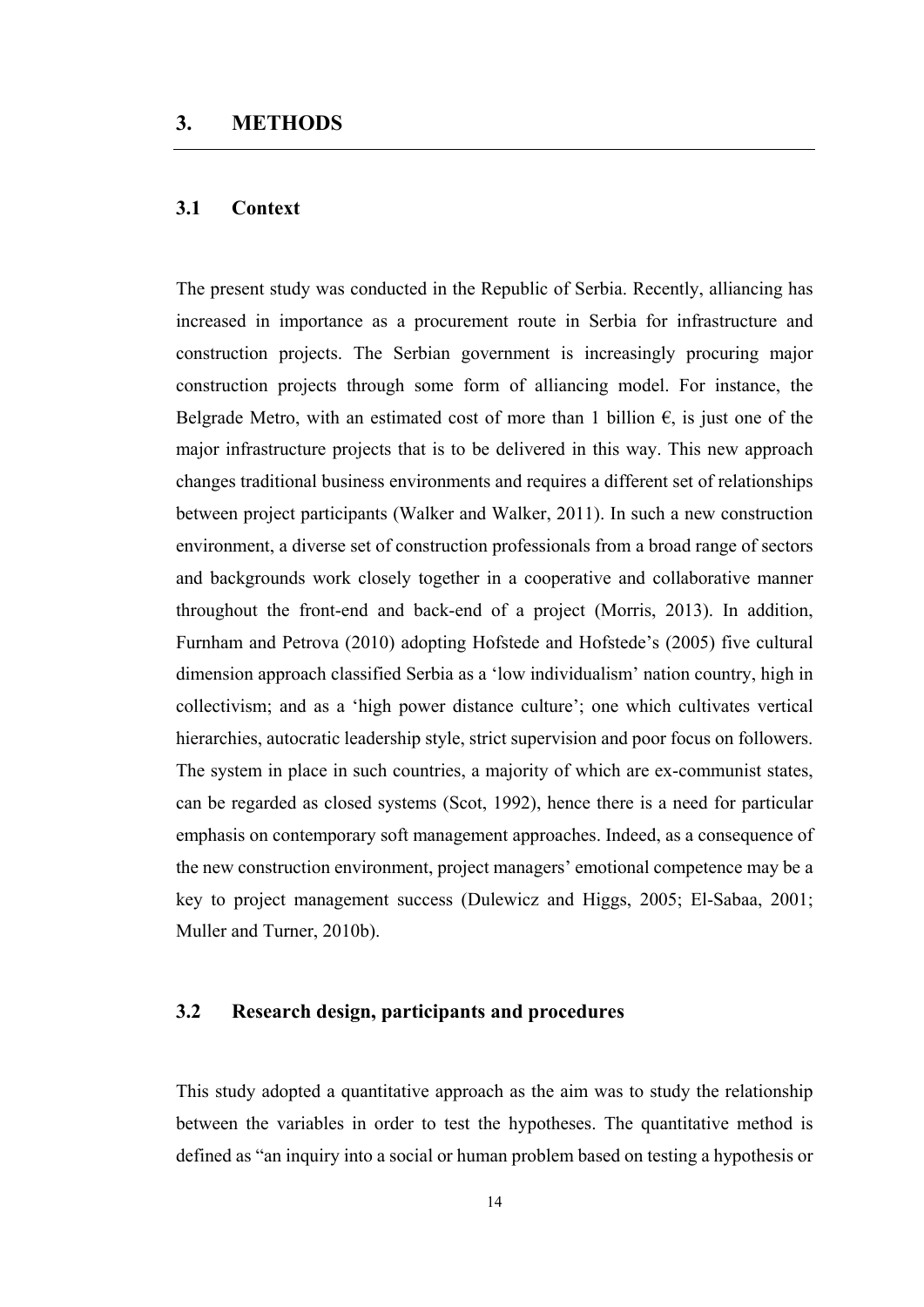a theory composed of variables and analysed with statistical procedures, in order to determine whether the hypothesis or the theory hold true" (Creswell, 1994 cited in Naoum, 2007: 37-38).

A managing director of a medium-sized Serbian AEC (Architecture, Engineering and Construction) company, was approached. After the background of the research was presented and data collection technique explained, the managing director gave permission for the research to be carried out on a number of projects currently undertaken by the company. Furthermore, the managing director shared valuable contacts within other companies willing to participate in the research, all located in dispersed geographical regions across Serbia.

In addition, the researcher's non-participant observation of project meetings was considered the most suitable approach for data collection. Non-participant observation is a systematic data collection approach in which researchers utilise all of their senses to examine people in naturally occurring situations with limited interaction with the people observed (Patton, 2005). The collection of observational data was most appropriate for our study because of the importance of studying the phenomenon in its natural setting and where self-reported data (asking people what they do) is expected to differ from actual behaviour (what people actually do) (McDonald, 2008). This is particularly important, given the limitations of the self-report measures such as: peoples' tendency to report having higher abilities than they actually believe they have, with narcissism explaining 20% of the variance in self-reported abilities; in addition people are often found to be unrealistic in judging themselves, as they actually cannot compare their abilities with the ones of their colleagues (Cote and Miners, 2006). In addition, the observations entailed 'live' meetings as opposed to other options (e.g. virtual meetings). This is because people communicate largely through body language and tone of voice. These elements are present in face-to-face communication, and allowed us to derive a wealth of accurate information and meaning from tone of voice and facial expressions, even when they contradicted what was being said (such as when a person is lying or speaking in an incoherent way). On the other hand, it is only the tone of voice that is often conveyed through communication in virtual meetings, and this lack of body and facial expressions is seen to result in increased anxiety, confusion, and miscommunication (Tugrul et al., 2012).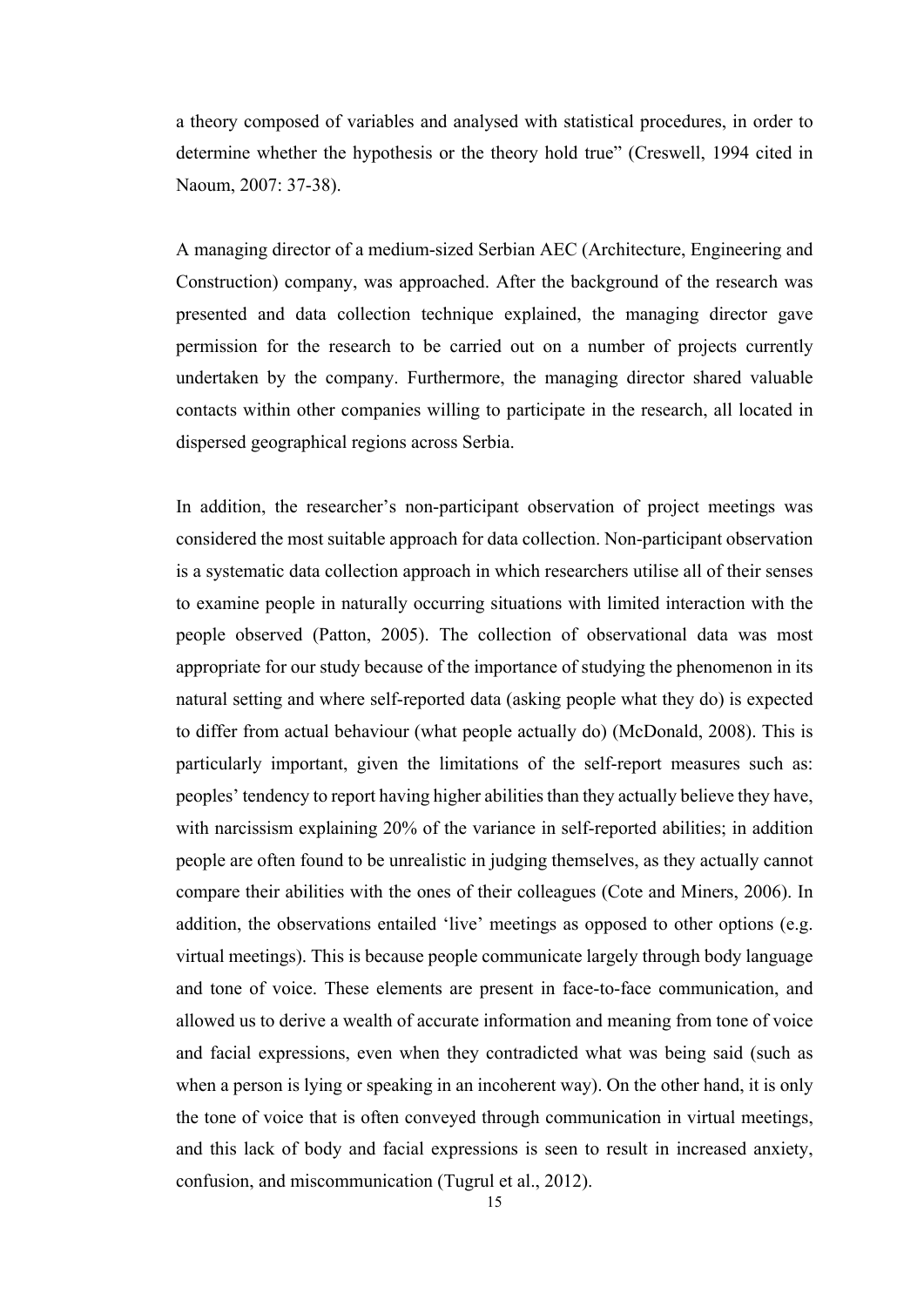We followed the methodology provided in Tickle-Degnen and Rosenthal (1990) in which they argue that rapport is a development phenomenon built throughout an interaction and relationship. They also stated that rapport is usually measured between *new* acquaintances because later, with increased familiarity between participants, interactions tend to be more loosely structured and participants develop their own conventions and show more diversity in the ways they communicate thoughts to one another. Following the advice of Tickle-Degnen and Rosenthal (1990) rapport in this research was measured between unacquainted individuals (Bernieri and Gillis, 1995). This criterion mean that two important research design decisions were taken: (a) We aimed to observe 'first' site based meetings involving the project manager and other members of the project team. This, in turn, limited our sample to construction projects at the beginning of their construction stages (CIOB, 2010). Following this criterion, twelve diverse projects were selected to be included in the study (refer to Table 1 for project details), with a contract value from \$1 million to value of \$5 million. One project (US embassy) had a value of around \$117 million. (b) Those meeting participants who were familiar with the target project managers were excluded from the study. In total 68 individuals (12 project managers and 56 team members) participated in the study (see Table 1 for the distribution of professional groups among different projects).

#### **<INSERT TABLE 1 ABOUT HERE>**

It should be noted that rapport in this study is examined from only one side of the dyad as we focused solely on the project team member's perception of rapport in their interaction with the project manager. However, we acknowledge that rapport develops only in interaction between individuals (Tickle-Degnen and Rosenthal 1990). In fact, Bernieri et al. (1996) maintains that the concept of rapport is distinct because it "does not reside within a single individual" (p. 114). We recognise this limitation in looking at only one side of a dyadic construct and strongly recommend that rapport is examined from both perspectives of the dyad in future studies. This will enable a more accurate assessment of the amount of rapport in a relationships as well as enable a comparison of each party's perception of the most effective rapport building behaviour (Gremler and Gwinner, 2000).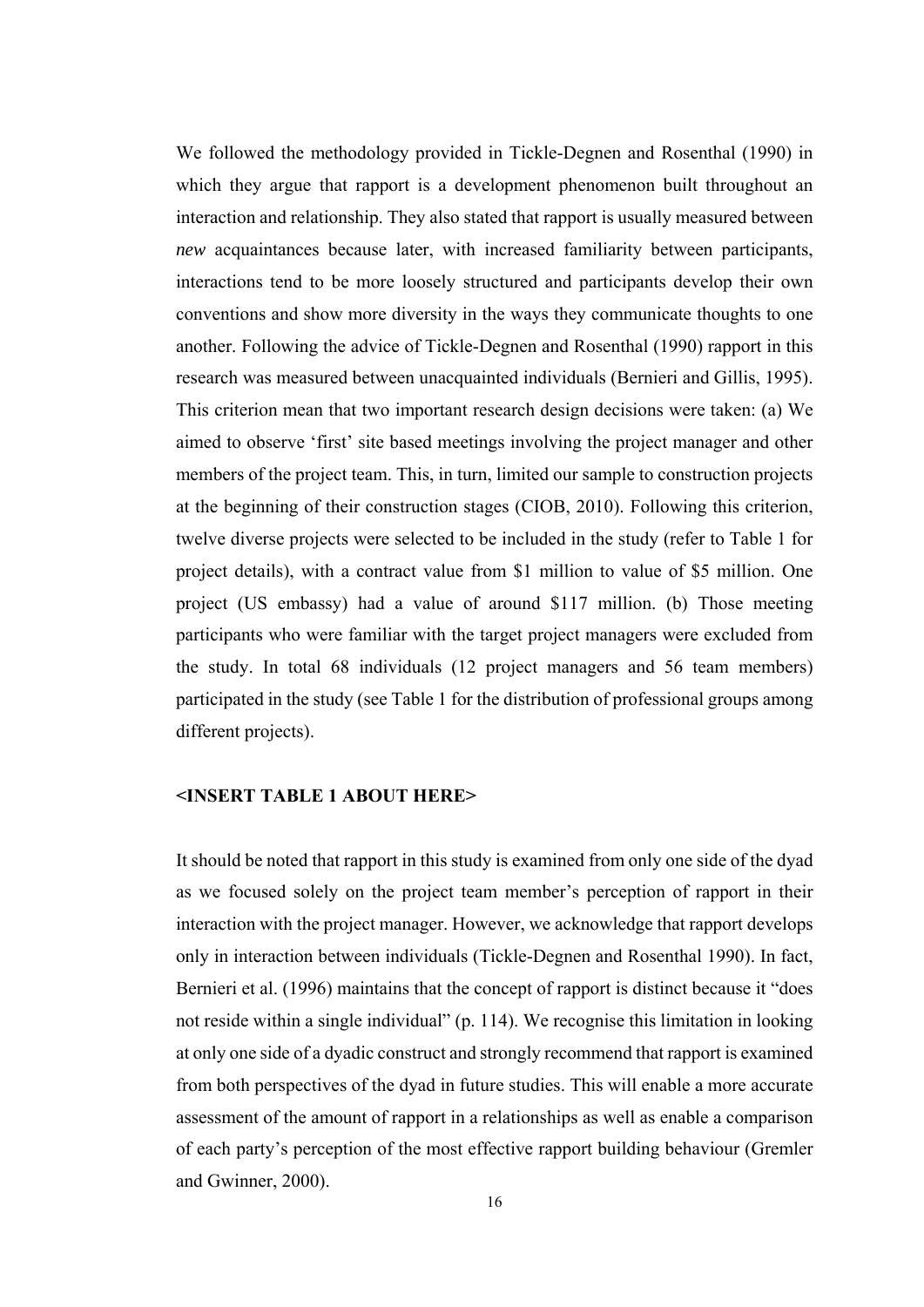Before each project meeting, the nature of the study was briefly explained to all participants. This included an introduction to the tests that were used by the two researchers during the meeting (body movement and facial check lists) and those that needed to be completed by participants after the meeting (Test of Non-Verbal Cue Knowledge- 'TONCK' by project managers and 'Rapport' test by team members-both explained in more detail below). Respondents were assured that all responses would remain anonymous and no identifying information would be used. Some meeting participants refused to take part in the research. A response rate of 74.67% was achieved, which is considered adequately representative of the target population from which its members are selected (Patel et al., 2003) (See Table 2 for details of the response rate). It should also be noted that on two projects (US embassy and the Electrical Utility Company of Serbia) it was not possible to attend and observe the meetings due to the contractual obligations, thus, reducing the size of our sample to ten observations. This may have weakened the testing of hypothesis 2 and 3 (refer to section 4.2 and 4.3 for more details). In total, the TONCK was completed by 12 project managers and the Rapport test by 56 team members. As argued by Wilson and Morgan (2007), for the type of analysis performed in our paper, a sample size of 50 or more is regarded as reasonable giving sufficient power to make correlation-based conclusions.

#### **<INSERT TABLE 2 ABOUT HERE>**

In addition, all project participants were able to receive the research findings at the end of the study. Concurring with the benefits argued by Alreck and Settle (2004), this helped to strengthen existing and build new relationships with the participants, whereas the participants were able to capture some useful lessons learned, particularly in relation to the study's findings.

#### **3.3 Assessment instruments**

Three assessment instruments were used in this study: emotional sensitivity test, emotional expressiveness test, and follower's rapport questionnaire. They are briefly described in the forthcoming part of the paper.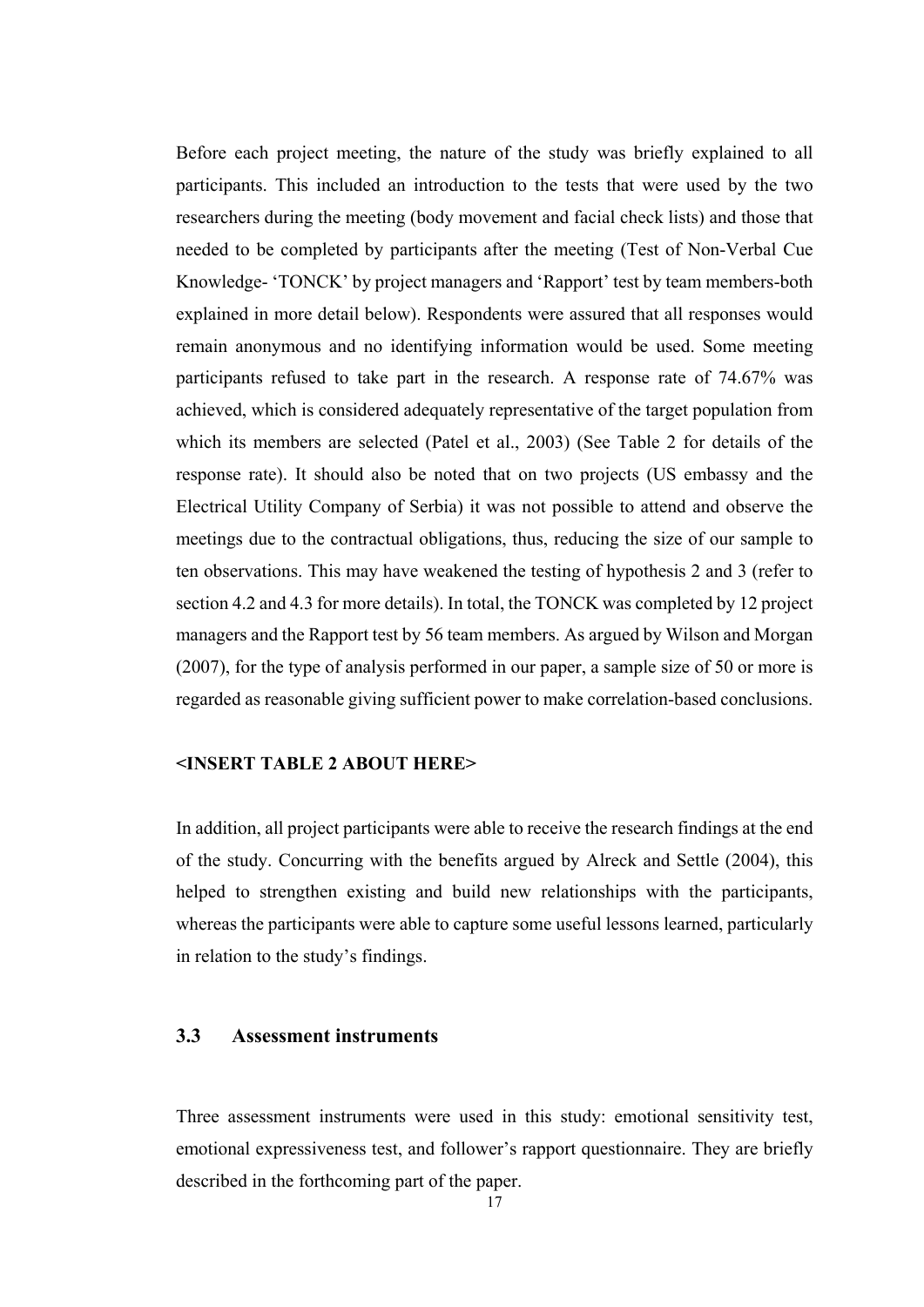#### *3.3.1 Emotional sensitivity test*

The targeted project managers' emotional sensitivity was assessed using the Test of Nonverbal Cue Knowledge (TONCK) (Rosip and Hall, 2004). In support of convergent validity, the TONCK was found to be significantly correlated with other similar tests of emotional sensitivity, for example the adult faces and voices tests of the Diagnostic Analysis of Nonverbal Accuracy (DANVA) and the video and audio tests of the Profile of Nonverbal Sensitivity (PONS). Since its development, the TONCK has been increasingly used in a number of studies with populations diverse in terms of gender, profession, race and intelligence (e.g. Ingersoll, 2010). The TONCK depicts a pool of 81 true/false items (see Table 3). Items such as `someone's smile can affect your mood`, were drawn out from a diverse set of materials on nonverbal communication. The sum of correct answers represents the percentage in a manner whereby the higher scores indicate higher knowledge of emotional sensitivity (Rosip and Hall, 2004).

#### **<INSERT TABLE 3 ABOUT HERE>**

#### *3.3.2 Emotional expressiveness test*

Following the advice of Bernieri and Gillis (1995), the behavioural cues of targeted project managers in this research were coded at individual level of analysis in terms of their frequency. Coding data was generated for a majority of cues using two checklists- 'body movement' checklist and 'facial movement' checklist (see Tables 4 and 5 respectively). The former was adopted from Bull (1983) and used to record the managers' specific body (head, trunk, arm, leg) movements. The latter, adopted from Ekman and Freisen (1978), was used to record facial expression movements depicting 32 facial features. The coding was performed during the site-based project meetings by the principal researcher who used the body movement checklist to record the frequency of the project manager's body (head, trunk, arm, leg) movements as well as taking field notes. A research assistant was responsible for observing any facial movement made by the project manager and recording these on the facial movement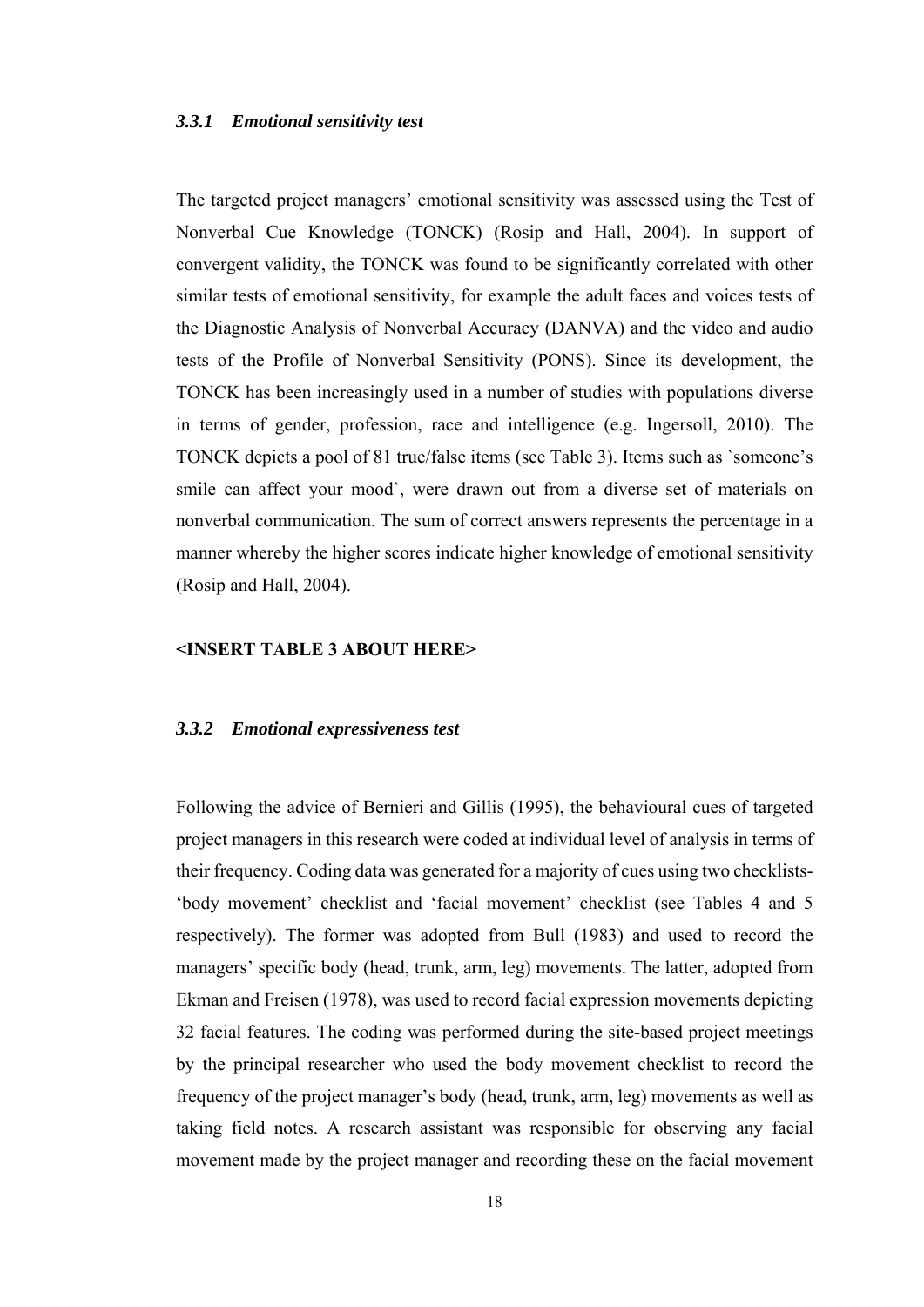checklist. We recognise that a weakness in this live observation by the two researchers is that the subjects, that is the project managers, knowing they are being watched, may modify their behaviour and display their 'ideal self' rather than their true self. This phenomenon, also referred to as the 'observer effect' or the 'Hawthorne effect' is well known in observational inquiry and is considered an unavoidable bias that is difficult to eliminate and should be taken into account when interpreting the findings (e.g. Holigrocki et al., 1999; Parsons, 1974).

### **<INSERT TABLE 4 ABOUT HERE> <INSERT TABLE 5 ABOUT HERE>**

It is important to note that video recording was not permissible due to the commercial sensitivity of some of the issues discussed in those project meetings. As Heath et al. (2010) proposed, the use of a video recording device would have been ideal in such a setting as it would have offered a detailed recording of the communication and provided the researcher with access to the style of speech (for example volume, pitch and tone of voice) as well as body behaviour (such as eye gaze and facial expression). Also, it would have enabled the capture of what occurred in the setting by transcribing and 're-opening' the recordings during the analysis process (Heath et al., 2010). Due to the restrictions placed on the observation, however, data was mainly gathered by ticking the appropriate boxes on the checklists. The use of recording is highly recommended for future research, were feasible, as it can significantly improve the quality of the data gathered (Jones and LeBaron, 2002).

#### *3.3.3 Rapport test*

The chemistry between the targeted project managers and their followers was measured using a simple 0-8 scale of the 18-item questionnaire (Table 6) adopted from Bernieri *et al.* (1994). The questionnaire depicts interaction characteristics such as well-coordinated, boring, and cooperative, among others. This rapport test was used in a number of studies with diverse contexts and participants (e.g. Grahe and Bernieri, 1999). In support of its construct validity, responses on the rapport scale are in relationship with the frequency of behaviour coordination observed in only a thin slice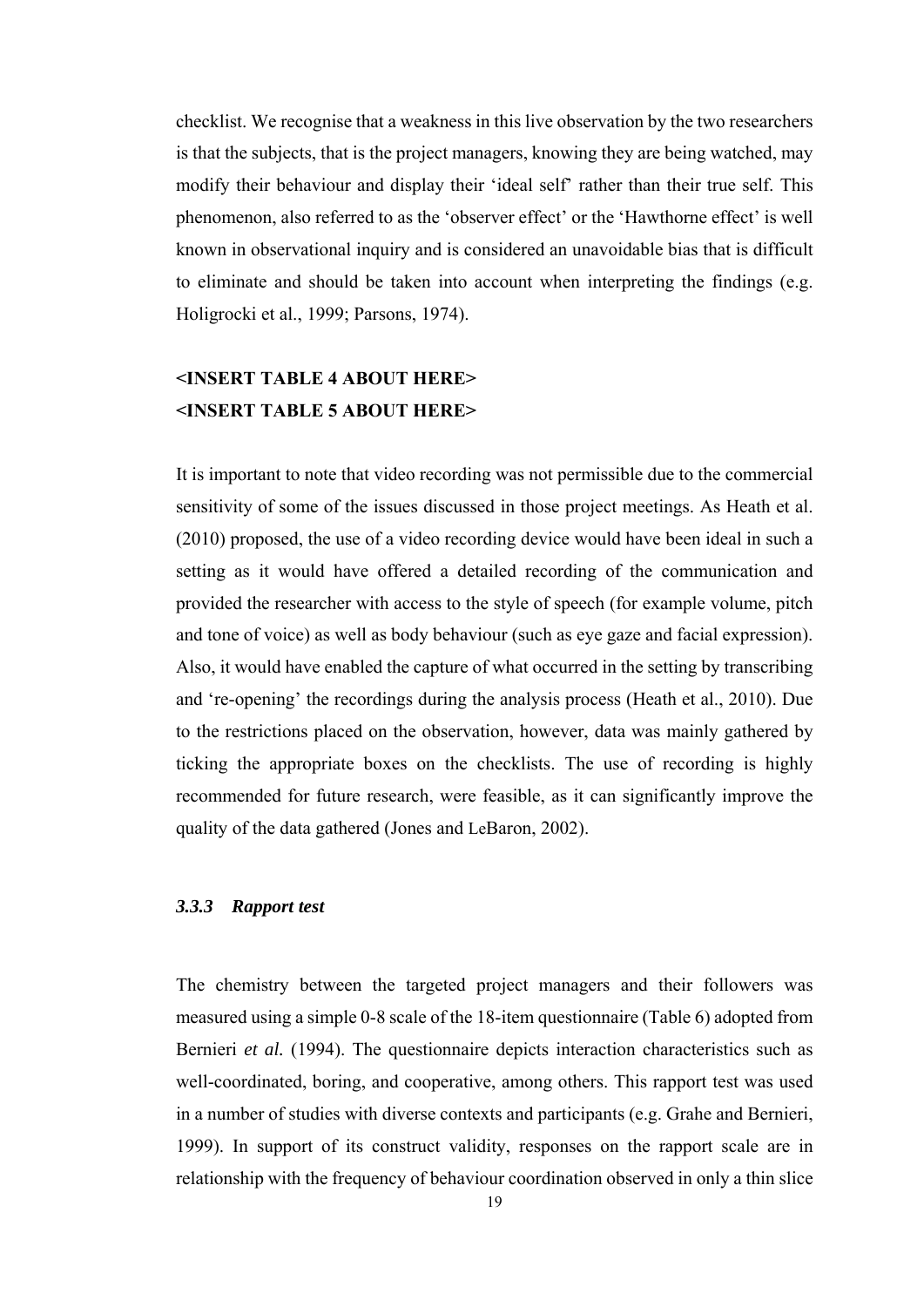of the total behavioural stream (Bernieri, 2004). This indicates that scores on rapport can be used to predict social and psychological outcomes at levels significantly above those expected by chance (Ambady and Rosenthal, 1992).

#### **<INSERT TABLE 6 ABOUT HERE>**

#### **4. RESULTS**

SYSTAT 12 statistical framework was utilized for performing all statistical analyses. The pre-processing activities were done in MS Excel 2010.

#### **4.1 Hypothesis 1 results**

The aim of the first study was to examine the relationship between emotional sensitivity and the quality of leader-follower chemistry. The data gathered from 56 participants were organized in a form of matrix with 56 rows and 20 columns, where the first 18 columns (denoted by  $X_1, X_2, \ldots, X_{18}$ ) presents the answers to the rapport rating questionnaire on the integer scale from 0 to 8, column 19 (denoted by  $X_{tot}$ ) represents an aggregate value of all answers in one row, and the last column (denoted by Y) presents the score on test of emotional sensitivity (TONCK) of a manager on the integer scale from 0 to 81.  $X_{tot}$  is calculated as a sum of the positively correlated items plus the sum of expressions of form  $(8-X_i)$  where  $X_i$  is negatively correlated item. For example if a participant has rated the interaction as 'boring' with a score of 6, then the formula will be 8-6. This data set (consisting of 56 rows) will be denoted as  $D_1$  below. The rapport questionnaire was completed anonymously which, it is argued, improves the representativeness of the data sample. Apart from these data, we use the average scores inside projects only as insight in project similarities (differences), data set  $D_2$ . Basic descriptive statistics for  $D_2$  is given in Table 7.

#### **<INSERT TABLE 7 ABOUT HERE>**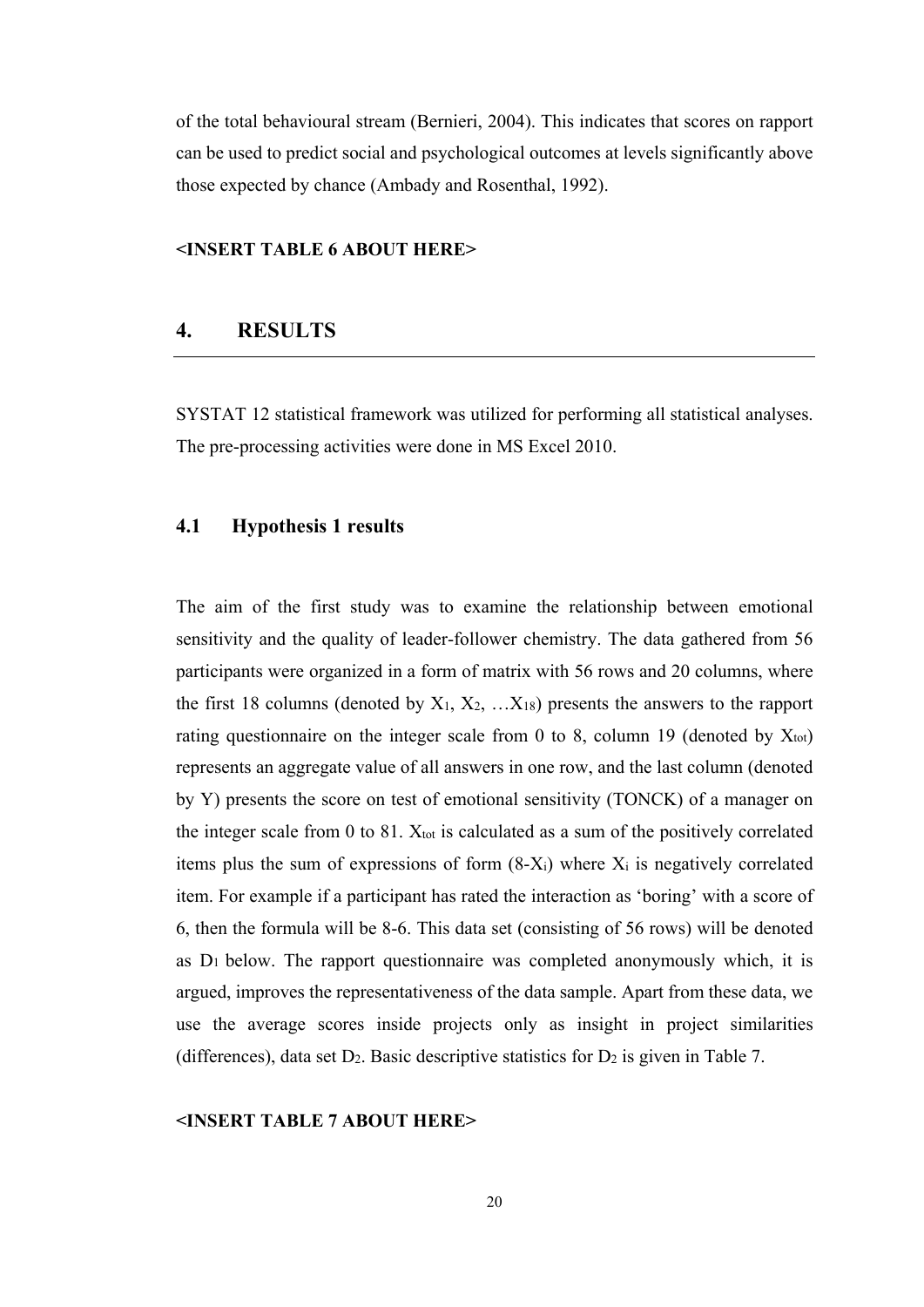The first issue of interest was to show the internal consistency (reliability) of the collected data sets. Cronbach alpha coefficient (DeVellis, 1991) was calculated for D1  $(\alpha=0.68)$  in order to support this property. The obtained alpha suggests good internal consistency. TONCK scores (variable  $Y$ ) for  $D_1$  had mean accuracy of 68% (55.30 out of 81, min=34, max=65, SD=7.84), with gender differences (females M=60.33, SD=5.03 scoring higher than males M=52, SD=8.75). It is also shown that these scores were significantly higher than chance (50%) by employing t-test for mean: *t*  $(56)=13.103$ , p-value < 0.001 for D<sub>1</sub>.

We performed 2-tailed Pearson product moment correlation test to test Hypothesis 1, that is whether the targeted project managers who have higher knowledge of emotional sensitivity (TONCK) receive from their team colleague higher interaction ratings for positively posed questions on the rapport scale or lower interaction ratings for negatively posed questions on the rapport scale.

We tested association between variable X<sub>tot</sub> and values on TONCK and results showed correlation of 0.722 and p-values < 0.01 (see Table 8). Therefore, the null hypothesis, that there is no significant relationship between the manager's knowledge of emotional sensitivity and follower's ratings on the quality of leader and follower chemistry, can be rejected, meaning that there is significant relationship between nonverbal cue knowledge and scores on rapport.

#### **<INSERT TABLE 8 ABOUT HERE>**

#### **4.2 Hypothesis 2 results**

The aim of Study 2 was to investigate an association between emotional expressiveness and the quality of leader and follower relationship. The statistical approach described in Study 1 was used. However, as noted before, instead of having a sample of 12 projects, only 10 projects were included in the analysis, because 2 projects (US embassy and the Electrical Utility Company of Serbia) had restrictions relating to the live observation of site-based project meetings. Accordingly, the data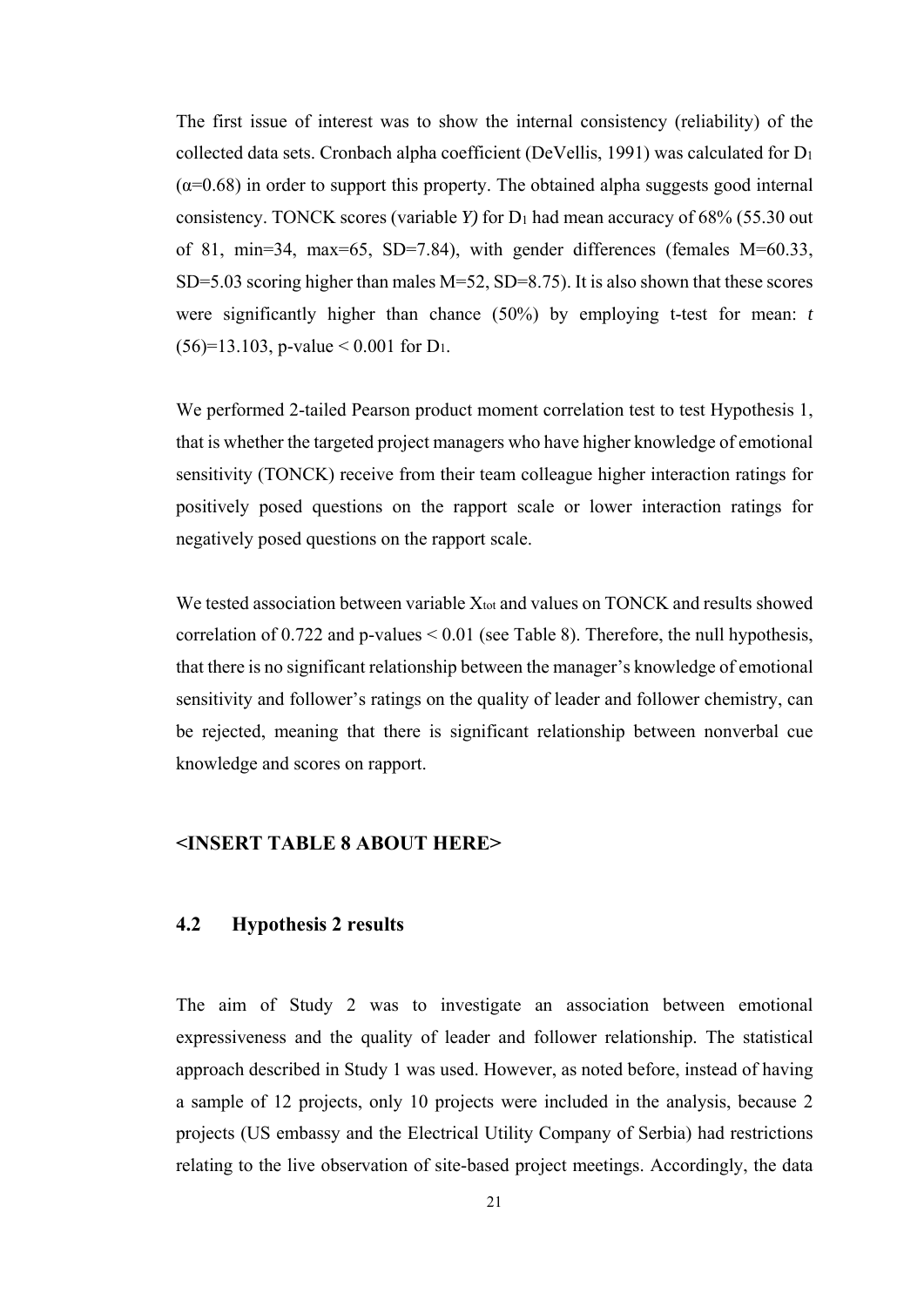gathered from 49 participants were organized in a form of matrix with 49 rows and 24 columns, where the first 18 columns (denoted by  $X_1, X_2, \ldots, X_{18}$ ) present the answers to the rapport rating questionnaire on the integer scale from 0 to 8, column 19 (denoted by  $X_{tot}$ ) represents a sum of all answers in one row, and the last five columns (denoted by  $Y_1$ ,  $Y_2$ ,  $Y_3$ ,  $Y_4$  and  $Y_5$ ) present the frequency of the targeted project manager's body-facial movements. In further text, the first data set (consisted of 49 rows) will be denoted as D3. Additionally, similar to Study 1 we used the average scores inside projects, only to show project similarities (differences). This is presented by basic descriptive statistics in data set D4, given in Table 9.

#### **<INSERT TABLE 9 ABOUT HERE>**

Cronbach alpha coefficient was calculated in order to show the internal consistency (reliability) of the collected data set. The obtained alpha for  $D_3$  ( $\alpha$ =0.80) suggests good internal consistency.

In the second hypothesis, we used the 2-tailed Pearson product moment correlation test between variables  $Y_1$ ,  $Y_2$ ,  $Y_3$ ,  $Y_4$  and  $Y_5$  on one side and variable  $X_{\text{tot}}$  on the other side. The results showed statistically significant correlations in all cases:  $0.528$  (Y<sub>1</sub>,  $X_{\text{tot}}$ ), 0.460 (Y<sub>2</sub>, X<sub>tot</sub>), 0.401 (Y<sub>3</sub>, X<sub>tot</sub>), 0.364 (Y<sub>4</sub>, X<sub>tot</sub>) and 0.409 (Y<sub>5</sub>, X<sub>tot</sub>) with all pvalues  $\leq 0.01$  (see table 10).

This analysis was performed to test Hypothesis 2, which is whether the targeted project managers who use higher frequency of emotional expressiveness receive from their followers higher interaction ratings for positively posed questions on the rapport scale or lower interaction ratings for negatively posed questions on the rapport scale. It is shown that in all cases,  $Y_1$ ,  $Y_2$ ,  $Y_3$ ,  $Y_4$  and  $Y_5$ , the null hypothesis can be rejected with p-values < 0.01, meaning that there is significant relationship between frequency of emotional expressiveness and scores on rapport.

#### **<INSERT TABLE 10 ABOUT HERE>**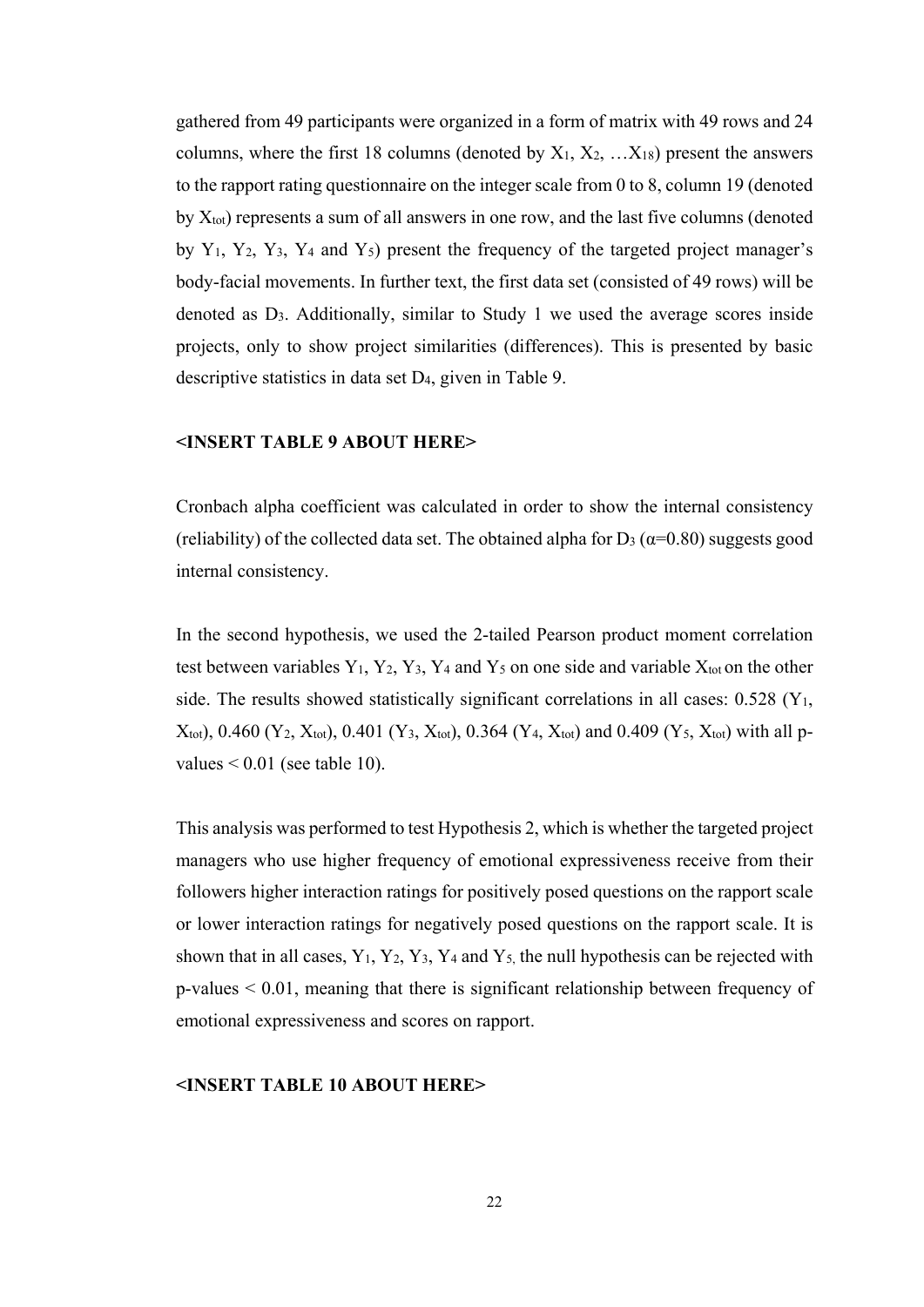#### **4.3 Hypothesis 3 results**

Study 3 aimed to test Hypothesis 3, that the emotional sensitivity and emotional expressiveness abilities of project managers are positively related to each other given the participants' expectations of the study. The results from Table 11 indicate the modest correlation between the scores on the TONCK  $(Y)$  and body  $(Y_1$ -head,  $Y_2$ trunk, Y<sub>3</sub>-arm, and Y<sub>4</sub>-leg) and facial  $(Y_5)$  movements. Hence the null hypothesis, that there is no correlation between emotional sensitivity and emotional expressiveness of managers given the participants' expectations of the study, can be rejected. Study 3 found a positive relationship between emotional sensitivity and emotional expressiveness given the intentional environment.

#### **<INSERT TABLE 11 ABOUT HERE>**

#### **4.4 A provisional leader-follower chemistry model**

Based on the first two studies we developed the leader-follower chemistry model (see Figure 1). Its research objective was to explore 'chemistry' a quality of interaction between leaders and their follower. In order to address this issue, regression analyses between project manager's emotional sensitivity and expressiveness, and the quality of 'leader-follower chemistry' were performed.

#### **<INSERT FIGURE 1 ABOUT HERE>**

In order to make prediction model of Y (emotional sensitivity) based on  $X_{tot}$  (rapport), we performed the linear regression using "ENTER" method in SPSS. The results showed the following regression formula:  $X_{\text{tot}} = 2.174 \text{ x Y} - 28.409 \text{ with p-value for}$ the linear factor  $\leq 0.01$ , while the constant factor was not significant i.e.  $\geq 0.0$  (see Table 12).

#### **<INSERT TABLE 12 ABOUT HERE>**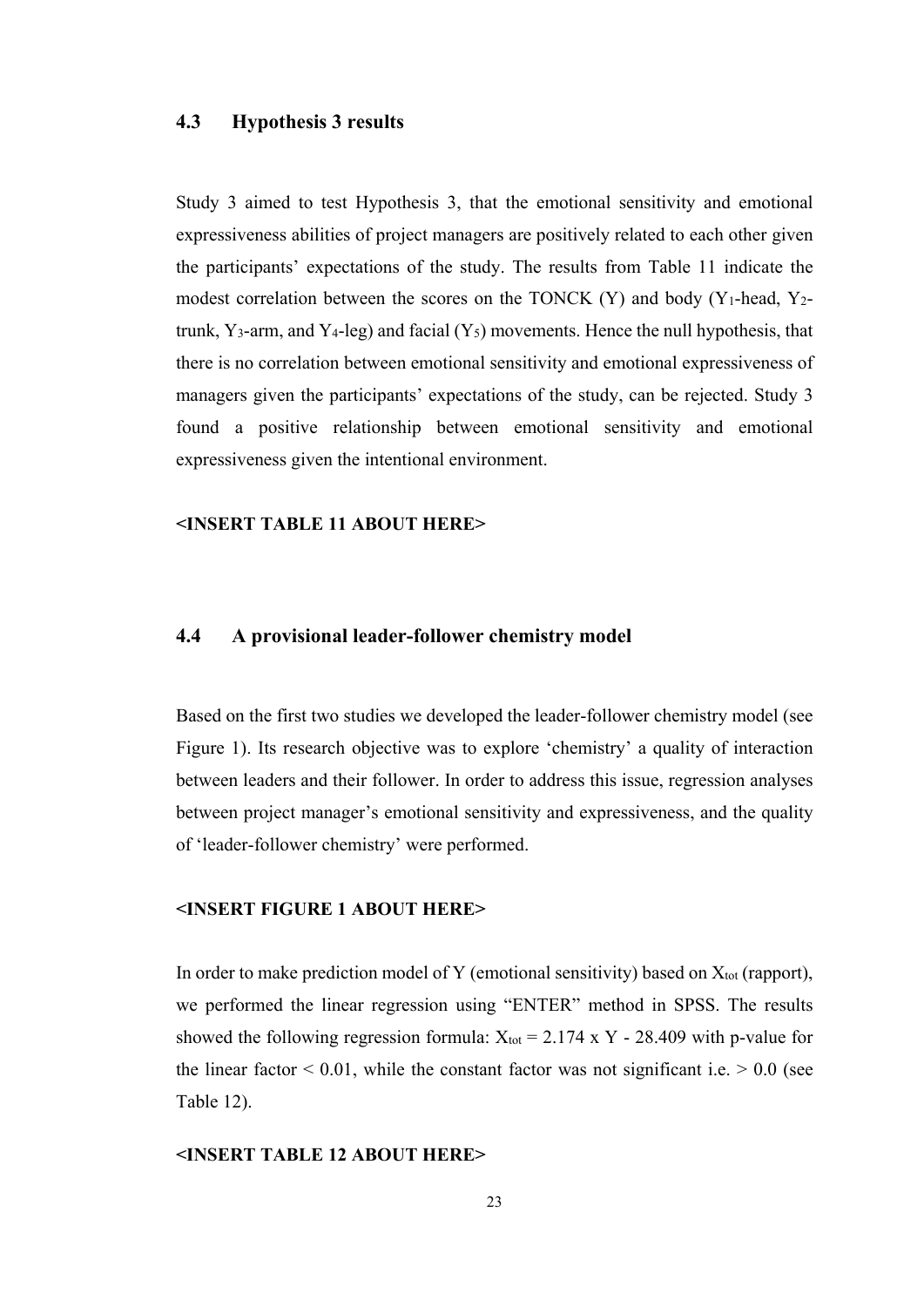Multiple regression (with stepwise heuristic method) was used to attain multiple regression where dependent variable is  $X_{tot}$  and independent variables are  $Y_{1-5}$ . The analysis is performed on data sets where all individual data were used and results showed that only  $Y_1$  variable was significant. The produced model is as follows  $X_{\text{tot}}$ =0.785 x  $Y_1$  + 70.20. The constant factor had p-value < 0.001 while p-value for  $Y_1$ significance was < 0.001 (see Table 13).

#### **<INSERT TABLE 13 ABOUT HERE>**

#### **5. DISCUSSION**

Three hypotheses have been tested in this research study. The first hypothesis examined the association of project manager's emotional sensitivity with team member's perception of rapport. Results have shown a significant emotional sensitivity-rapport relationship with a project manager's emotional sensitivity positively correlated with team member's perception of rapport. These results contribute the dimension of rapport (i.e. chemistry) to studies which found a positive relation between a manager's ability to accurately perceive non-verbal emotional expressions and outcomes such as higher performance ratings from their supervisor and higher satisfaction ratings from their subordinates (Henderson, 2004) and team member productivity (Henderson, 2004). Moreover, the results provide progress to Muller and Turner's (2010ab) work, adding emotional sensitivity to the emotional dimensions of influence, motivation and conscientiousness identified in their study as soft factors for effective leadership competency. In addition, our study's focus on examining unacquainted individuals may suggest that project managers with high emotional sensitivity are best assigned to more heterogeneous and complex construction projects because of their ability to swiftly establish rapport with new contacts.

The second hypothesis tested an association of project manager's emotional expressiveness with team member's perception of rapport. The results have shown a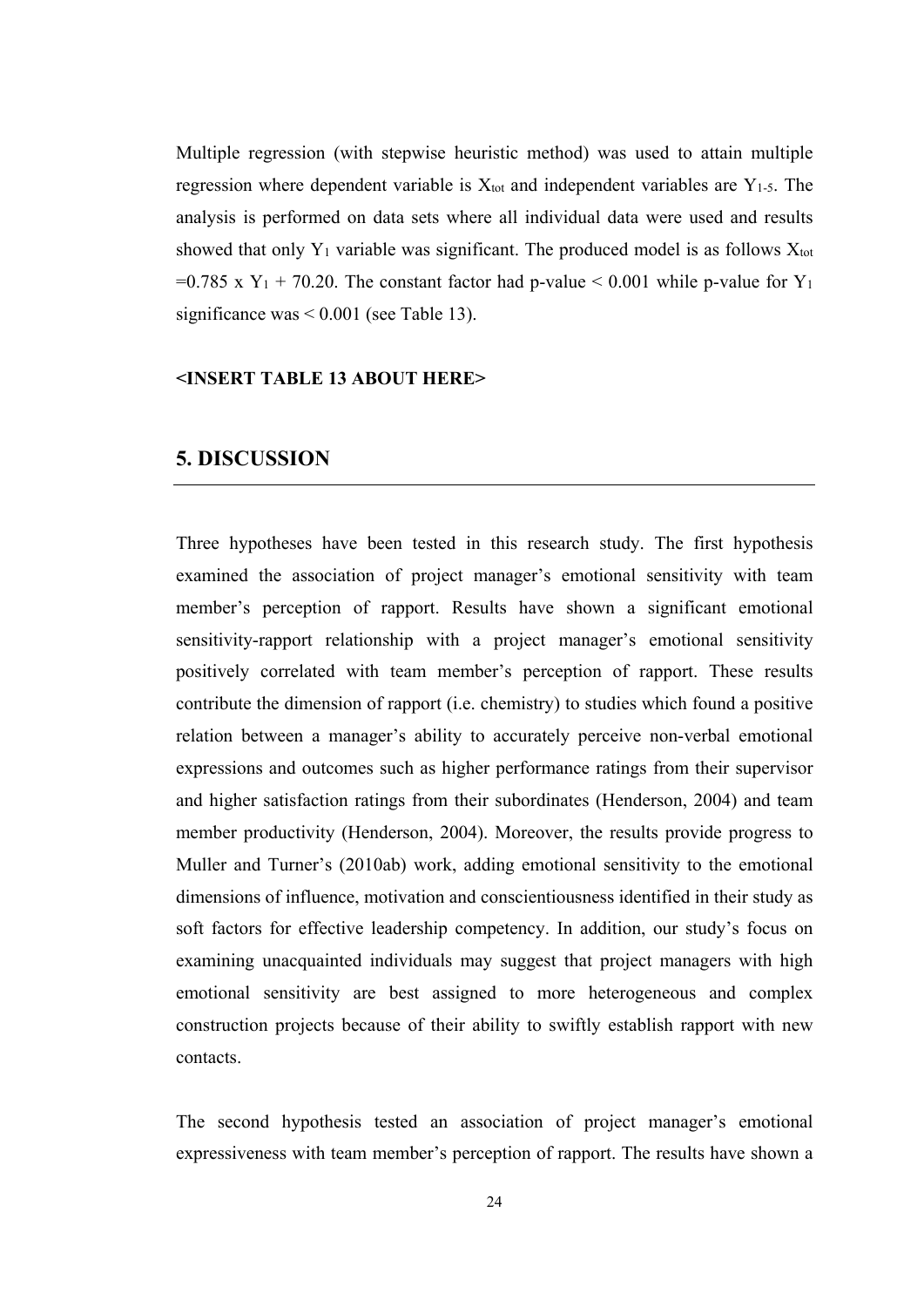significant relationship between frequency of emotional expressiveness and scores on rapport. In a project environment this means that manager's body and facial gestures, such as signals of active listening e.g. nodding (Borg, 2010) could result in positive openness to potential relationships. Although previous studies were employed in different contexts, there are similarities across the studies' findings. For instance, Bernieri and Gillis (1995), measuring the interpersonal perception of Greek and American students, found that the rapport was driven primarily by one aspect of behaviour- the use of back-channel response (e.g. head nods). While, Tickle-Degnen *et al.* (1987) reported positive association between target's trunk movements and evaluator's impression. On the other hand, although management researchers (e.g. Bono and Ilies, 2006) have supported a link between encoding competency of managers and team member satisfaction, they were not specific in their explanation of the word 'encoding'. Furthermore, our study's employment of performance-based tests may offer greater accuracy as opposed to previous studies that used self-rating approaches (e.g. Henderson, 2004), which proved to be unsuccessful in predicting emotional accuracy (Riggio and Reichard, 2008). Although the current study is based on a small sample of participants, it offers a quantitatively supported argument that project managers can influence a sense of collaborative relationship through their use of body and facial movements.

The final hypothesis investigated a display-perception link. It was found that the positive, but modest in level, relationship between emotional knowledge and emotional expressiveness implies that managers could use these two emotional abilities in tandem. This is in line with Elfenbein and Eisenkraft's (2010) metaanalysis, which showed that people not expressive in spontaneous situations, may still be proficient at posing when asked explicitly to do so.

In addition, based on the empirical evidence, we present the leader-follower chemistry model, which emphasizes the importance of a project manager's emotional abilities, particularly sensitivity and expressiveness, in a dyadic communication frameworkleader-follower. These findings could be important for construction enterprises that have shed much of their operational employment through subcontracting, and have focused on retaining the professional project managers. The emotionally competent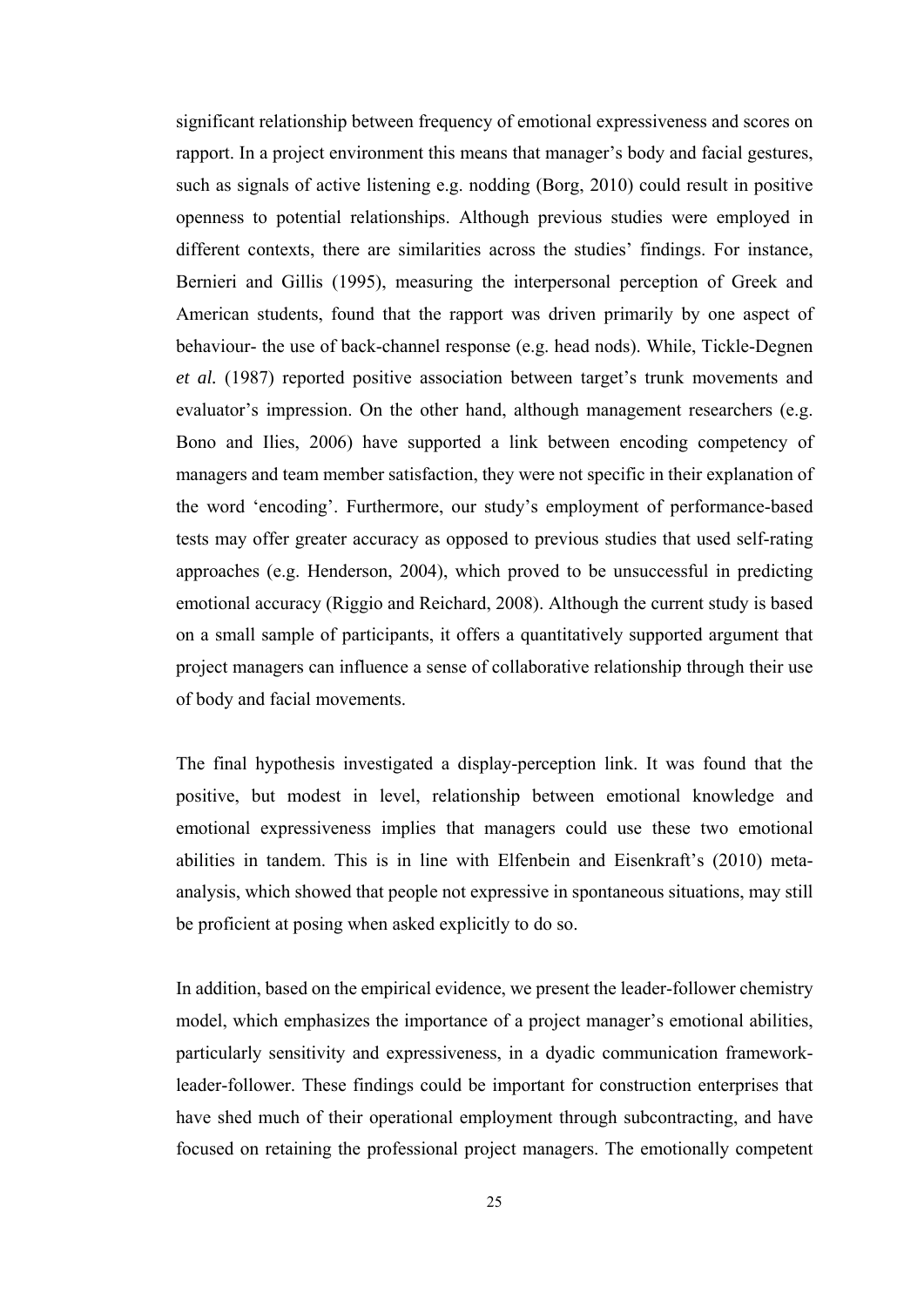project manager is perhaps the most important element in maintaining good 'chemistry' in such diverse project coalition.

### **6. CONCLUSION**

The adoption of non-confrontational attitudes demands a deeper understanding of micro level social processes, particularly concerning the interpersonal relationships between leaders and followers. Knowledge of tools and techniques is desirable, although it must be acknowledged that the construction industry is characterised by pervasive adversarial relationships and interpersonal and interorganizational conflicts (Loosemore and Galea, 2008) resulting from aggressive competition, narrow profit margins and hostile management approaches (Smithers and Walker, 2000; Holt et al., 2000). These challenges that a project manager is faced with in today's contracting environments, especially alliances, demand a balance between management and leadership abilities in order to achieve greater performance targets as well as creating good relationships amongst actors of the project milieu (Toor *et al.*, 2007).

The research presented here was designed to determine the effect of a project manager's EI competencies on the quality of interpersonal interaction with their followers, being other members of the project team. Descriptive and inferential statistics were used to examine the relationship between a project manager's emotional competencies, in terms of sensitivity and expressiveness, and leader-follower chemistry. Following a quantitative study involving 68 construction professionals, the findings suggest that a project manager's emotional sensitivity and expressiveness may explain variance in the quality of leader-follower chemistry. Based on the empirical evidence, a leader-follower chemistry model is introduced, which incorporates and predicts the relationship between leaders' emotional sensitivity and expressiveness and followers' perception of rapport in a leader-follower communication dyad. The model advances our understanding of leadership in project management, particularly the interaction between project leaders and other project participants, with a focus on the human skills that are often afforded limited attention in the project management bodies of knowledge (Muller and Turner, 2010ab). The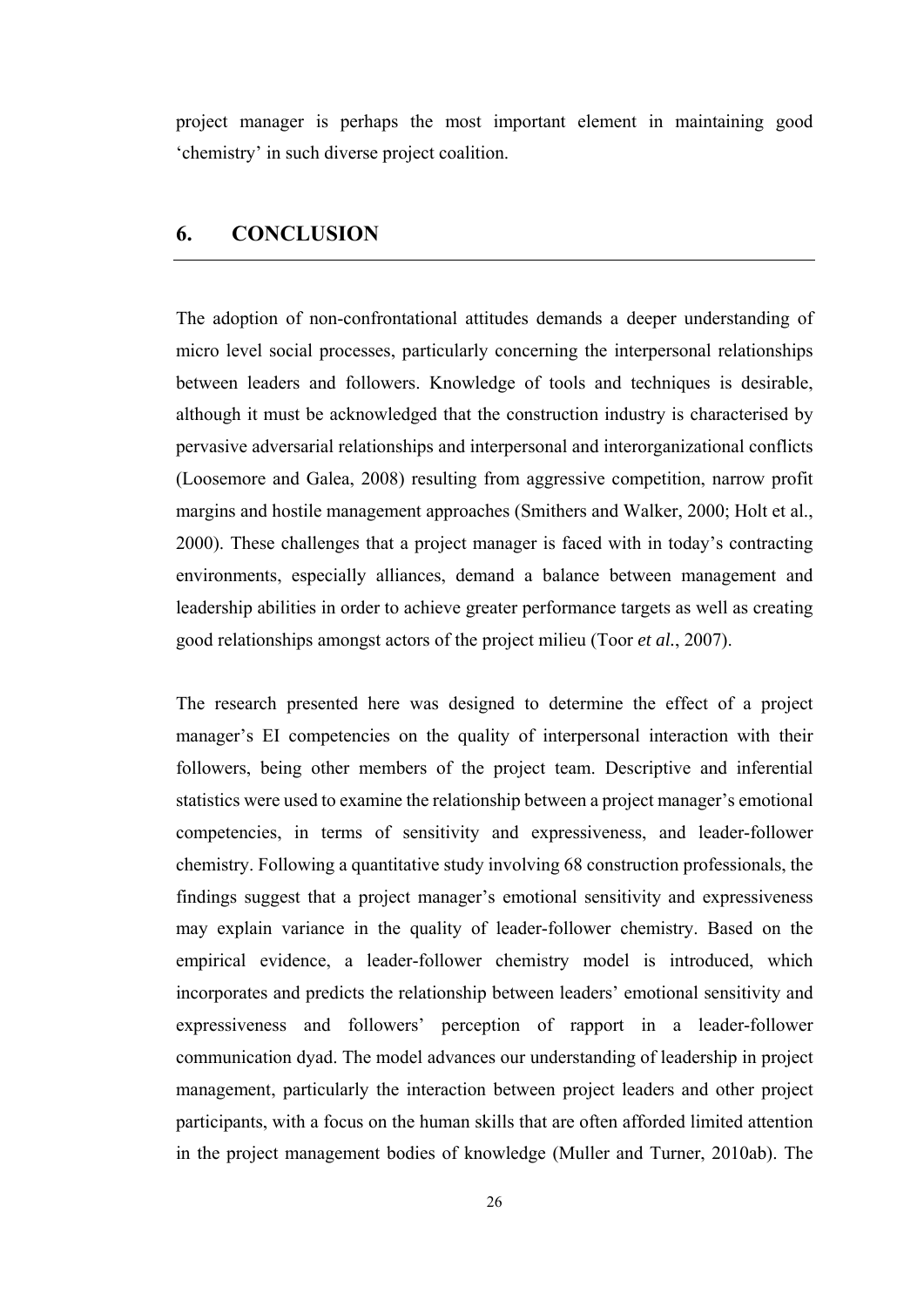model constitutes a valuable extension to Nicolini's (2002) notion of 'project chemistry' and sets up a provisional framework for future studies.

Following further validation and refinement, the developed leader-follower chemistry model may have several applications in practice. First, the model assists in enhancing our understanding of how emotional sensitivity and expressiveness can shape the quality of relationships between project managers and other members of the project team. Thus, seeking, appointing and promoting individuals who possess these skills would naturally increase the quality of interaction in projects, particularly in construction where management styles are often aggressive and authoritarian (Smithers and Walker, 2000). Second, a number of studies have observed the reluctance of project managers to engage with EI issues and questioned the 'trainability' of EI (Lindebaum and Cassell, 2012). It is, however, important for the actors of heterogeneous project settings to engage with EI-related issues in order to enhance their capabilities to quickly establish strong ties with a culturally, educationally and professionally diverse (heterogeneous) group of stakeholders. The correlation between project manager's emotional sensitivity and the quality of leaderfollower chemistry implies a rationale for such soft skills training. Finally, when establishing a project team, project managers may consider members' emotional competencies in order to promote a working environment that encourages an interchange of ideas through good interpersonal interaction.

Several limitations are inherent in this research study. Foremost, the generalizability of the research findings is limited given the modest sample size. Thus, validating the model should be the focus of a future study. Another limitation of this study is the lack of use of control variables mostly because of time constraints. Further research should focus on expanding the sample size and control some of the variables such as gender, which is found to be crucial in nonverbal literature. Moreover, since several researchers (e.g. Lopes *et al.*, 2005) have found that the quality of interpersonal relations is influenced by factors such as personality or motivation, it would be interesting for future studies to investigate interactions between emotional knowledge and the 'Big Five' personality traits (Goldberg, 1990). Further studies may also consider the cultural differences that exist in nonverbal behaviour and their impact on the establishment of good and supportive relations inside the project team. Subsequent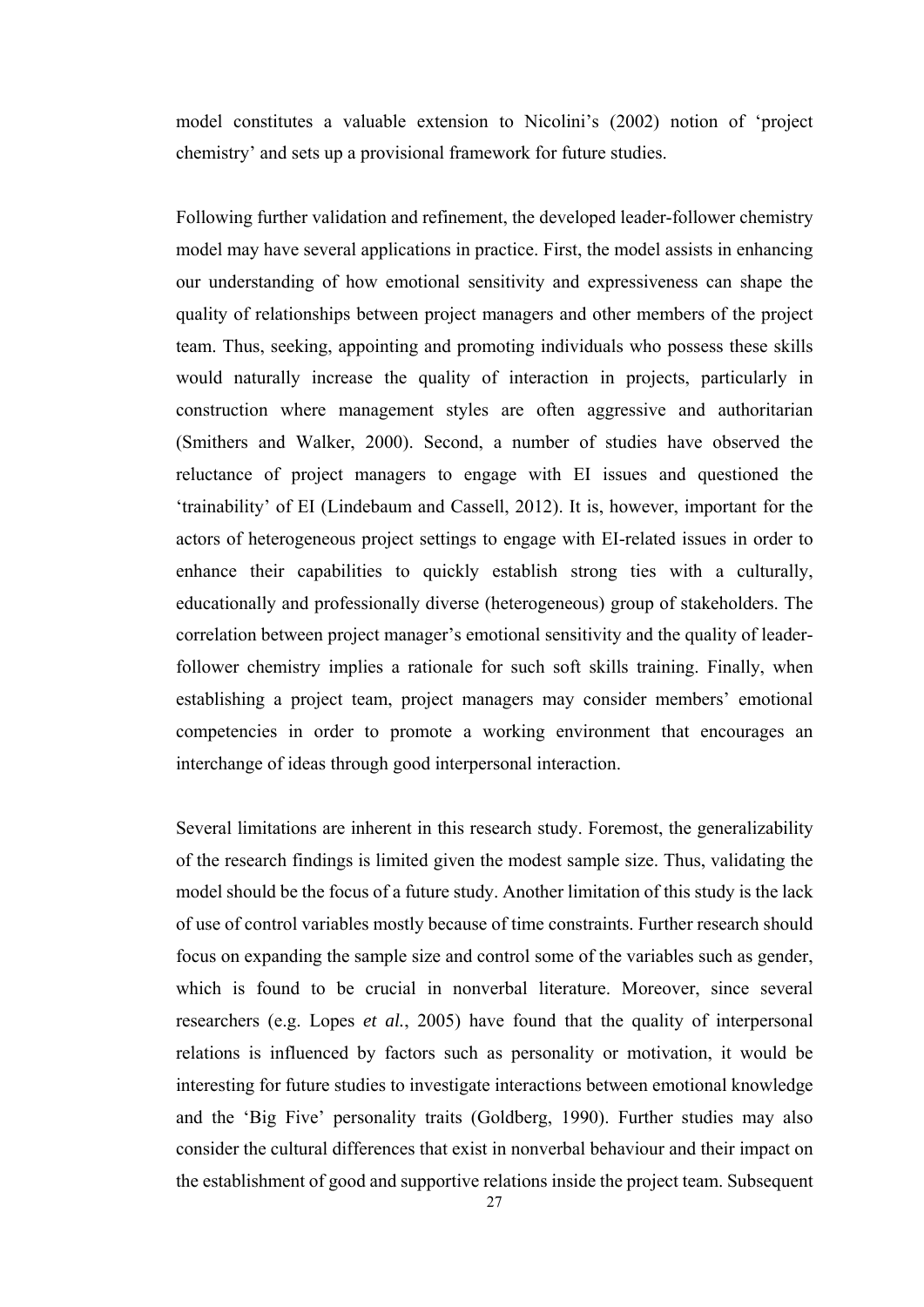research studies could explore EI and how it supports or hinders leadership in the team environment. Furthermore, although the follower's perspective may be of primary importance in a project setting, there are limitations in looking at only one side of a dyadic construct. It may be of value to measure rapport from both sides of the dyad in order to access more accurately the quality of 'chemistry' between leaders and their followers. This is another area for future studies.

We consider this research as a first-step in examining the influence of EI, and particularly the joint influence of emotional sensitivity and expressiveness, on leaderfollower chemistry, with the hope of stimulating interest and paving the way for future research on this important dimension of project management.

#### **REFERENCES**

- Almore, G.M. (1979) Dyadic communication, *The American Journal of Nursing*, Vol. 79, No. 6, 1076-78.
- Alreck, P. L. and Settle, R. B. (2004) *The survey research handbook*, McGraw- Hill/Irwin, Boston.
- Ambady, N. and Rosenthal, R. (1992) Thin slices of expressive behaviour as predictors of interpersonal consequences: a meta analysis, *Psychological Bulletin*, Vol. 111, No. 2, 256-274.
- Ammeter, A. P. and Dukerich, J. M. (2000) Leadership, team building, and team member characteristics in high performance project teams, *Engineering Management Journal,* Vol. 14, No. 4, 3–10.
- Antonakis, J. (2003) Why emotional intelligence does not predict leadership effectiveness, *The International Journal of Organizational Analysis*, Vol. 11, No. 4, 355–361.
- Antonakis, J. (2004) On why emotional intelligence will not predict leadership effectiveness beyond IQ or the Big Five: an extension and rejoinder, *Organizational Analysis*, Vol. 12, No. 2, 171–182.
- Antonakis, J., Ashkanasy, N. M. and Dasborough, M. T. (2009) Does leadership need emotional intelligence? *The Leadership Quarterly*, Vol. 20, No. 2, 247–261.
- Ashkanasy, N. M. and Humphrey, R. H. (2011) Current emotion research in organizational behavior, *Emotion Review*, Vol. 3, No. 2, 214–224.
- Barrett, G. V., Miguel, R. F., Tan, J. A. and Hurd, J. M. (2001) Emotional intelligence: the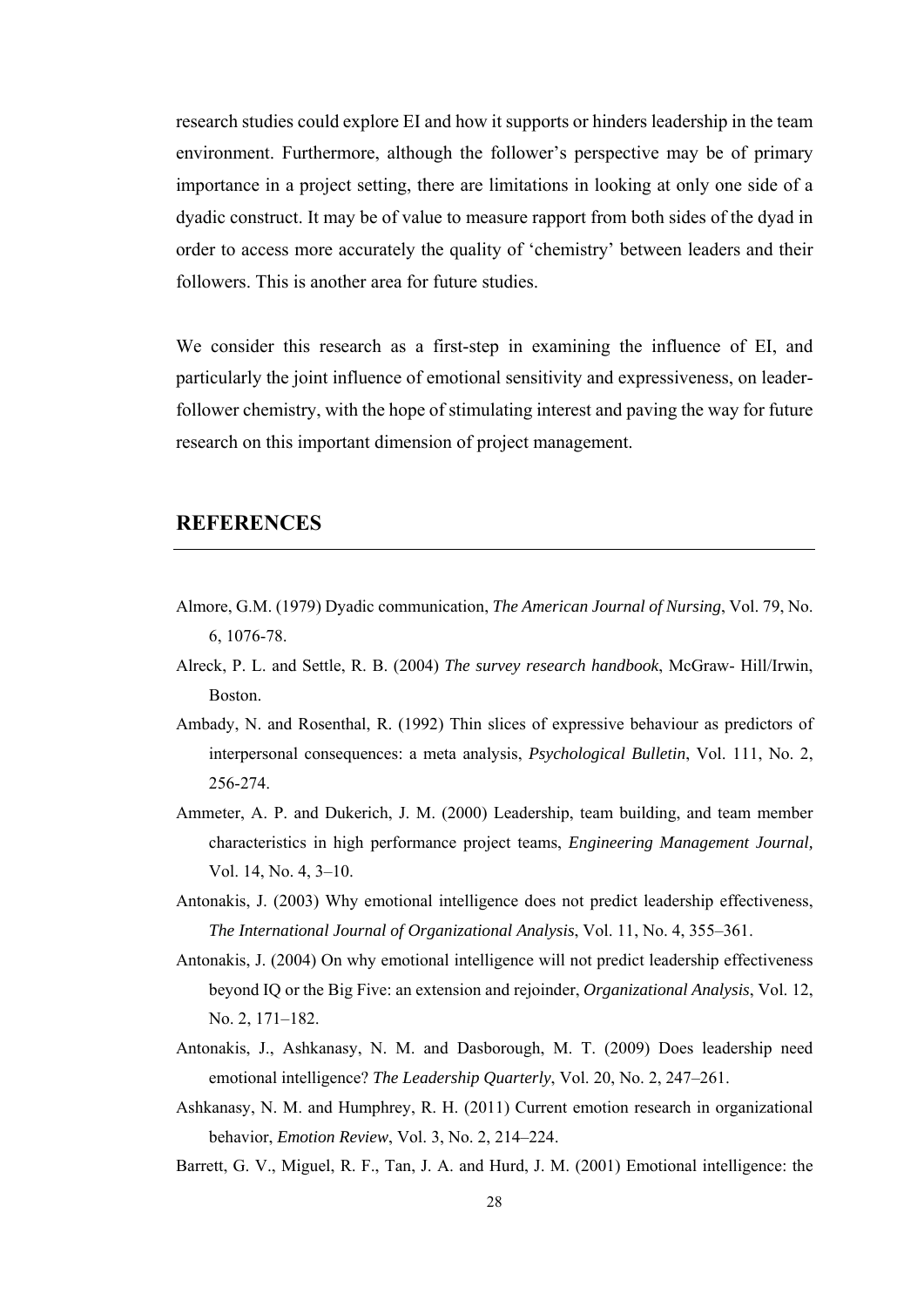Madison Avenue approach to science and professional practice, Paper presented at the annual meeting of the Society for Industrial and Organizational Psychology, San Diego, CA.

- Barsade, S. G. (2002) The ripple effect: Emotional contagion and its influence on group behavior. *Administrative Science Quarterly*, Vol. 47, No. 4, 644-675.
- Bass, B. M. and Riggio, R. E. (2006) *Transformational Leadership*, Lawrence Erlbaum Associates, NJ.
- Bernieri, F. J. (1988) Coordinated movement and rapport in teacher-student interactions, *Journal of Nonverbal Behavior*, Vol. 12, No. 2, 120–138.
- Bernieri, F. J. (2004) The expression of rapport, in Manusov, V. L. (ed.) *The sourcebook of nonverbal measures: Going Beyond Words*, Lawrence Erlbaum Associates, NJ.
- Bernieri, F. J., Davis, J., Rosenthal, R. and Knee, C. (1994) Interactional synchrony and rapport: measuring synchrony in displays devoid of sound and facial affect, *Personality and Social Psychology Bulletin,* Vol. 20, No. 3, 303–311.
- Bernieri, F. J. and Gillis, J. S. (1995) The judgment of rapport: a cross-cultural comparison between Americans and Greeks, *Journal of Nonverbal Behavior,* Vol. 19, No. 2, 115– 130.
- Bernieri, F. J., Gillis, J. S., Davis, J. M. and Grahe, J. E. (1996) Dyad rapport and the accuracy of its judgment across situations: a lens model analysis, *Journal of Personality and Social Psychology,* Vol. 71, No. 1, 110–129.
- Bono, J. E. and Ilies, R. (2006) Charisma, positive emotions, and mood contagion, *The Leadership Quarterly*, Vol. 17, No. 4, 17–34.
- Borg, J. (2010) *Persuasion: The art of influencing people*, 3<sup>rd</sup> edition, Pearson Education.
- Boyatzis, R. E. (2009) Competencies as a behavioral approach to emotional intelligence, *Journal of Management Development*, Vol. 28, No. 9, 749-770.
- Brooks, M. (1989) *Instant Rapport*. Warner Books, New York.
- Bull, P. E. (1983) *Body movement and interpersonal communication*, John Wiley & Sons, UK.
- Byron, K. (2007) Male and female managers ability to read emotions: relationships with supervisor's performance ratings and subordinates' satisfaction ratings, *Journal of Occupational and Organizational Psychology*, Vol. 80, No. 4, 713–733.
- Campbell, R. J., Kagan, N. and Krathwohl, D. R. (1971) The development and validation of a scale to measure affective sensitivity (empathy), *Journal of Counseling Psychology*, Vol. 18, No. 5, 407–412.
- Chan, G., Kirkman, B. L., Kanfer, R., Allen, D. and Rosen, B. (2007) A multilevel study of leadership, empowerment, and performance in teams, *Journal of Applied Psychology*, Vol. 92, No. 2, 331–346.
- CIOB (2010) Code of Practice for Project Management, 4th edition, Blackwell Publishing.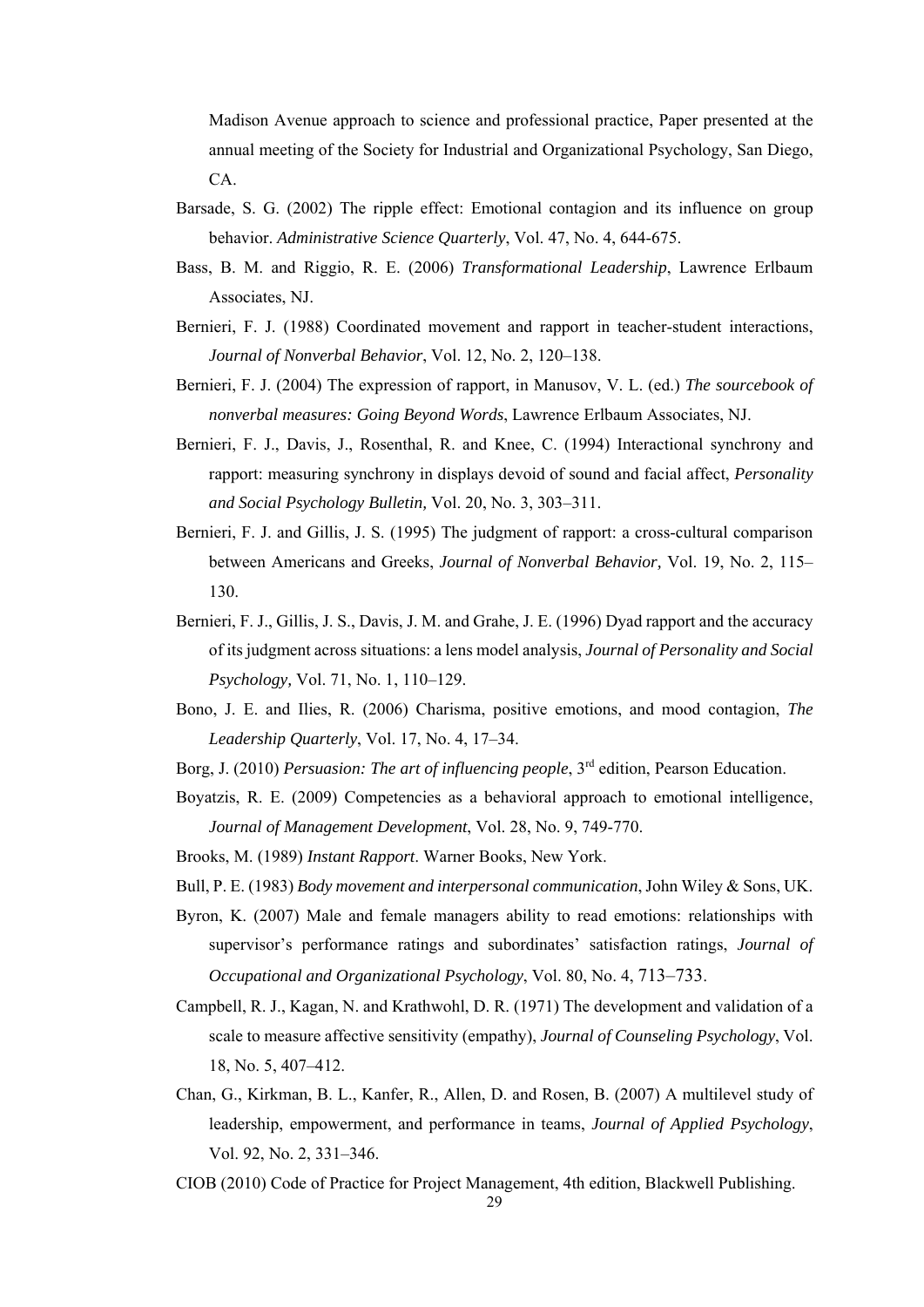- Clarke, N. (2010) Emotional intelligence and its relationship to transformational leadership and key project manager competences, *Project Management Journal*, Vol. 28, No. 3, 1– 10.
- Clarke, N. (2010) Projects are emotional: How project managers' emotional awareness can influence decisions and behaviours in projects, *International Journal of Managing Projects in Business*, Vol. 3, No. 4, 604-624.
- Conger, J. and Kanungo, R. (1988), *Charismatic leadership: The elusive factor in organizational effectiveness. The Jossey-Bass management serie*s. Jossey-Bass, San Francisco, CA, US.
- Constanzo, M. (1992) Training students to decode verbal and nonverbal cues: effect on confidence and performance, *Journal of Educational Psychology*, Vol. 84, No. 3, 308– 313.
- Cote, S. and Miners, C. T. H (2006) Emotional intelligence, cognitive intelligence, and job performance, *Administrative Science Quarterly*, Vol. 51, No. 1, 1–28.
- Crook, C. and Booth, R. (1997), Building Rapport in Electronic Mail Using Accommodation Theory, *S.A.M. Advanced Management Journal*, Vol. 62, No. 1, 4-13.
- Dael, N., Mortillaro, M. and Scherer, K. R. (2011) Emotion expression in body action and posture, *Emotion*, *Advance online publication*, Vol. 12, No. 5, 1085–1101.
- Dael, N., Mortillaro, M. and Scherer, K. R. (2012) The body action and posture coding system (BAP): development and reliability, *Journal of Nonverbal Behavior*, Vol. 36, No. 2, 97– 121.
- Dainty, A. R., Bryman, A., Price, A. D., Greasley, K., Soetanto, R., and King, N. (2005) Project affinity: the role of emotional attachment in construction projects, *Construction Management and Economics*, Vol. 23, No. 3, 241-244.
- Davies, M., Stankov, L., and Roberts, R. D. (1998) Emotional intelligence: in search of an elusive construct, *Journal of Personality and Social Psychology*, Vol. 75, No. 4, 989– 1015.
- Delcourt, C., Gremler, D. D., van Riel, A. C., and van Birgelen, M. (2013) Effects of perceived employee emotional competence on customer satisfaction and loyalty: The mediating role of rapport, *Journal of Service Management*, Vol. 24, No. 1, 5-24.
- DeVellis, R. F. (1991) *Scale Development: theory and applications*, Sage, Newbury Park.
- DiMatteo, M. R., Friedman, H. S. and Taranta, A. (1979) Sensitivity to bodily nonverbal communication as a factor in practitioner-patient rapport, *Journal of Nonverbal Behavior*, Vol. 4, No. 1, 18–26.
- Dougherty, T., Turban, D. and Callendar, J. (1994) Confirming First Impressions in the Employment Interview: Afield Study of Interviewer Behavior, *Journal of Applied Psychology*, Vol. 79, No. 5, 659-65.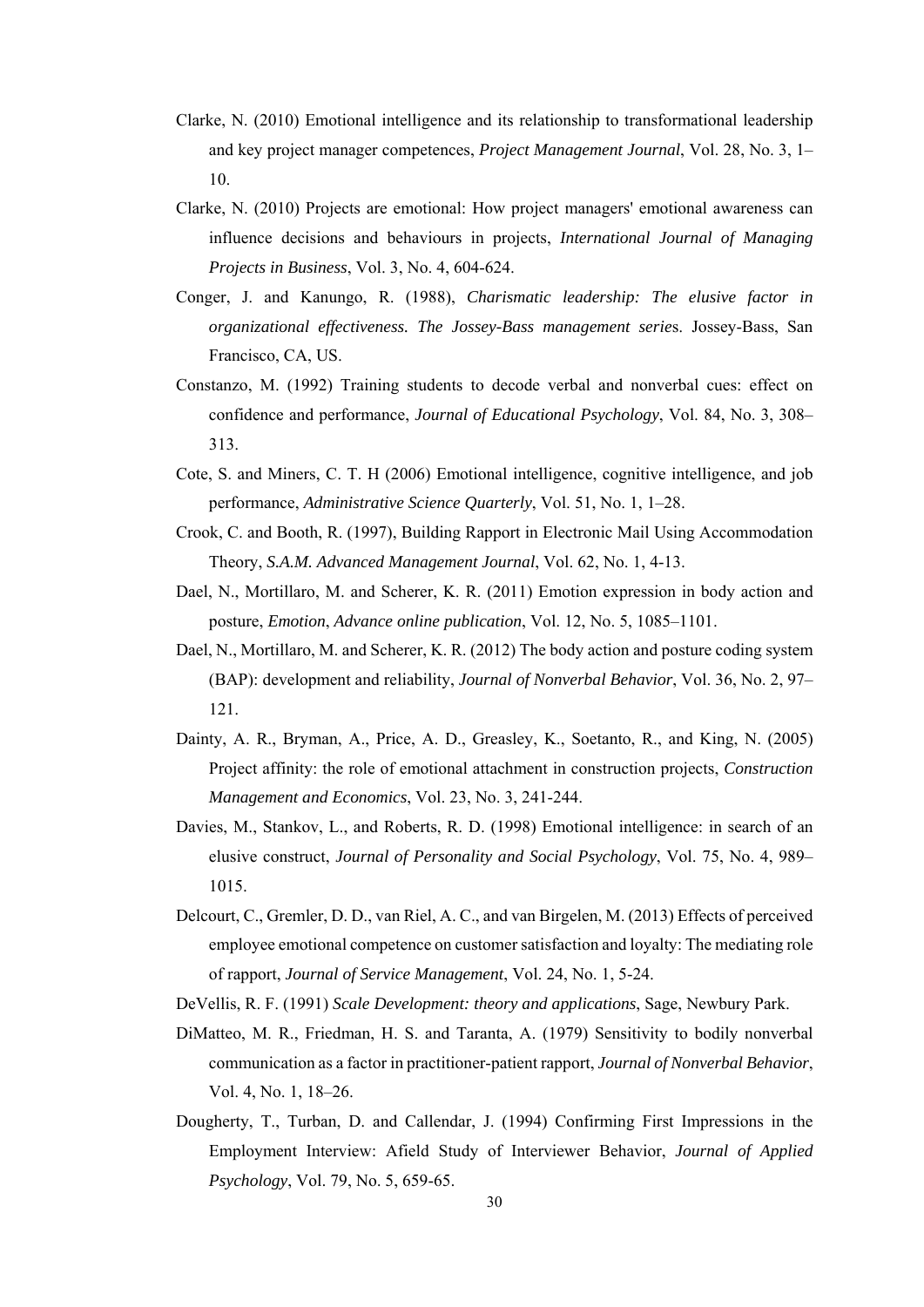- Dulewicz, V. and Higgs, M. J. (2005) Assessing leadership styles and organizational context, *Journal of Managerial Psychology*, Vol. 20, No. 2, 105–123.
- Dvir, D., Sadeh, A. and Malach-Pines, A. (2006) Projects and project managers: the relationship between project manager's personality, project, project types, and project success, *Project Management Journal*, Vol. 37, No. 5, 36–48.
- Egan, J. (1998), *Rethinking Construction*, Department of the Environment, Transport and the Regions, UK.
- Eisenberg, N., Cumberland, A. and Spinrad, T. L. (1998) Parental socialization of emotion, *Psychological Inquiry*, Vol. 9, No. 4, 241–273.
- Ekman, P. and Freisen, W. V. (1978) *Facial Coding System: a technique for the measurement of facial movements*, Consulting Psychologists Press, California.
- Ekman, P., Friesen, W. V., and Ancoli, S. (1980) Facial signs of emotional experience, *Journal of Personality and Social Psychology*, Vol. 39, No. 6, 1125–1134.
- Elfenbein, H. A. and Eisenkraft, N. (2010) The relationship between displaying and perceiving nonverbal cues of affect: a meta-analysis to solve an old mystery, *Journal of Personality and Social Psychology*, Vol. 98, No. 2, 301–318.
- El-Sabaa, S. (2001) The skills and career path of an effective project manager, *International Journal of Project Management*, Vol. 19, No. 1, 1–7.
- Friedman, A. (1979) Framing pictures: the role of knowledge in automatised encoding and memory for gist, *Journal for Experimental Psychology: General*, Vol. 108, No. 3, 316– 355.
- Furnham, A. and Petrova, E. (2010) *Body language in business: decoding the signals*, Palgrave MacMillan, London.
- Goldberg, L. R. (1990). An alternative" description of personality": the big-five factor structure. *Journal of personality and social psychology*, Vol. 59, No. 6, 1216-1229.
- Goleman, D. (1995) *Emotional intelligence*, Bantam, New York.
- Goleman, D. (1998) *Working with emotional intelligence*, Bantam, New York.
- Golman, D. (2000) Leadership that gets results, *Harvard Business Review,* 1–15.
- Goleman, D., Boyatzis, R., and McKee, A. (2002) *Primal leadership*, HBS Press, Boston.
- Grahe, J. E. and Benrieri, F. J. (1999) The importance of nonverbal cues in judging rapport, *Journal of Nonverbal Behavior*, Vol. 23, No. 4, 253–269.
- Gremier, D. D. and Gwinner, K. P. (2000) Customer-employee rapport in service relationships, *Journal of Service Research*, Vol. 3, No. 1, 82–104.
- Groves, K. S. (2006) Leader emotional expressivity, visionary leadership, and organizational change, *Leadership and Organization Development Journal*, Vol. 27, No. 7, 566–583.
- Halberstadt, A. G. (1986) Family socialization of emotional expression and nonverbalcommunication styles and skills, *Journal of Personality and Social psychology*, Vol. 51,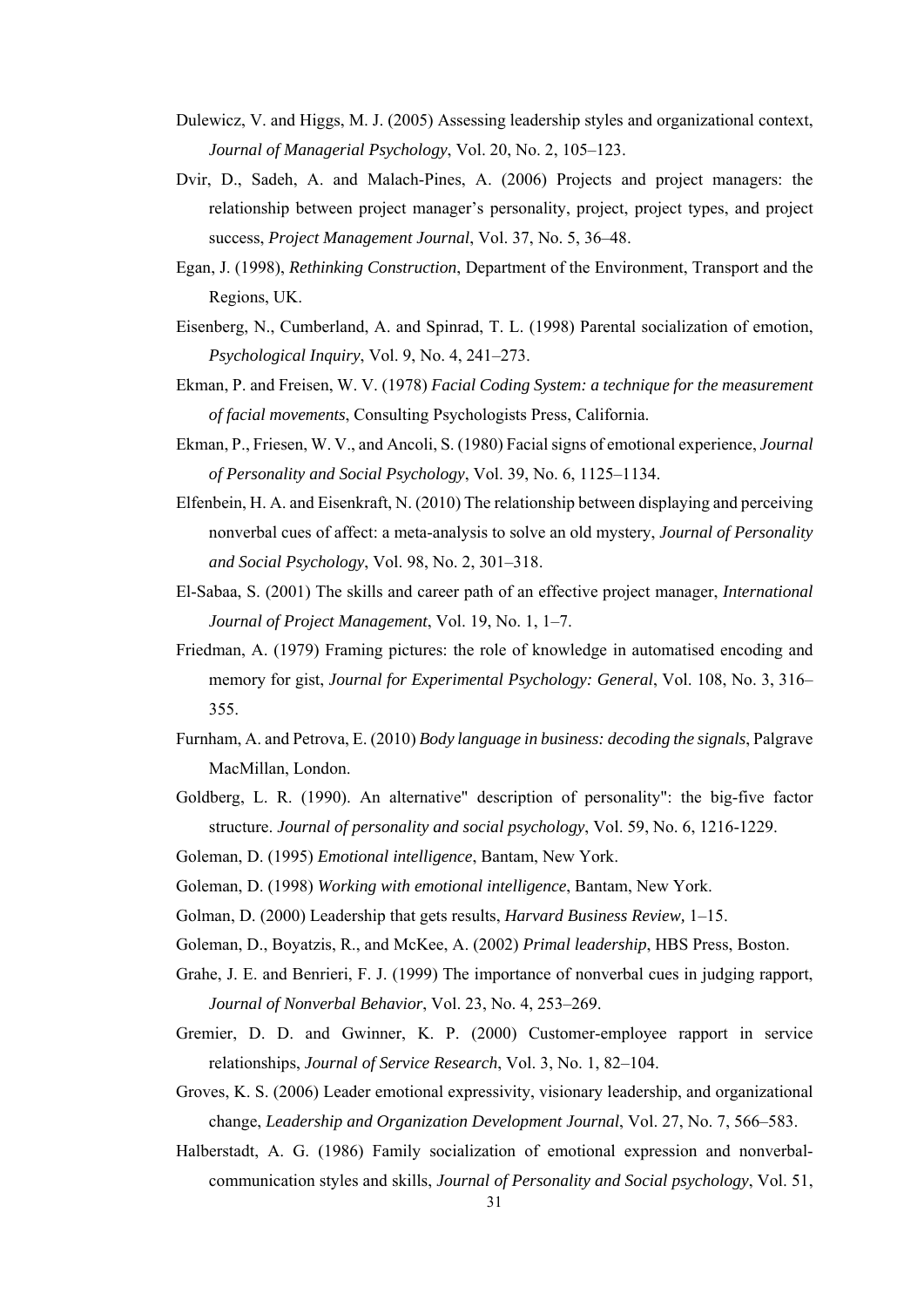No. 4, 827–836.

- Hall, J. A., Roter, D. L., Blanch, D. C., & Frankel, R. M. (2009) Observer-rated rapport in interactions between medical students and standardized patients. *Patient Education and Counseling*, Vol. 76, No. 3, 323-327.
- Hartley, P. (1993*) Interpersonal Communication*. Routledge & Kegan Paul.
- Heath, C., Hindmarsh, J., & Luff, P. (2010). *Video in qualitative research*. London, Sage Publication.
- Henderson, L. S. (2004) Encoding and decoding communication competencies in project management – an exploratory study, *International Journal of Project Management*, Vol. 22, No. 6, 469–476.
- Hofstede, G. and Hofstede, G. J. (2005) *Cultures and organizations*, 2nd edition, McGraw-Hill, New York.
- Holigrocki, R. J., Kaminski, P. L., & Frieswyk, S. H. (1999) Introduction to the Parent-Child Interaction Assessment. *Bulletin of the Menninger Clinic*, Vol. 63, No. 3, 413-28.
- Holt, G. D., Love, P. E. D. and Nesan, L. J. (2000). Employee empowerment in construction: an implementation model for process improvement, *Team Performance Management: An International Journal*, Vol. 6, No. 3/4, 47–51.
- Ilies, R., Curşeu, P. L., Dimotakis, N., and Spitzmuller, M. (2013) Leaders' emotional expressiveness and their behavioural and relational authenticity: Effects on followers, *European Journal of Work and Organizational Psychology*, Vol. 22, No. 1, 4-14.
- Ingersoll, B. (2010) Broader autism phenotype and nonverbal sensitivity: evidence for an association in the general population, *Journal of Autism and Development Disorders*, Vol. 40, No. 5, 590–598.
- Iyer, K. C., and Jha, K. N. (2005) Factors affecting cost performance: evidence from Indian construction projects, *International Journal of Project Management*, Vol. 23, No. 4, 283- 295.
- Jones, E. S. and LeBaron D. C. (2002) Research on the relationship between verbal and nonverbal communication: emerging integrations, *Journal of communication*, Vol. 52, No. 3, 499-521.
- Ketrow, S. M. (1991), Nonverbal Communication and Client Satisfaction in Computer-Assisted Transactions, *Management Communication Quarterly*, Vol. 5, No. 2, 192-219.
- Kloppenborg T. and Petrick, J. (1999) Leadership in project life cycle and team character development*, Project Management Journal*, Vol. 30, No. 2, 8–13.
- Lewis, K. M. (2000) When leaders display emotion: how followers respond to negative emotional expression of male and female leaders, *Journal of Organizational Behavior*, No. 21, 221-234.
- Lindebaum, D., and Cassell, C. (2012) A contradiction in terms? Making sense of emotional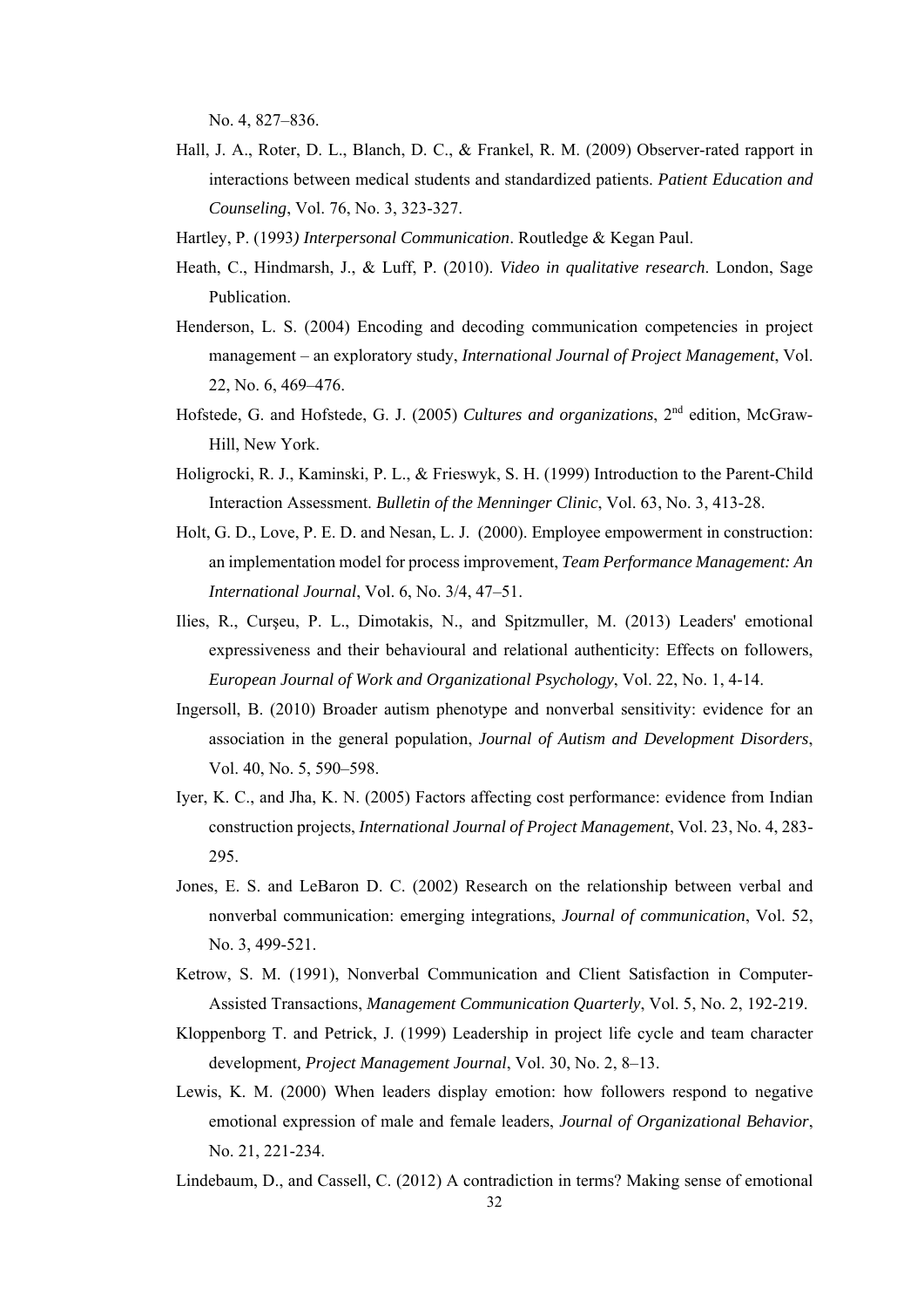intelligence in a construction management environment, *British Journal of Management*, Vol. 23, No. 1, 65-79.

- Lindebaum, D., and Jordan, P. J. (2012) Relevant but exaggerated: the effects of emotional intelligence on project manager performance in construction, *Construction Management and Economics*, Vol. 30, No. 7, 575-583.
- Lloyd-Walker, B., and Walker, D. (2011) Authentic leadership for 21st century project delivery, *International Journal of Project Management*, Vol. 29, No. 4, 383–395.
- Loosemore, M. and Galea, N. (2008) Genderlect and conflict in the Australian construction industry, *Construction Management and Economics*, Vol. 26, No. 2, 125–135.
- Lopes, P. N., Salovey, P. and Cote, S. (2005) Emotion regulation abilities and the quality of social interaction, *Brief Reports*, Vol. 5, No. 1, 113–118.
- Love, P., Edwards, D., Love, J., and Irani, Z. (2011) Champions of practice: context and habitus for unbounded learning in construction projects, *Facilities*, Vol. 29, No. 5/6, 193- 208.
- Mäkilouko, M. (2004). Coping with multicultural projects: the leadership styles of Finnish project managers, *International Journal of Project Management*, Vol. 22, No. 5, 387- 396.
- Mast, S. M., Jonas, K., Cronauer, K. and Darioly, A. (2012) On the importance of the superior's interpersonal sensitivity for good leadership, *Journal of Applied Social Psychology*, Vol. 42, No. 5, 1043–1068.
- Mayer, J. D. and Salovey, P. (1997) What is emotional intelligence?, in Salovey, P. and Sluyter, D. (ed.), *Emotional development and emotional intelligence: educational implications*, Basic Books, New York.
- Mayer, J. D., DiPaolo, M. T. and Salovey, P. (1990) Perceiving affective content in ambiguous visual stimuli: a component of emotional intelligence, *Journal of Personality Assess*ment, Vol. 54, 772–81.
- Mayer, J. D., Roberts, R. D. and Barsade, S. G. (2008) Human abilities: emotional intelligence, *Annual Review of Psychology*, 59, 507–36.
- McDonald, J. D. (2008). Measuring personality constructs: The advantages and disadvantages of self-reports, informant reports and behavioural assessments. *Enquire*, Vol. 1, No. 1, 1- 19.

Mintzberg, H. (1973) *The nature of managerial work*, Harper & Row, New York.

Morris, P.W.G. (2013) *Re-Constructing Project Management*, Wiley-Blackwell, Chichester, UK.

Muller, R. and Turner, R. (2010a) *Project-oriented leadership*. Gower Publishing Ltd, Surrey.

Muller, R. and Turner, R. (2010b) Leadership competency profiles of successful project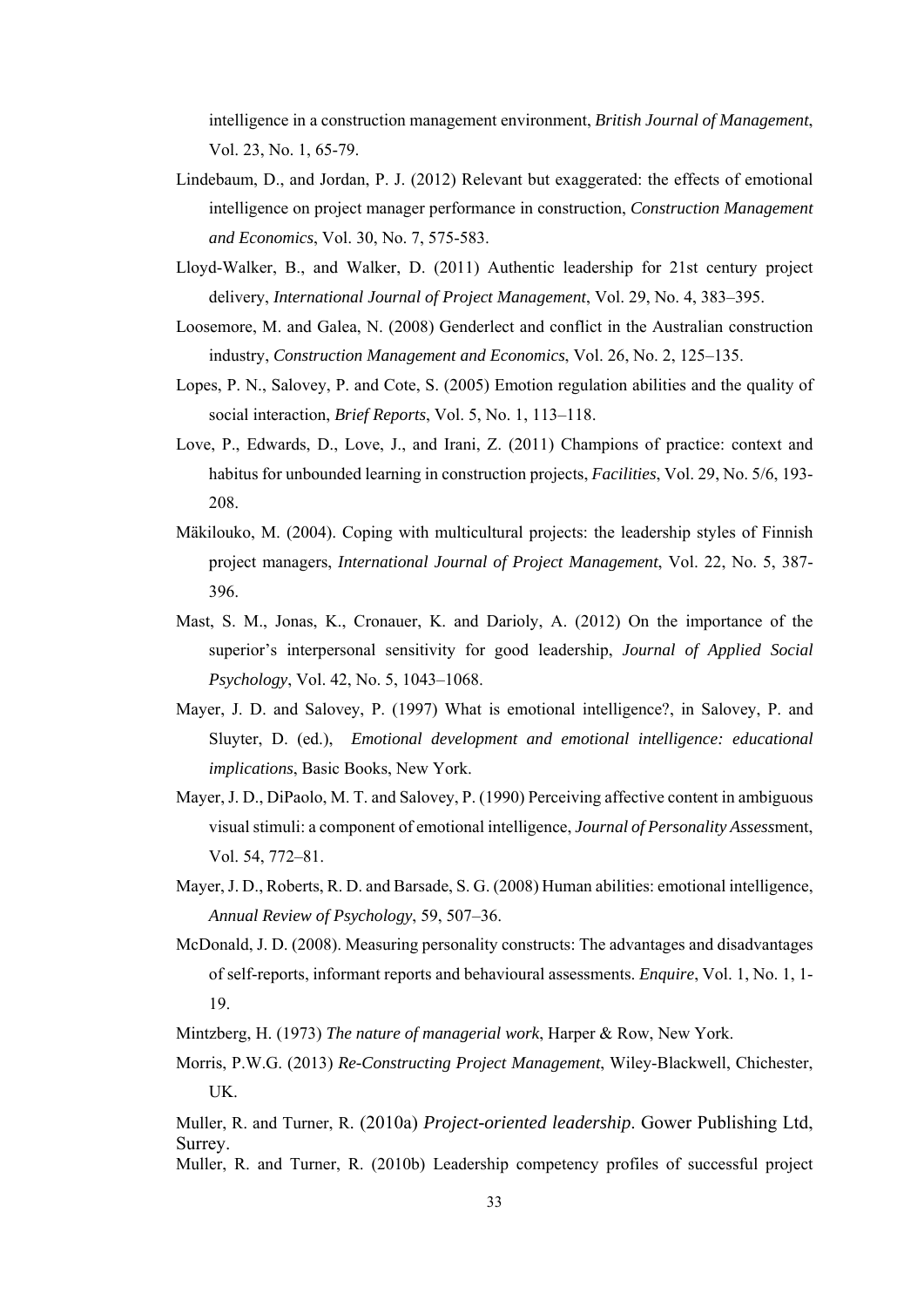managers, *International Journal of Project Management,* Vol. 28, No. 5, 437–448.

- Naoum, S. G. (2007) *Dissertation research and writing for construction students*, 2nd edition, Elsevier, Oxford.
- Nicolini, D. (2002) In search of project chemistry, *Construction Management and Economics*, Vol. 20, No. 2, 167–177.
- Parsons, H. M. (1974) What happened at Hawthorne? New evidence suggests the Hawthorne effect resulted from operant reinforcement contingencies, *Science*, Vo., 183, No. 4128, 922-932.
- Patel, M. X., Doku, V., & Tennakoon, L. (2003). Challenges in recruitment of research participants. *Advances in Psychiatric Treatment*, Vol. 9, No. 3, 229-238.

Patton, M. Q. (2005). *Qualitative research*. John Wiley & Sons, UK.

- Pescosolido, A. T. (2002) Emergent leaders as managers of group emotions, *Leadership Quarterly*, Vol. 13, No. 5, 583–599
- Phua, F. T. (2013) Construction management research at the individual level of analysis: current status, gaps and future directions, *Construction Management and Economics*, Vol. 31, No. 2, 167-179
- Pryke, S. D. and Smyth, H. (2006) *Relationship approach to the management of projects*, Blackwell, London.
- Rajah, R., Song, Z. and Arvey, R. D. (2011) Emotionality and leadership: Taking stock of the past decade of research, *The Leadership Quarterly*, Vol. 22, No. 6, 1107–1119.
- Riggio, R. E. (1986), Assessment of basic social skills, *Journal of Personality and Social Psychology*, Vo. 51, No. 3, 649-60.
- Riggio, R. E. (2006) Nonverbal skills and abilities, in Manusov, V. L., *The SAGE handbook of nonverbal communication*, SAGE Publications.
- Riggio, R. E. and Carney, D. C. (2003) *Manual for the social skills inventory*, 2nd edition, Mind Garden, Mountain View.
- Riggio, R. E. and Lee, J. (2007) Emotional and interpersonal competencies and leader development, *Human Resource Management Review*, Vol. 17, No. 4, 418–426.
- Riggio, R. E. and Reichard, R. J. (2008) The emotional and social intelligences of effective leadership: an emotional and social skill approach, *Journal of Managerial Psychology*, Vol. 23, No. 2, 169–185.
- Rosenthal, R., Hall, J. A., DiMatteo, M. R., Rogers, P. L. and Archer, D. (1979) *The PONS Test*, Baltimore.
- Rosip, J. C. and Hall, J. A. (2004) Knowledge of nonverbal cues, gender and nonverbal decoding accuracy, *Journal of Nonverbal Behavior*, Vol. 28, No. 4, 267–286.
- Rubin, R. S., Munz, D. C., and Bommer, W. H. (2005) Leading from within: the effects of emotion recognition and personality on transformational leadership behavior, *Academy*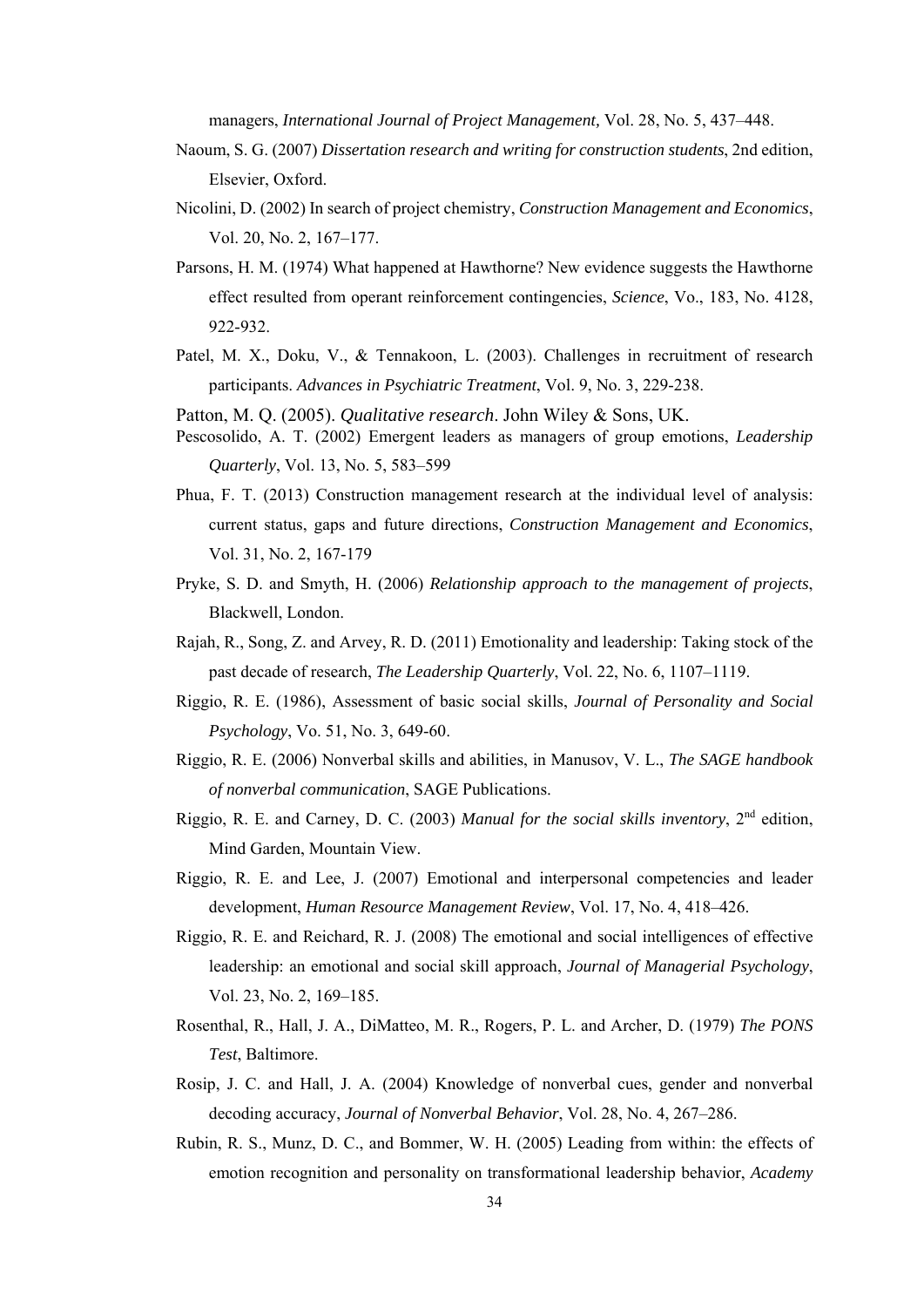*of Management Journal*, Vol. 48, No. 5, 845-858.

- Salovey, P. and Mayer, J. D. (1990) Emotional intelligence, *Imagination, Cognition, and Personality,* Vol. 9, No. 3, 185–211.
- Salovey, P., Mayer, J. D. and Caruso, D. (2002) The positive psychology of emotional intelligence, in Snyder, C. R. and Lopez, S. J. (ed.), *Handbook of positive psychology*, Oxford University Press, New York.
- Schyns, B. and Mohr, G. (2004) Nonverbal elements of leadership behaviour, *German Journal of Human Resource Research Behavior*, Vol. 18, No. 3, 71–95.
- Scot, R. W. (1992) *Organisations: rational, national and open systems*, Prentice Hall.

Smith, G. R. (1999). Project leadership: why project management alone doesn't work. *Hospital materiel management quarterly*, Vol. 21, No. 1, 88-92.

- Smithers, G.L. and Walker, D.H.T. (2000) The effect of the workplace on motivation and demotivation of construction professional, *Construction Management and Economics*, Vol.18, No. 7, 833–41.
- Tett, R. P., Fox, K. E. and Wang, A. (2005) Development and validation of a self-report measure of emotional intelligence as a multidimensional trait domain, *Personality and Social Psychology Bulletin,* Vol. 31, No.7, 859–888.
- Tickle-Degnen, L. and Rosenthal, R. (1987) Group rapport and nonverbal behavior in group processes and intergroup relation, *Review of Personality and Social Psychology*, 9, 113– 36.
- Tickle-Degnen, L. and Rosenthal, R. (1990) The nature of rapport and its nonverbal correlates, *Psychological Inquiry*, Vol. 1, No. 4, 285–293.
- Toor, S. R., Ofori, G. and Arain, F. M. (2007) Authentic leadership style and its implications in project management, *Business Review*, Vol. 2, No. 1, 31–55.
- Troth, A. C., Jordan, P. J., Lawrance, S. A. and Tse, H. M. H. (2012) A multilevel model of emotional skills, communication performance, and task performance in teams, *Journal of Organisational Behaviour*, Vol. 33, No. 5, 700–722.
- Tugrul, U. D., Ha, A., Reutiman, S., Hughes, B., Pathak, U., Bynum, W. and Bhatla, A. (2012) Exploring the communication breakdown in global virtual teams, *International Journal of Project Management*, Vol. 30, No. 2, 199-212.
- Turner, J.R. and Müller, R. (2005). The project manager's leadership style as a success factor on projects: a literature review, *Project Management Journal*, Vol. 36, No. 1, 49–61.
- Van Rooy, V. D. and Viswesvaran, C. (2004) Emotional intelligence: a meta-analytic investigation of predictive validity and nomological net, *Journal of Vocational Behavior*, Vol 65, No. 1, 71–95.
- Weitz, B. A. (1981), Effectiveness in Sales Interactions: A Contingency Framework, *Journal of Marketing*, Vol. 45, No. 1, 85-103.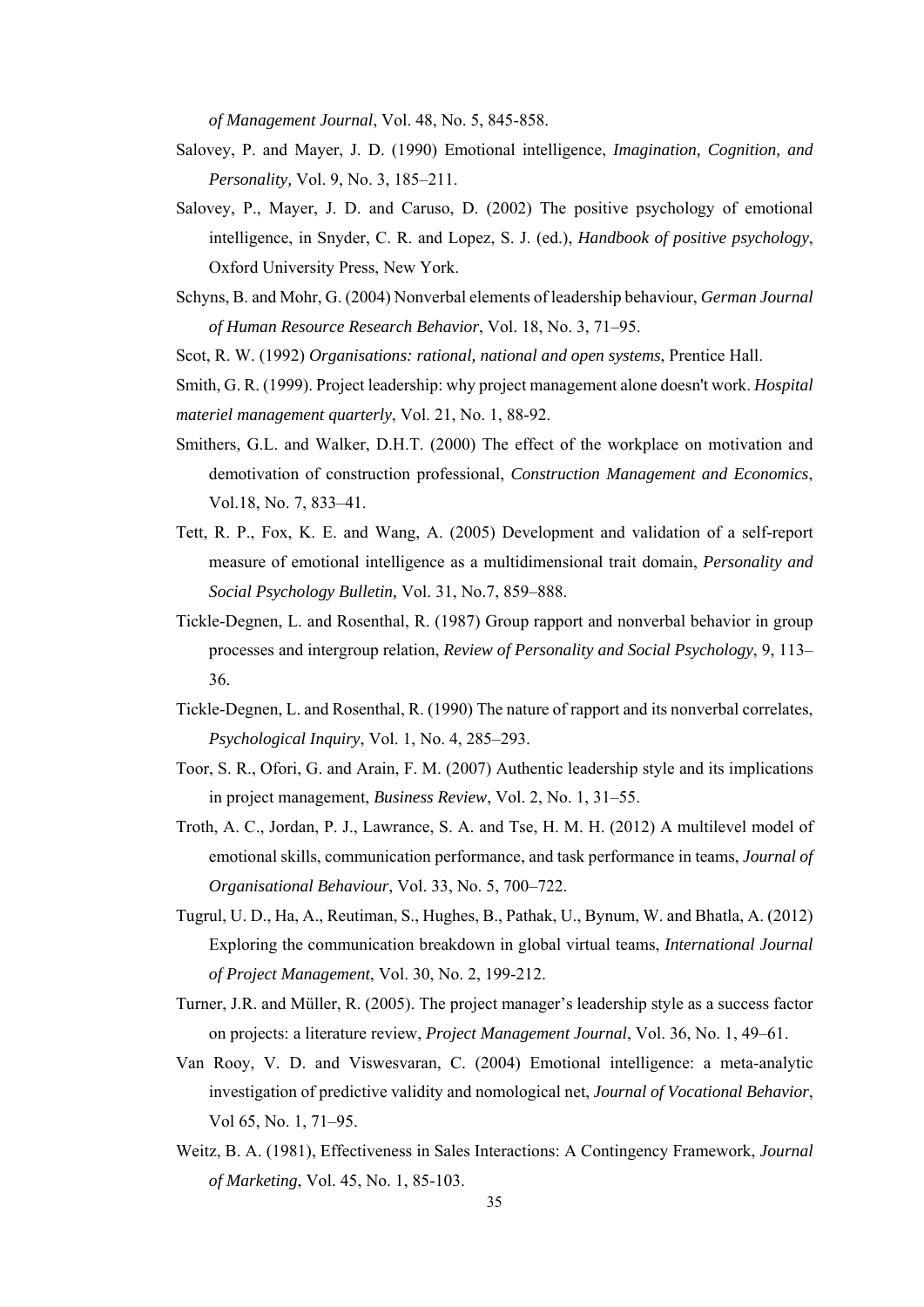Whitfield, J. (2012). *Conflict in Construction*. John Wiley & Sons, UK.

Wilson, CR. V. and Morgan, L. B. (2007) Understanding power and rules of thumb for determining sample sizes, *Tutorials in Quantitative Methods for Psychology*, Vol. 3, No. 2, 43-50.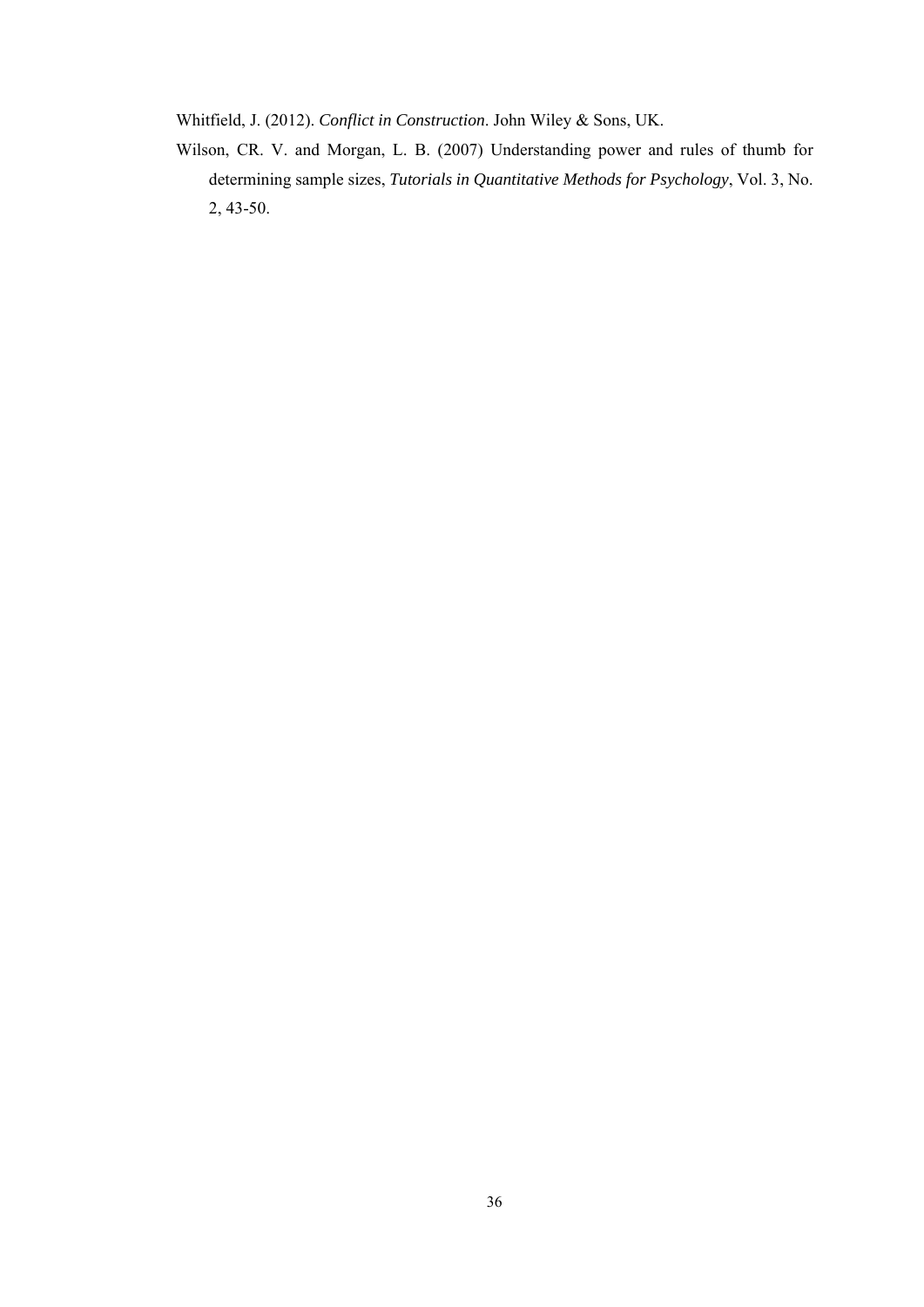### **Figure 1: The leader-follower chemistry model**

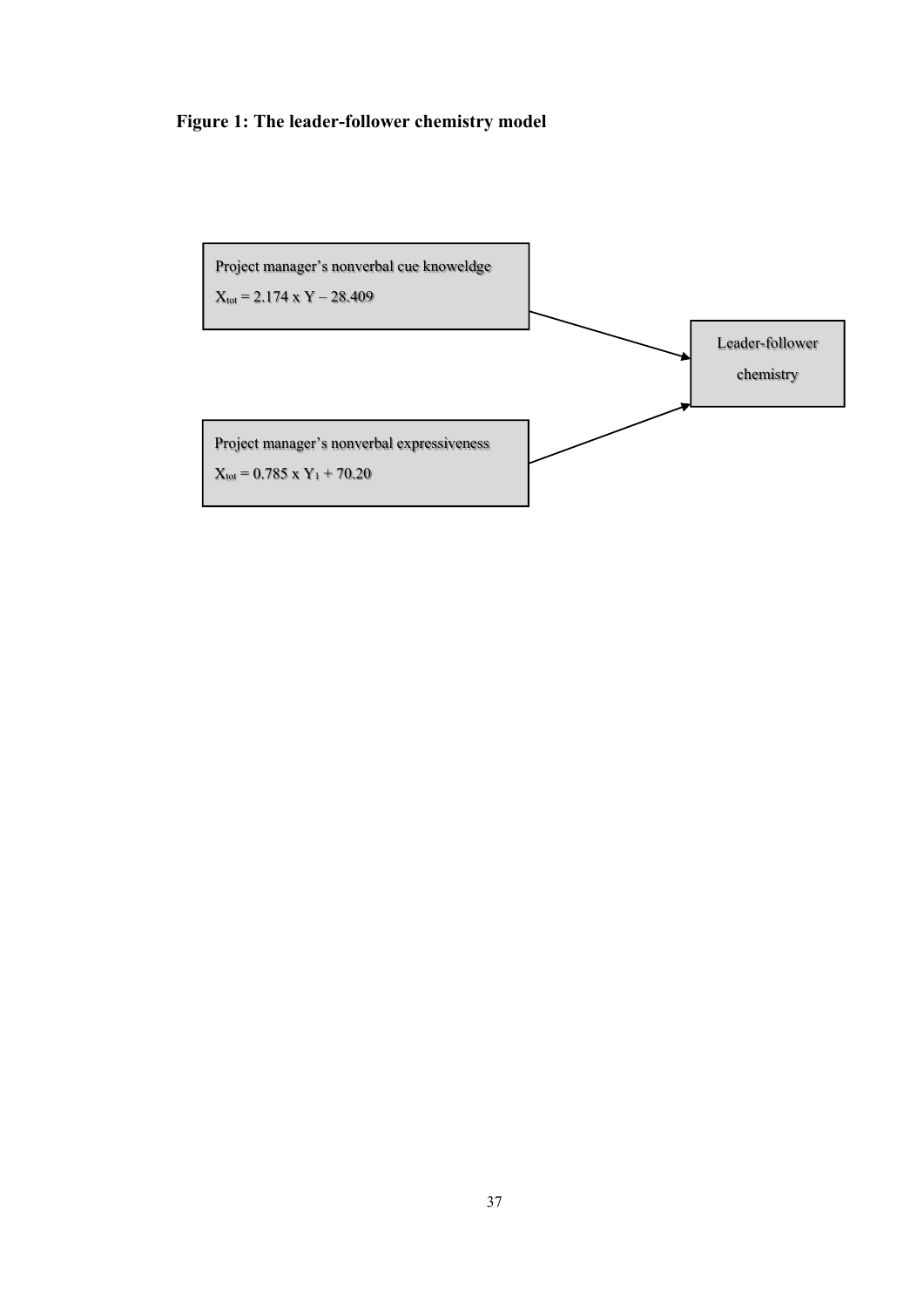| Project name                      | <b>Project type</b>                   | Project<br><i>location</i> | Project<br><b>Manager</b>    | <b>Client</b>               | <b>Supervision</b>            | Sub-<br>contractor            | <b>Total</b>                  |
|-----------------------------------|---------------------------------------|----------------------------|------------------------------|-----------------------------|-------------------------------|-------------------------------|-------------------------------|
| Serbian<br>Electricity<br>Company | The headquarter<br>reconstruction     | Belgrade                   | $\mathcal{I}$<br>(12.5%)     | $\overline{c}$<br>(25%)     | 2<br>(25%)                    | $\mathfrak{Z}$<br>(37.5%)     | $\boldsymbol{8}$<br>$(100\%)$ |
| <b>Blue Horizon</b>               | New office building                   | <b>Belgrade</b>            | $\boldsymbol{l}$<br>(16.67%) | 1<br>(16.67%)               | $\mathcal{I}$<br>(16.67%)     | $\mathfrak{Z}$<br>(49.99%)    | 6<br>$(100\%)$                |
| Poletarac                         | The school<br>reconstruction          | Belgrade                   | $\boldsymbol{l}$<br>(16.67%) | 1<br>(16.67%)               | $\overline{2}$<br>(33.33%)    | 2<br>(33.33%)                 | 6<br>$(100\%)$                |
| Avala                             | The dorm<br>reconstruction            | Belgrade                   | $\mathfrak{I}$<br>$(9.09\%)$ | $\overline{c}$<br>(18.18%)  | $\mathfrak{Z}$<br>(27.27%)    | 5<br>(45.45%)                 | 11<br>$(100\%)$               |
| Novi Sad                          | The dorm<br>reconstruction            | Novi Sad                   | $\mathfrak{I}$<br>(25%)      | $\mathfrak{I}$<br>(25%)     | $\mathcal{I}$<br>(25%)        | $\mathcal{I}$<br>(25%)        | $\overline{4}$<br>$(100\%)$   |
| Ratko Mitrovic                    | New school<br>building                | Belgrade                   | $\mathfrak{I}$<br>$(20\%)$   | $\mathfrak{I}$<br>(20%)     | $\mathfrak{1}$<br>(20%)       | $\overline{c}$<br>$(40\%)$    | 5<br>$(100\%)$                |
| Patris<br>Lumumba                 | The dorm<br>reconstruction            | Belgrade                   | 1<br>(16.67%)                | 1<br>(16.67%)               | $\mathcal{I}$<br>(16.67%)     | $\mathfrak{Z}$<br>$(49.99\%)$ | 6<br>$(100\%)$                |
| Corridors<br>Serbia               | The office building<br>reconstruction | Belgrade                   | 1<br>(14.28%)                | 1<br>(14.28%)               | $\mathfrak{Z}$<br>$(42.86\%)$ | 2<br>(28.58%)                 | 7<br>$(100\%)$                |
| US embassy                        | New US embassy                        | Belgrade                   | $\mathfrak{I}$<br>(20%)      | Ϊ                           |                               | $\overline{4}$<br>(80%)       | 5<br>$(100\%)$                |
| Water systems<br>Serbia           | The office building<br>reconstruction | Vranje                     | $\boldsymbol{l}$<br>(25%)    | $\boldsymbol{l}$<br>(25%)   | $\mathfrak{1}$<br>(25%)       | 1<br>(25%)                    | $\overline{4}$<br>$(100\%)$   |
| 11 April                          | The sport centre<br>reconstruction    | Belgrade                   | $\boldsymbol{l}$<br>(33.33%) |                             | $\mathcal{I}$<br>(33.33%)     | $\mathcal{I}$<br>(33.33%)     | $\mathfrak{Z}$<br>$(100\%)$   |
| Cacak                             | The dorm<br>reconstruction            | Cacak                      | $\overline{I}$<br>(33.33%)   | Γ                           | $\boldsymbol{l}$<br>(33.33%)  | $\mathcal{I}$<br>(33.33%)     | $\mathfrak{Z}$<br>$(100\%)$   |
| <b>Total</b>                      |                                       |                            | 12<br>(18%)                  | $\cal{I} {\cal I}$<br>(16%) | 17<br>(25%)                   | 28<br>(41%)                   | 68<br>$(100\%)$               |

# **Table 1: Projects details and distribution of the research participants**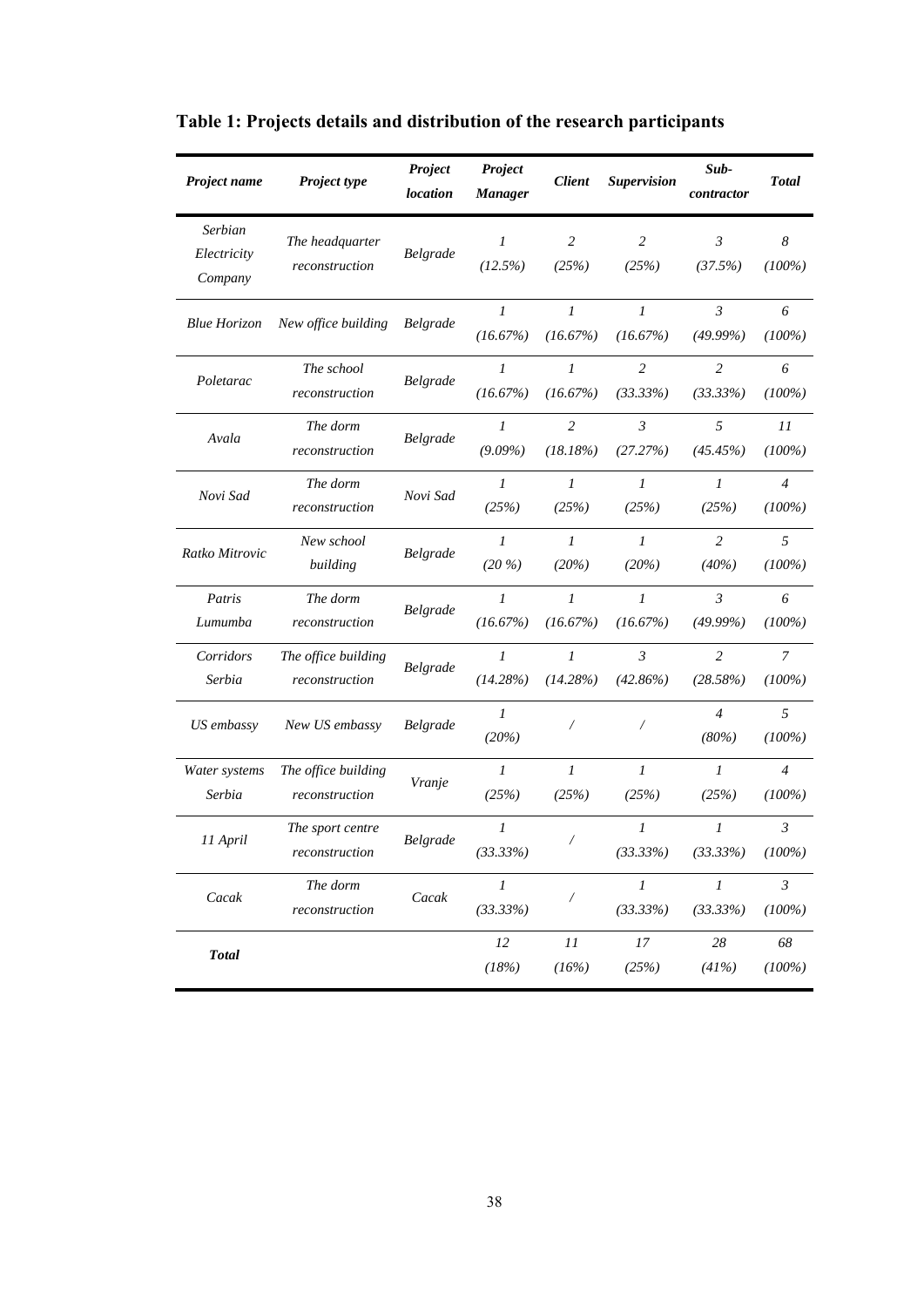| <b>Construction professionals</b> | Questionnaires issued | <b>Responses</b> | % Responses |
|-----------------------------------|-----------------------|------------------|-------------|
|                                   | 16                    | 11               |             |
| Client representatives            | (21.33%)              | $(19.64\%)$      | 68.75       |
|                                   | 25                    | 17               |             |
| <i>Supervisors</i>                | $(33.33\%)$           | $(30.36\%)$      | 68          |
|                                   | 34                    | 28               |             |
| Sub-contractors                   | $(45.34\%)$           | (50%)            | 82.35       |
|                                   | 75                    | 56               |             |
| <b>Total</b>                      | $(100\%)$             | $(100\%)$        | 74.67       |

# **Table 2: Research sample: number and rate of response by category**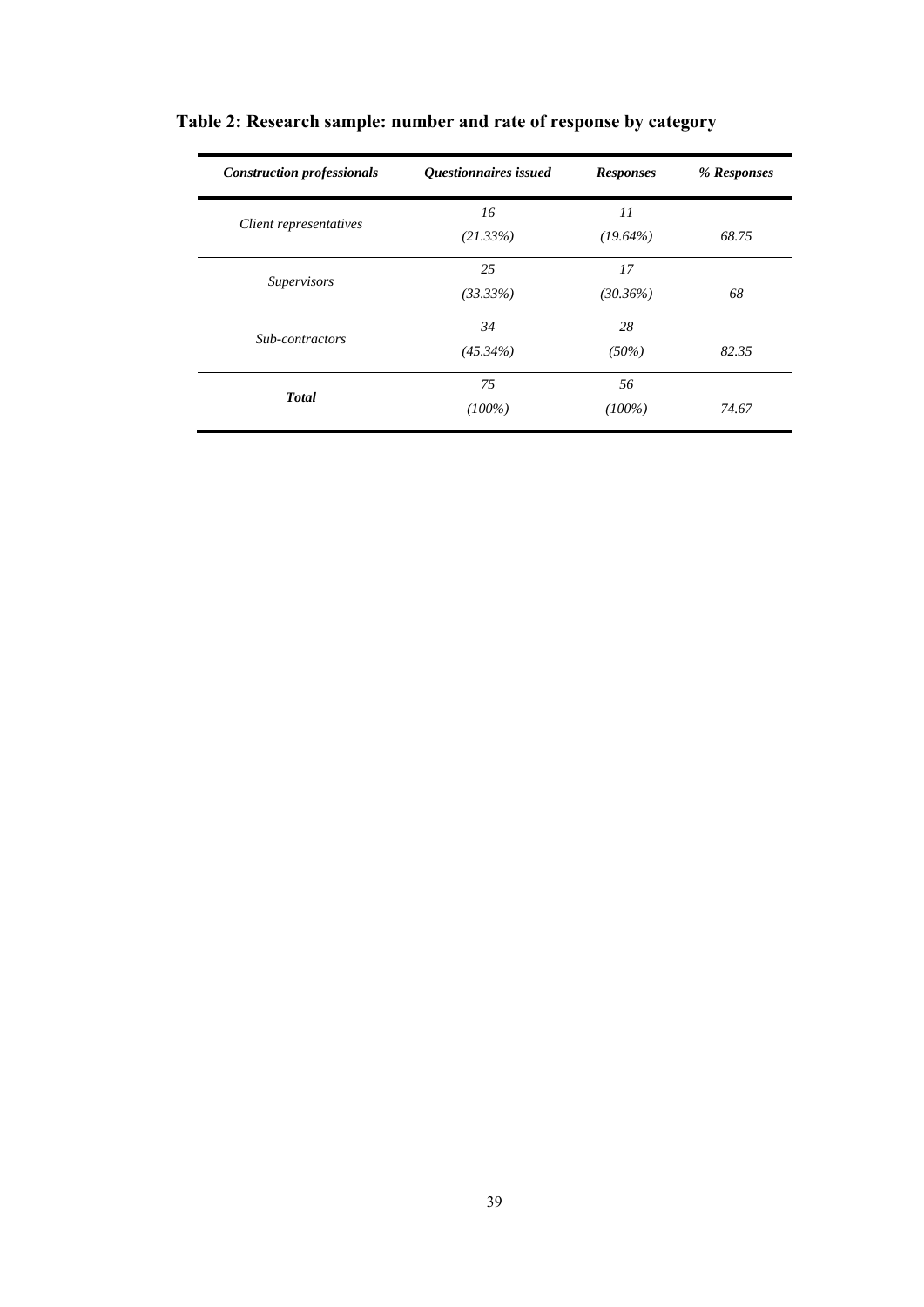### **Table 3: Test of Nonverbal Cue Knowledge (TONCK) (Source: Rosip and Hall, 2004: 280)**

*This is a test of your knowledge of nonverbal communication. Some of the items on this test are fairly easy and some are very difficult. Just do your best and answer every item even if you feel you might be guessing.* 

|     | <b>Question</b>                                                                                                          |   | True False |
|-----|--------------------------------------------------------------------------------------------------------------------------|---|------------|
| 1.  | The arrangement of objects in the environment is unlikely to influence how people<br>communicate.                        |   | Χ          |
| 2.  | You maintain greater interaction distances with unknown adults than with familiar adults.                                | X |            |
| 3.  | Liars hesitate less during their speech than people who are telling the truth do.                                        |   | Χ          |
| 4.  | People are likely to engage in self-touching when thinking (processing information).                                     | X |            |
| 5.  | Human beings can recognize the identity of a speaker with a high degree of accuracy.                                     | X |            |
| 6.  | People put larger interpersonal distances between themselves and short people than with tall<br>people.                  |   | X          |
| 7.  | You maintain greater interaction distances with overweight people than with thin people.                                 | X |            |
| 8.  | Romantic couples who experience more conflict and disagreement look at each other more<br>frequently than other couples. |   | X          |
| 9.  | Widening of the eyelids while speaking signifies emphasis on what was said.                                              | X |            |
| 10. | When judging emotions from facial expressions, observers often confuse surprise and fear.                                | Χ |            |
|     | 11. Someone who blinks a lot may be anxious.                                                                             | X |            |
|     | 12. The size of the pupil in a person's eye can influence interpersonal attraction to that person.                       | X |            |
|     | 13. Rapid head nods are a signal to the speaker to finish quickly.                                                       | X |            |
|     | 14. Embarrassment is associated with a distinctive set of facial behaviors.                                              | X |            |
|     | 15. The end of a sentence is usually followed by a pause in speech.                                                      | X |            |
| 16  | In a conversation speakers glance at their conversation partner at the end of a thought unit<br>or idea.                 | X |            |
|     | 17. High foreheads are believed by lay people to be a sign of intelligence.                                              | X |            |
| 18. | Shifts in the position of a person's body can signal the end but not the beginning of a<br>conversation.                 |   | Χ          |
|     | 19. Smiles are not reciprocated (returned) predictably.                                                                  |   | Χ          |
| 20. | Observers can tell pretty well whether someone's facial expression reflects real or feigned<br>(faked) enjoyment.        | Χ |            |
|     | 21. In a conversation speakers glance to signal the other person to speak.                                               | Χ |            |
|     | 22. Thin lips are believed by lay people to be a sign of conscientiousness.                                              | X |            |
|     | 23. People are more likely to touch themselves while telling the truth than when lying.                                  |   | Χ          |
|     | 24. Hand gestures can replace speech when we cannot or do not want to talk.                                              | Χ |            |
|     | 25. Someone's smile can affect your mood.                                                                                | Χ |            |
|     | 26. Blinking is not an indicator of physiological arousal.                                                               |   | Χ          |
|     | 27. In a conversation speakers glance at their partner to obtain feedback.                                               | Χ |            |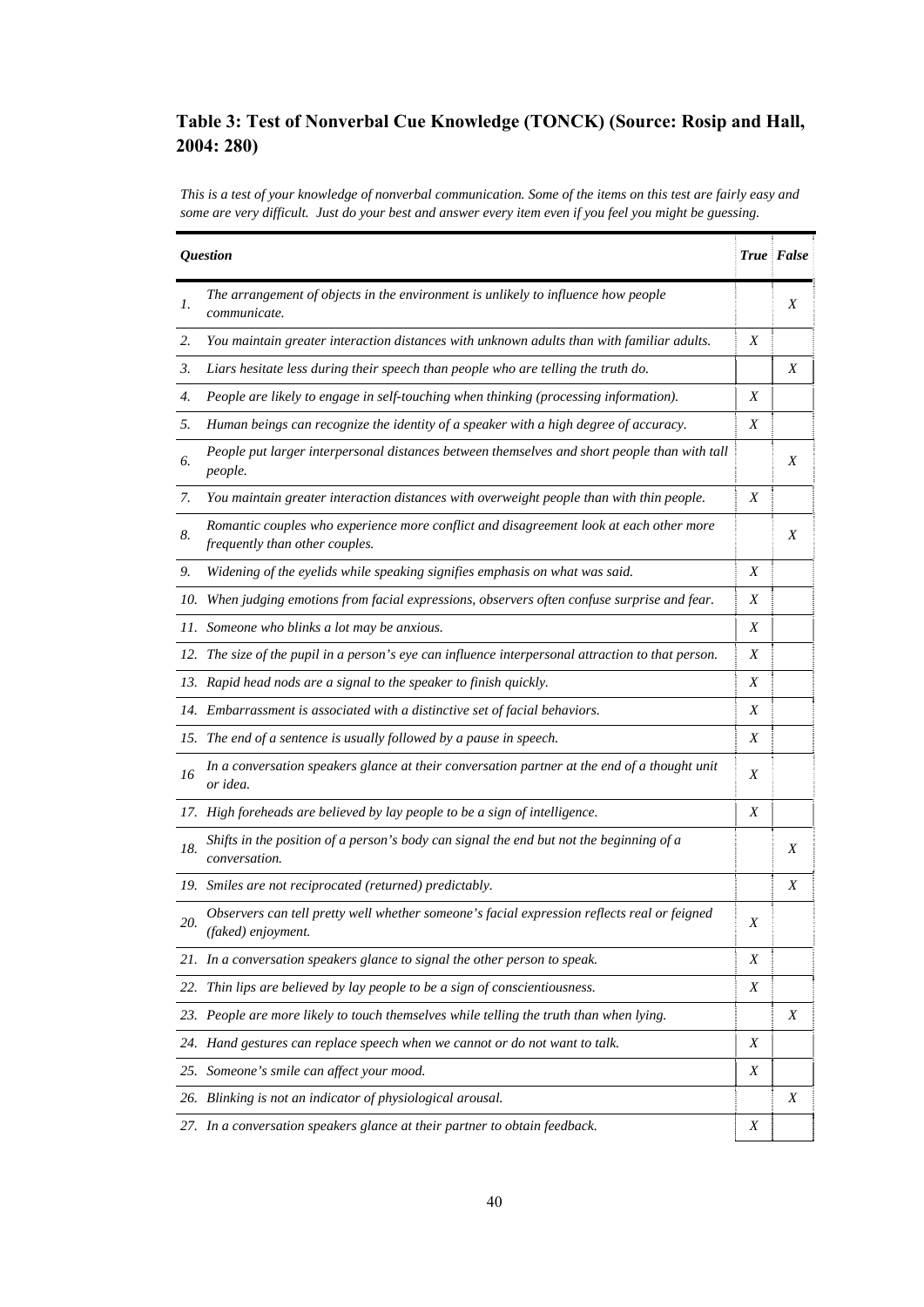|     | How much your face tends to show your emotions when you are not trying to do so, has<br>28. nothing to do with how accurate you will be at showing emotions when you make deliberate<br>effort to do so. |   | X |
|-----|----------------------------------------------------------------------------------------------------------------------------------------------------------------------------------------------------------|---|---|
|     | 29. Thick lips on women are believed by lay people to be a sign of sexiness.                                                                                                                             | Χ |   |
|     | 30. Hand gestures are not used to regulate the flow of an interaction.                                                                                                                                   |   | Χ |
| 31. | Men are more likely than women to pay attention to nonverbal cues that they can see,<br>compared to nonverbal cues in the voice.                                                                         |   | X |
|     | 32. Your seating position in a classroom is not related to your participation.                                                                                                                           |   | X |
| 33. | People from a lower socioeconomic background tend to score higher on judging the<br>meanings of nonverbal cues than people from higher socio- economic background.                                       |   | X |
|     | 34. Movements of the head and hands are infrequently used to accent the verbal message.                                                                                                                  |   | Χ |
| 35. | How long you wait before speaking when it is your turn doesn't seem to distinguish people<br>who are high and low in social anxiety.                                                                     |   | X |
|     | 36. In a conversation speakers glance to see if the audience will let them continue.                                                                                                                     | Χ |   |
| 37. | To tell if someone is truly feeling amusement or enjoyment, you need to look at his or her<br>eyes.                                                                                                      | Χ |   |
|     | 38. A speaker's age can be estimated fairly accurately from his or her voice.                                                                                                                            | Χ |   |
|     | 39. In a dimly lit room people tend to sit farther apart.                                                                                                                                                |   | Χ |
|     | 40. Social anxiety is related to higher levels of gazing at another person during conversation.                                                                                                          |   | Χ |
|     | 41. Men are better at judging facial cues than women are.                                                                                                                                                |   | Χ |
|     | 42. A speaker's sex cannot be guessed from his or her voice.                                                                                                                                             |   | X |
|     | 43. Increased facial movements are associated with anxiety.                                                                                                                                              | X |   |
|     | 44. Under stress, the pitch of the human voice gets lower.                                                                                                                                               |   | Χ |
|     | 45. Gaze can regulate the flow of communication.                                                                                                                                                         | Χ |   |
|     | 46. Pitch is not used to differentiate male and female voices.                                                                                                                                           |   | Χ |
|     | 47. Males are better at decoding nonverbal behavior than females.                                                                                                                                        |   | X |
| 48. | Errors while speaking, such as stutters, repetitions, and omissions, are more common for<br>men than for women.                                                                                          | Χ |   |
|     | 49. Gaze can express emotions.                                                                                                                                                                           | Χ |   |
|     | 50. Anger in the voice is revealed by a decrease in speech rate.                                                                                                                                         |   | Χ |
|     | 51. Parts of the face are used to open and close channels of communication.                                                                                                                              | Χ |   |
|     | 52. Females react favorably to strangers approaching them from the side.                                                                                                                                 |   | Χ |
| 53. | Females gaze more at their partner when farther away from their partners than when they<br>are closer.                                                                                                   |   | Χ |
|     | 54. The pupil of your eye dilates when you are engaged in a task that requires mental effort.                                                                                                            | Χ |   |
|     | 55. Males react favorably to strangers approaching from the front.                                                                                                                                       |   | X |
|     | 56. You gaze more when you are interested in the reactions of your audience.                                                                                                                             | Χ |   |
|     | 57. Lowered brows are not a common sign of an angry feeling.                                                                                                                                             |   | Χ |
|     | 58. When we want to speak we sometimes open our mouths in readiness to talk.                                                                                                                             | Χ |   |
| 59. | There is no difference in how much males and females gaze at a partner during an<br><i>interaction.</i>                                                                                                  |   | Χ |
|     | 60. You gaze less when you like or love your partner.                                                                                                                                                    |   | Χ |

41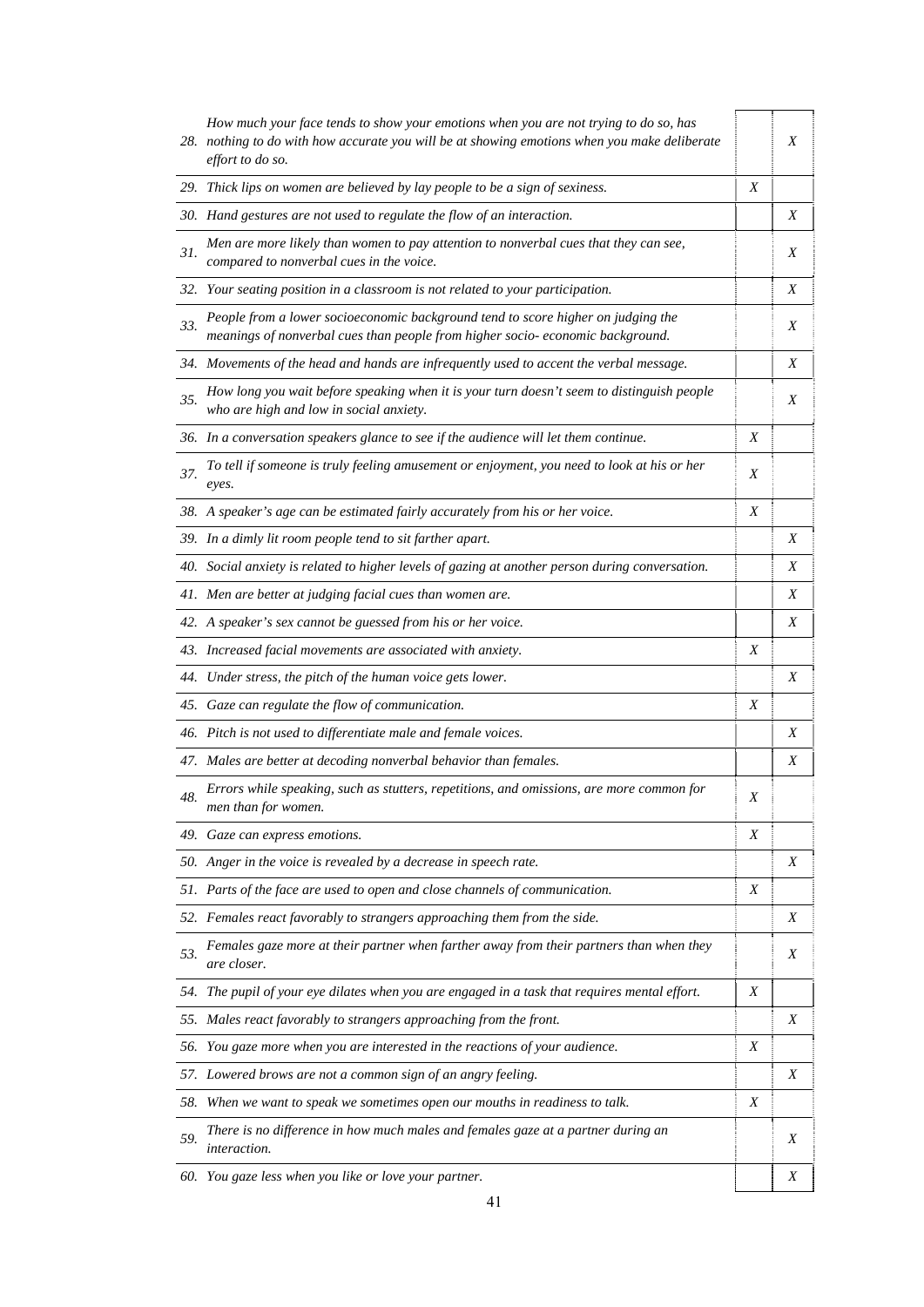| 61. | The eyebrow flash (raising and lowering of the eyebrow) is found in greeting rituals and<br>signals desire to interact.                                      | X |   |
|-----|--------------------------------------------------------------------------------------------------------------------------------------------------------------|---|---|
|     | 62. Interpersonal attraction is not a predictor of how close people stand to each other.                                                                     |   | Χ |
|     | 63. You gaze less when you want to influence or dominate.                                                                                                    |   | Χ |
| 64. | Among high school students, girls are more accurate than boys in judging the meanings of<br>face, body, and vocal nonverbal cues.                            | X |   |
|     | 65. Smiles can signal attentiveness and involvement.                                                                                                         | X |   |
| 66. | In conversation, a more dominant person is likely to show relatively more gazing while<br>speaking than while listening, compared to a less dominant person. | X |   |
|     | 67. Women are gazed at less than males.                                                                                                                      |   | X |
|     | 68. Among adults, females touch others more than males do.                                                                                                   | X |   |
|     | 69. Shy people gaze more.                                                                                                                                    |   | Χ |
|     | 70. Sadness is not easily identified from a person's voice.                                                                                                  |   | Χ |
|     | 71. People with high affiliative needs tend to glance and return glances more often.                                                                         | Χ |   |
|     | 72. Side positions at tables convey leadership.                                                                                                              |   | X |
|     | 73. You gaze more when you want to be included.                                                                                                              | X |   |
|     | 74. Joy is not easily identified from a person's voice.                                                                                                      |   | Χ |
|     | 75. When you want to continue talking in a conversation you are likely to pause more.                                                                        |   | X |
| 76. | How close you sit to another person is not a function of how interpersonally close your<br>relationship is.                                                  |   | X |
|     | 77. Anger is not easily identified from a person's voice.                                                                                                    |   | X |
|     | 78. We raise or drop pitch at the end of a comment to signal the end of a speaking turn.                                                                     | X |   |
| 79. | People approach both high and low status others more closely than they approach equal<br>status others.                                                      |   | Χ |
| 80. | People depart more hastily from a male invading their space than from a female invading<br>their space.                                                      | X |   |
|     | 81. You gaze more at strangers when you are physically close to them.                                                                                        |   | X |

**Note**: The correct answer is marked for each item.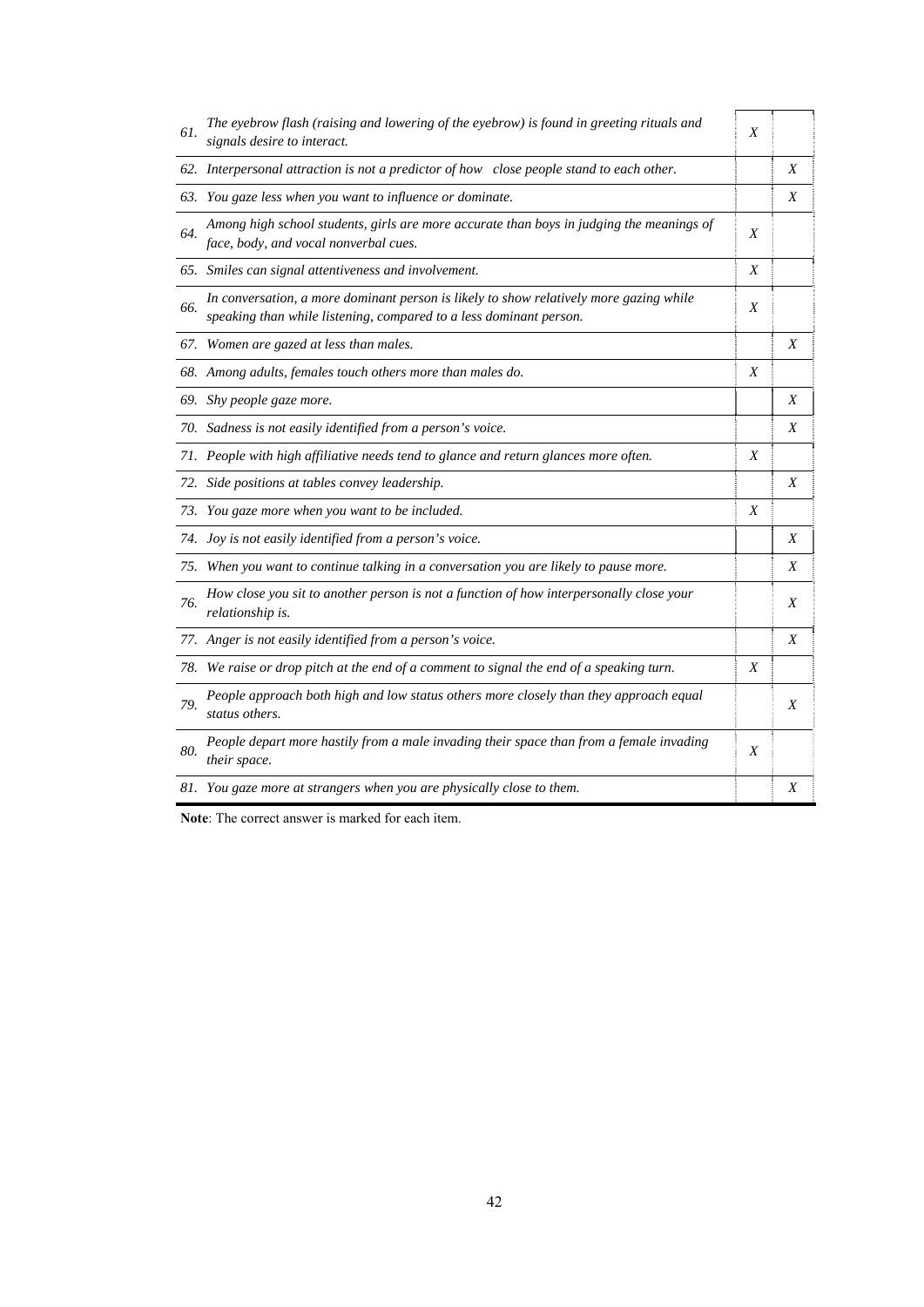| <b>Head Movements</b> | <b>Trunk Movements</b> |  |
|-----------------------|------------------------|--|
| Raise head            | Turns away             |  |
| Forward               | leans sideways         |  |
| Turn left             | Straighten             |  |
| Turn right            | Lower spine            |  |
| Looks at              | Raise trunk            |  |
| Looks away            | Backward in chair      |  |
| Lean to               | Returns chair          |  |
| Leans away            | Lean forward           |  |
| <b>Backward</b>       | Lean back              |  |
| Node                  | Lean to                |  |
| Rotate                | Rocking                |  |
| Jerk                  | Twist                  |  |
| Shake                 | Sway                   |  |
| Rock                  | <b>TOTAL</b>           |  |
| Forward and back      |                        |  |
| <b>TOTAL</b>          |                        |  |
| <b>Arm Movements</b>  | <b>Leg Movements</b>   |  |
| Hand to head          | Legs crossed           |  |
| Hand to arm           | Move legs to           |  |
| Fold arm              | Draw back              |  |
| Hand on trunk         | <b>Extend legs</b>     |  |
| Hand on Furniture     | Foot to                |  |
| Hand on legs          | Foot back              |  |
| Hand on clothes       | Foot left              |  |
| Points                | Foot right             |  |
| Scratch               | Raise foot             |  |
| Rub/Stroke            | Tap                    |  |
| Tapping               | Flex knees             |  |
| Picking               | Move ankle             |  |
| Support body          | <b>TOTAL</b>           |  |
| Raise shoulder        |                        |  |
| <b>TOTAL</b>          |                        |  |

# **Table 4: Body Movement Checklist (Source: Bull, 1983)**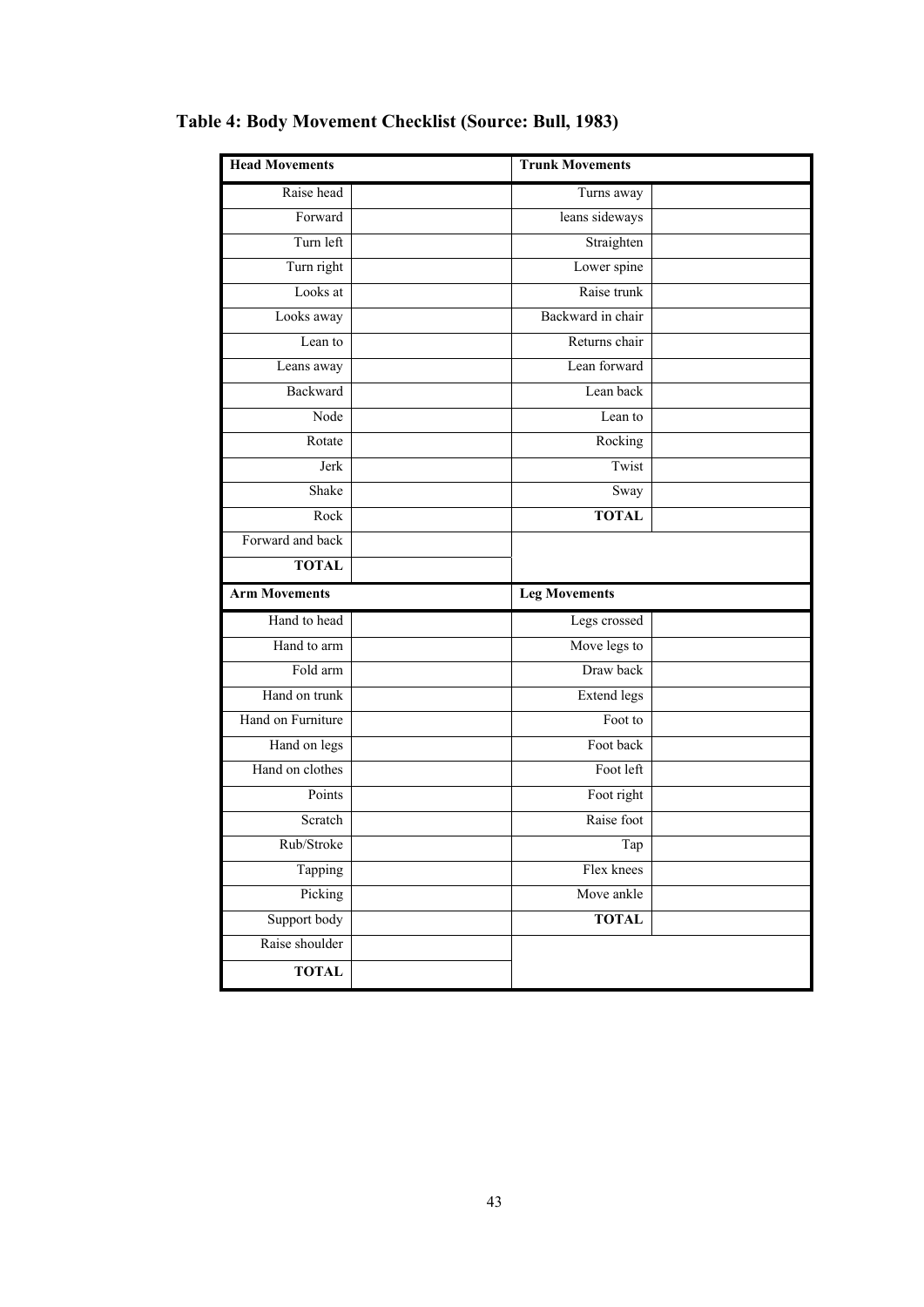# **Table 5: Facial Movement Checklist (Source: Ekman and Freisen, 1978)**

|                          | <b>Facial Movement Checklist</b> |                      |
|--------------------------|----------------------------------|----------------------|
| <b>Inner Brow Raiser</b> |                                  | Nasolabial Deepener  |
| Outer Brow raiser        |                                  | Lip Corner Puller    |
| <b>Brow Lowerer</b>      |                                  | Cheek Puffer         |
| <b>Upper Lid Raiser</b>  |                                  | Dimpler              |
| <b>Cheek Raiser</b>      |                                  | Lip Corner Depressor |
| Lid Tightener            |                                  | Lower Lip Depressor  |
| Nose Wrinkler            |                                  | Chain Raiser         |
| <b>Upper Lip Raiser</b>  |                                  | Lip Puckerer         |
| Lip Stretcher            |                                  | Lid Droop            |
| Lip Funneler             |                                  | Slit                 |
| Lip Tightener            |                                  | Eyes Closed          |
| Lip Pressor              |                                  | Squint               |
| Lips Part                |                                  | <b>Blink</b>         |
| Jaw Drop                 |                                  | Wink                 |
| Mouth Stretch            |                                  | Eyes Up              |
| Lip Suck                 |                                  | Eyes Down            |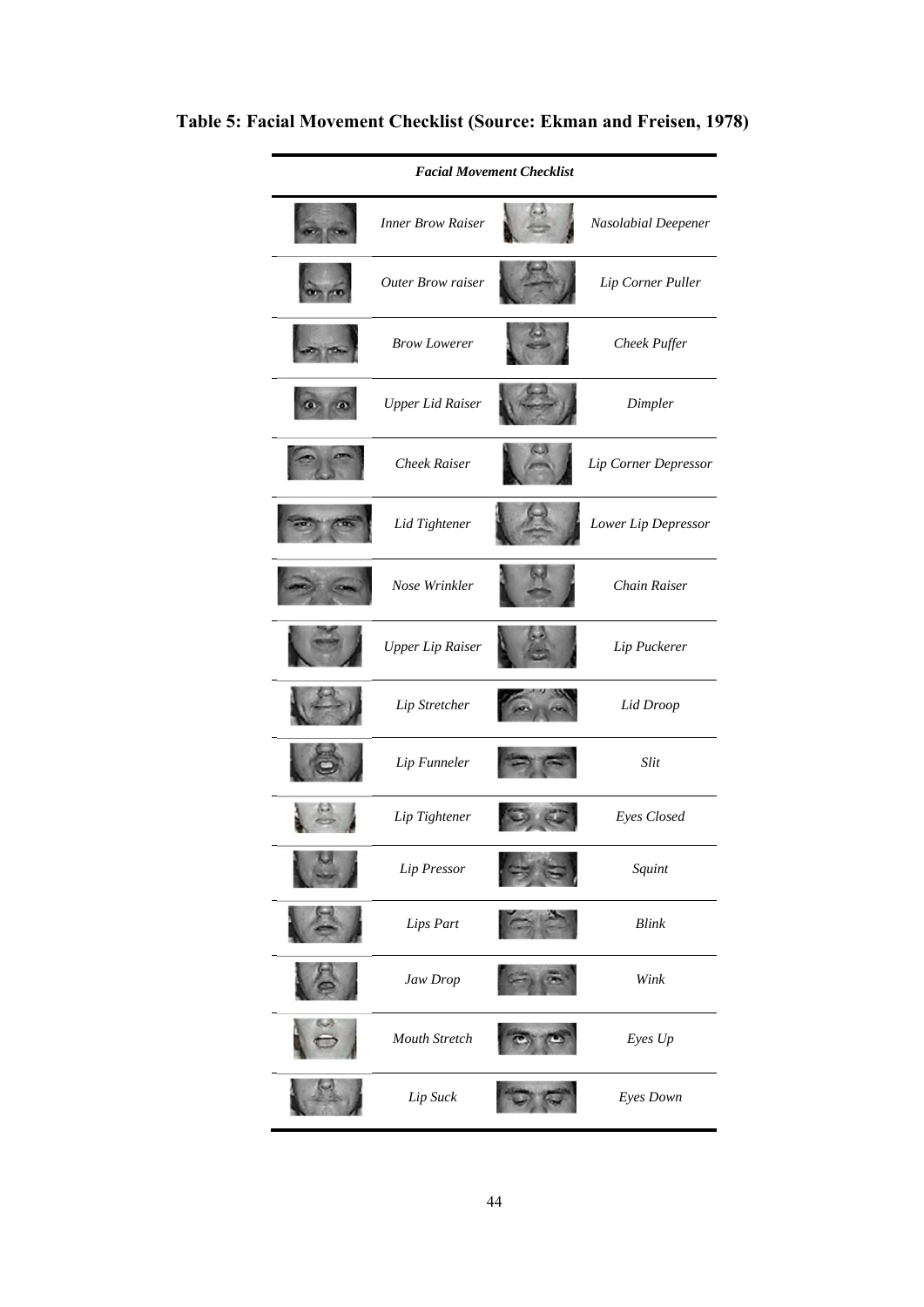### **Table 6: The 18-item Rapport Questionnaire (Source: Bernieri, et** *al***., 1994)**

|                | This interaction was: | Not at all       |              |                |                         |                          |   |   |                  | Extremely   |
|----------------|-----------------------|------------------|--------------|----------------|-------------------------|--------------------------|---|---|------------------|-------------|
| $\mathbf{1}$   | Well-coordinated      | $\boldsymbol{0}$ | $\mathbf{1}$ | $\mathfrak{2}$ | 3                       | $\overline{\mathcal{L}}$ | 5 | 6 | $\boldsymbol{7}$ | 8           |
| $\overline{2}$ | <b>Boring</b>         | $\mathbf{0}$     | $\mathbf{1}$ | $\overline{c}$ | 3                       | $\overline{4}$           | 5 | 6 | 7                | 8           |
| 3              | Cooperative           | $\boldsymbol{0}$ | 1            | $\overline{c}$ | 3                       | $\overline{4}$           | 5 | 6 | $\boldsymbol{7}$ | 8           |
| 4              | Harmonious            | $\boldsymbol{0}$ | $\mathbf{1}$ | $\overline{2}$ | 3                       | $\overline{4}$           | 5 | 6 | $\tau$           | $\,$ 8 $\,$ |
| 5              | Satisfying            | $\boldsymbol{0}$ | $\mathbf{1}$ | $\overline{c}$ | 3                       | $\overline{4}$           | 5 | 6 | $\boldsymbol{7}$ | $\,$ 8 $\,$ |
| 6              | Comfortably paced     | $\mathbf{0}$     | $\mathbf{1}$ | $\overline{2}$ | 3                       | $\overline{4}$           | 5 | 6 | $\tau$           | $\,$ $\,$   |
| 7              | Cold                  | $\mathbf{0}$     | $\mathbf{1}$ | $\overline{c}$ | 3                       | $\overline{4}$           | 5 | 6 | $\boldsymbol{7}$ | 8           |
| $\,$ 8 $\,$    | Awkward               | $\mathbf{0}$     | $\mathbf{1}$ | $\overline{c}$ | 3                       | $\overline{4}$           | 5 | 6 | $\boldsymbol{7}$ | $\,$ 8 $\,$ |
| $\mathbf{9}$   | Engrossing            | $\boldsymbol{0}$ | $\mathbf{1}$ | $\overline{c}$ | 3                       | $\overline{4}$           | 5 | 6 | $\boldsymbol{7}$ | $\,$ $\,$   |
| 10             | Focused               | $\boldsymbol{0}$ | $\mathbf{1}$ | $\mathfrak{2}$ | 3                       | $\overline{4}$           | 5 | 6 | $\boldsymbol{7}$ | 8           |
| 11             | Involving             | $\boldsymbol{0}$ | $\mathbf{1}$ | $\sqrt{2}$     | $\overline{\mathbf{3}}$ | $\overline{\mathcal{L}}$ | 5 | 6 | $\boldsymbol{7}$ | 8           |
| 12             | Intense               | $\boldsymbol{0}$ | $\mathbf{1}$ | $\mathfrak{2}$ | 3                       | $\overline{4}$           | 5 | 6 | $\boldsymbol{7}$ | 8           |
| 13             | Friendly              | $\boldsymbol{0}$ | $\mathbf{1}$ | $\mathfrak{2}$ | 3                       | $\overline{4}$           | 5 | 6 | $\boldsymbol{7}$ | 8           |
| 14             | Active                | $\boldsymbol{0}$ | 1            | $\mathfrak{2}$ | 3                       | $\overline{4}$           | 5 | 6 | $\boldsymbol{7}$ | 8           |
| 15             | Positive              | $\mathbf{0}$     | $\mathbf{1}$ | $\mathfrak{2}$ | 3                       | $\overline{4}$           | 5 | 6 | $\tau$           | 8           |
| 16             | Dull                  | $\theta$         | $\mathbf{1}$ | $\overline{c}$ | 3                       | $\overline{4}$           | 5 | 6 | $\boldsymbol{7}$ | 8           |
| 17             | Worthwhile            | $\mathbf{0}$     | $\mathbf{1}$ | $\overline{2}$ | 3                       | $\overline{4}$           | 5 | 6 | $\tau$           | 8           |
| 18             | Slow                  | $\mathbf{0}$     | $\mathbf{1}$ | $\overline{c}$ | 3                       | $\overline{4}$           | 5 | 6 | $\boldsymbol{7}$ | 8           |

Please rate the interaction you have just experienced between you and the project manager on each of the characteristics listed: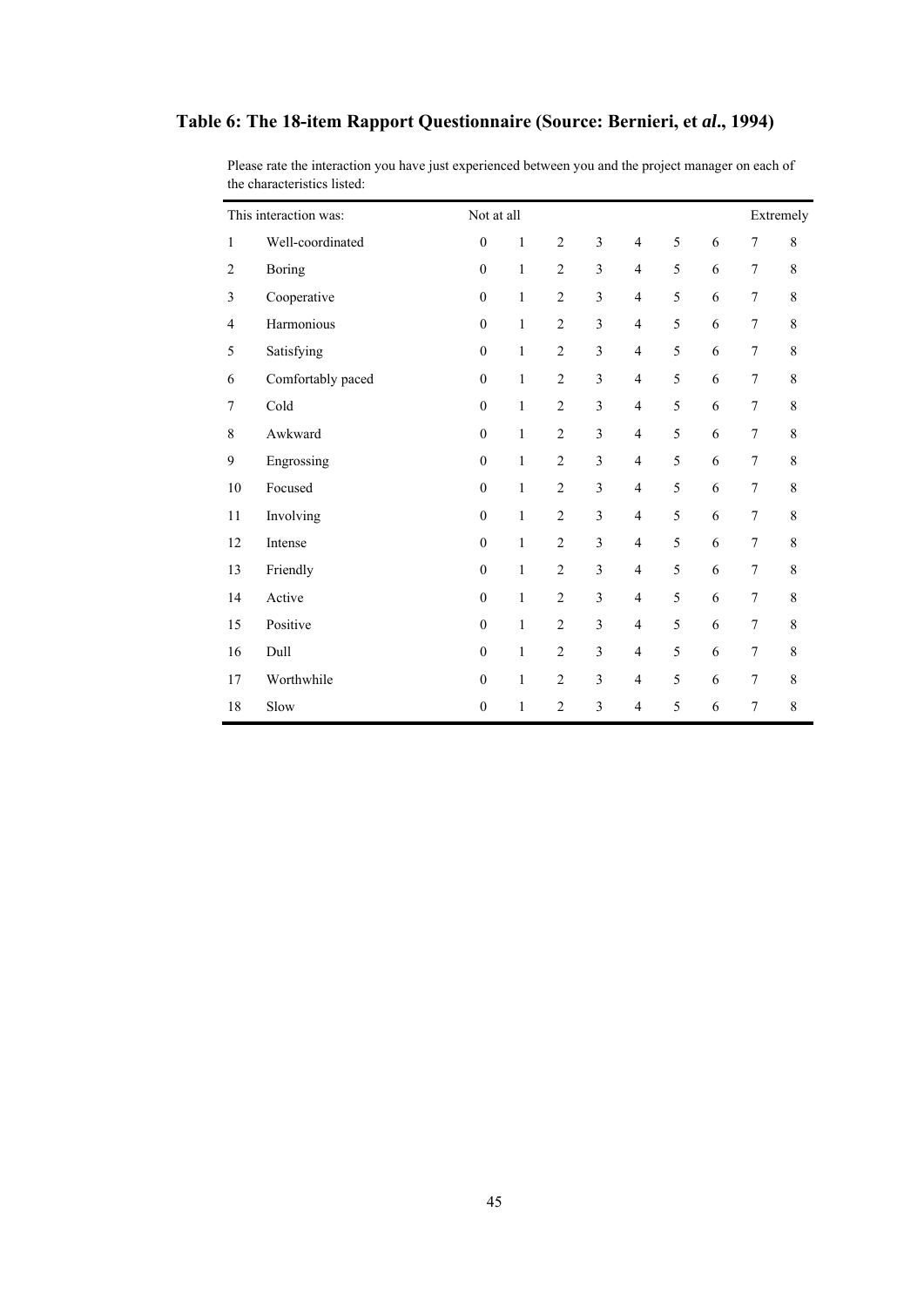**Table 7: Descriptive statistics for D2 data set** 

|      |  |  |  |  |  |  |  |  |  | X1 X2 X3 X4 X5 X6 X7 X8 X9 X10 X11 X12 X13 X14 X15 X16 X17 X18 X19                                    | Y |
|------|--|--|--|--|--|--|--|--|--|-------------------------------------------------------------------------------------------------------|---|
| Min. |  |  |  |  |  |  |  |  |  | 1.33 0.20 1.33 0.33 1.33 0.67 1.20 0.43 1.33 1.33 1.00 1.33 3.33 1.00 2.33 1.00 1.33 1.29 -5.33 34.00 |   |
| Max. |  |  |  |  |  |  |  |  |  | 6.86 7.00 6.57 6.29 6.43 6.50 6.00 6.00 6.57 7.50 6.57 6.50 7.00 6.50 6.50 6.00 6.80 5.00 62.80 65.00 |   |
| Mean |  |  |  |  |  |  |  |  |  | 5.02 2.46 4.92 4.13 4.68 4.47 2.98 2.36 4.59 5.13 5.03 4.69 5.56 4.84 5.29 3.03 5.26 2.71 40.69 54.08 |   |
| -SD  |  |  |  |  |  |  |  |  |  | 1.57 1.92 1.48 1.71 1.52 1.76 1.54 1.65 1.56 1.49 1.51 1.53 0.94 1.60 1.21 1.90 1.59 1.33 20.64 8.63  |   |

Sample size N=12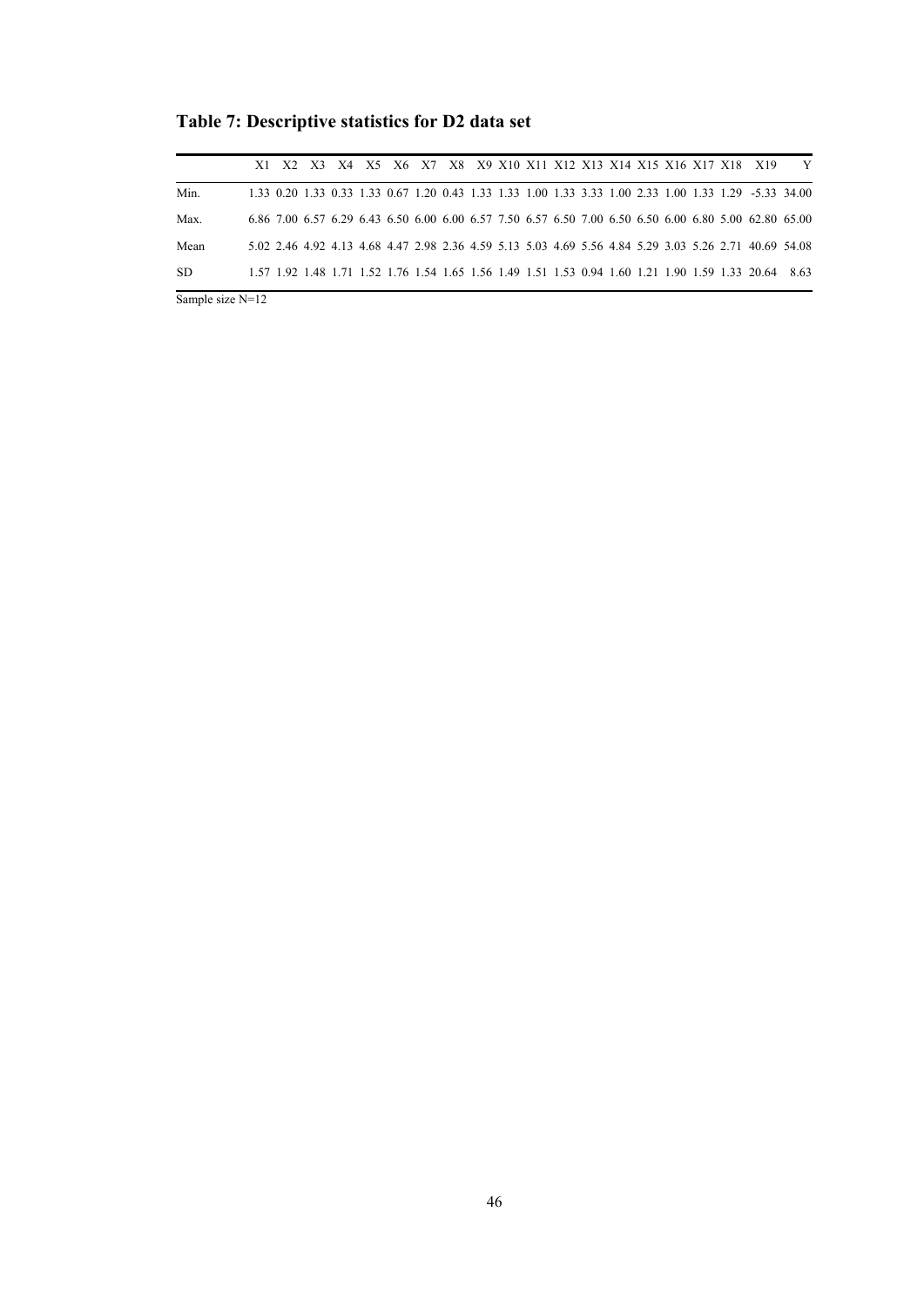# **Table 8: 2-tailed Pearson product moment correlation results for study 1**

|     |                     | X19          |        |
|-----|---------------------|--------------|--------|
| X19 | Pearson Correlation |              | .722** |
|     | Pearson Correlation | $722**$<br>∸ |        |

\*\* Correlation is significant at the 0.01 level (2-tailed). Sample size N=56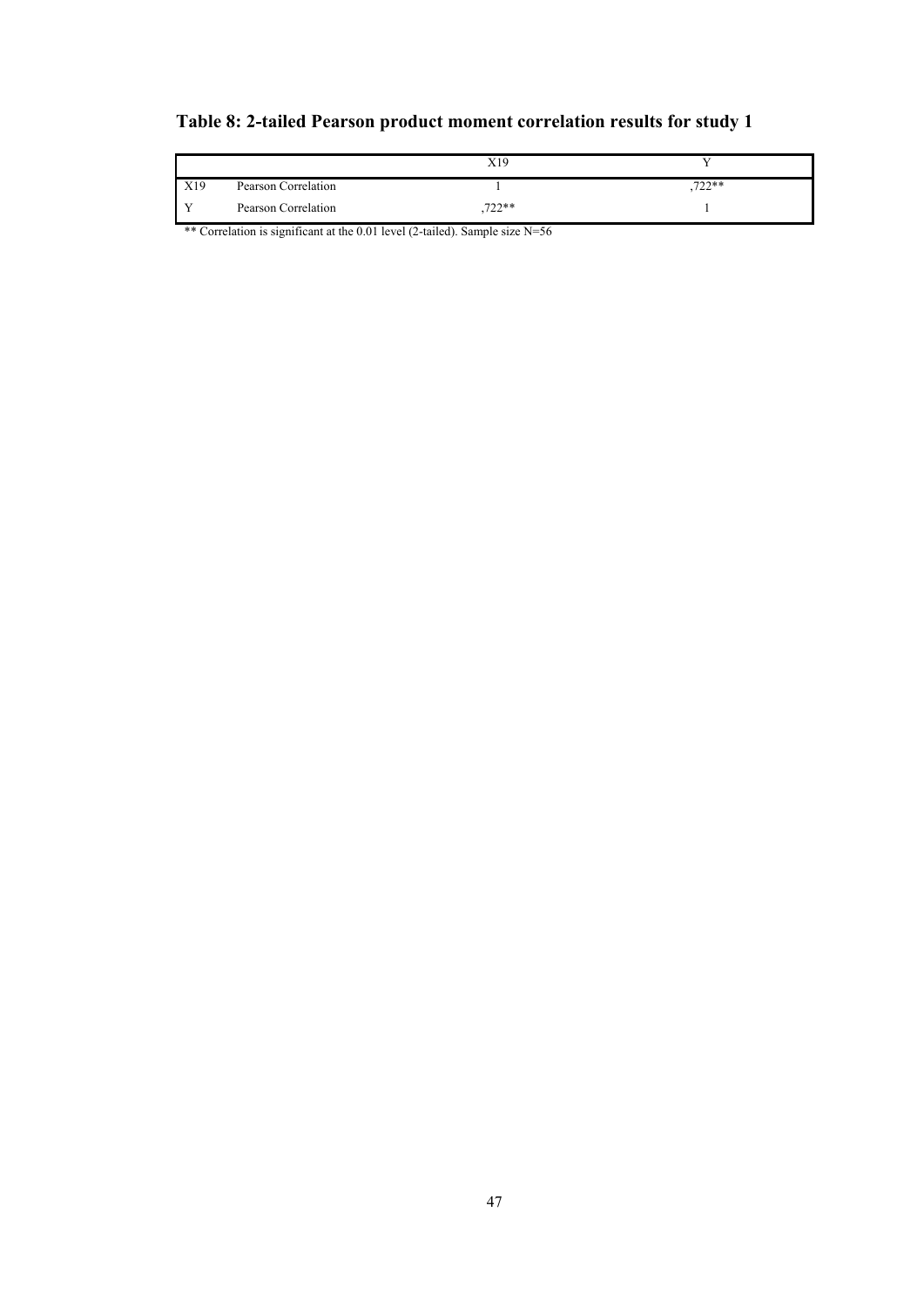# **Table 9: Descriptive statistics for D4 data set**

|           |  |  |  |  |  |  | X1 X2 X3 X4 X5 X6 X7 X8 X9 X10 X11 X12 X13 X14 X15 X16 X17 X18 X19 Y1 Y2 Y3 Y4 Y5                     |  |  |  |  |      |  |  |                        |
|-----------|--|--|--|--|--|--|-------------------------------------------------------------------------------------------------------|--|--|--|--|------|--|--|------------------------|
| Min.      |  |  |  |  |  |  |                                                                                                       |  |  |  |  | 14.0 |  |  | 13.0 4.0 12.0 0.0 11.0 |
| Max.      |  |  |  |  |  |  | 8.0 7.0 8.0 8.0 8.0 7.0 8.0 7.0 8.0 8.0 8.0 8.0 8.0 8.0 8.0 7.0 8.0 7.0 86.0 55.0 34.0 43.0 12.0 55.0 |  |  |  |  |      |  |  |                        |
| Mean      |  |  |  |  |  |  | 5.0 1.9 5.3 4.4 5.0 4.7 2.3 1.8 4.8 5.1 5.0 4.8 5.7 5.0 5.5 2.6 5.3 2.5 44.9 31.4 17.1 27.4 3.4 36.1  |  |  |  |  |      |  |  |                        |
| <b>SD</b> |  |  |  |  |  |  | 2.0 2.0 1.9 2.1 1.9 1.9 2.0 1.8 1.9 1.8 1.8 1.6 1.9 1.6 2.2 1.7 1.9 23.2 12.7 10.8 11.5 3.5 12.1      |  |  |  |  |      |  |  |                        |

Sample size N=49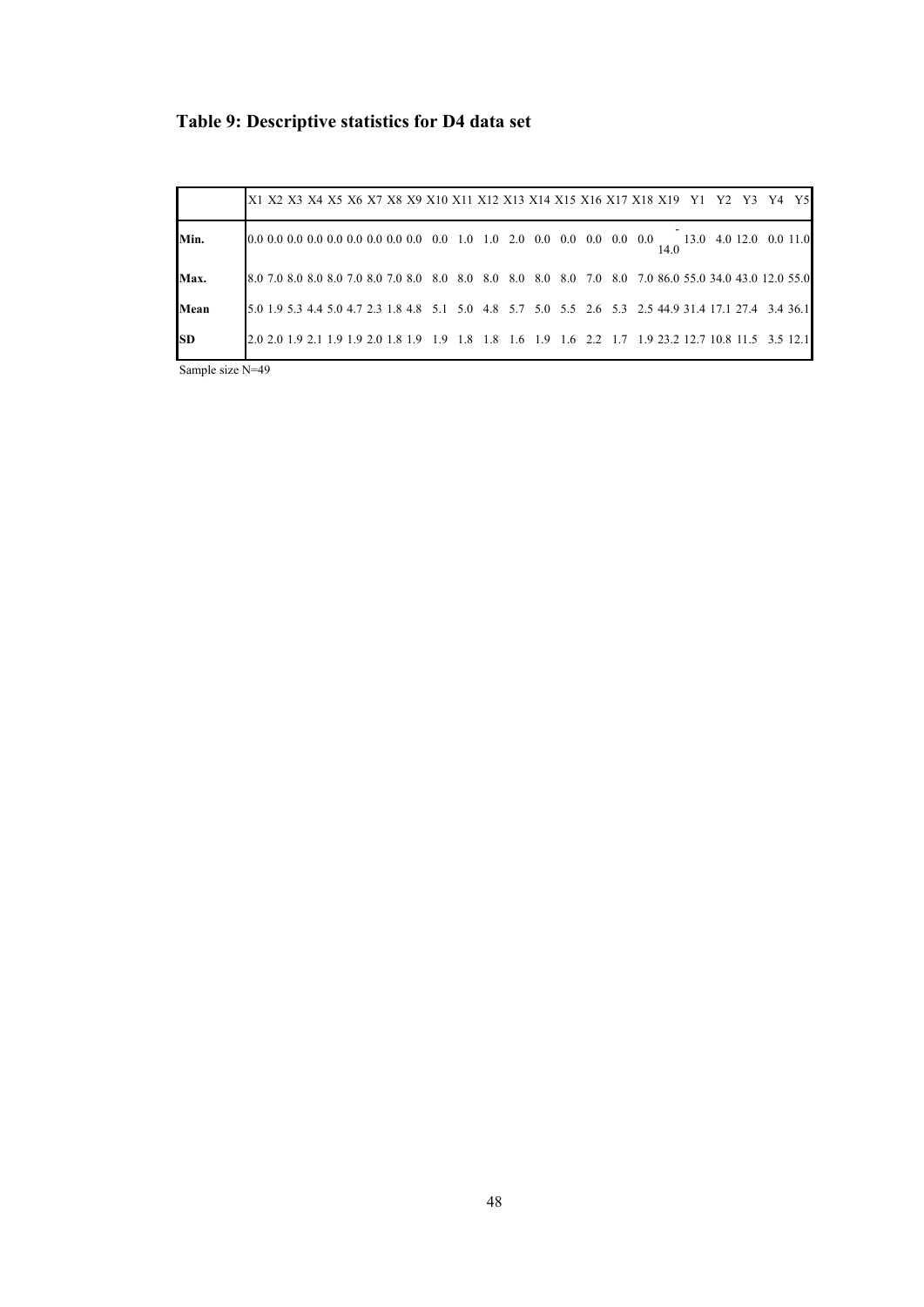|     | X19      | Y1        | Y2                | Y3                | Y4        | Y5       |
|-----|----------|-----------|-------------------|-------------------|-----------|----------|
| X19 |          | ,528      | ,460              | ,401              | ,364      | ,409     |
| Y1  | $.528**$ |           | $.766**$          | $.736**$          | $0.609**$ | $.639**$ |
| Y2  | $0**$    | $0.766**$ |                   | $0$ <sup>**</sup> | $.504**$  | $.788**$ |
| Y3  | $,401**$ | $.736**$  | $0$ <sup>**</sup> |                   | $,405**$  | $.819**$ |
| Y4  | $,364**$ | $0.609**$ | $,504**$          | $,405**$          |           | $.316*$  |
| Y5  | $,409**$ | $0.639**$ | $,788**$          | $.819**$          | $,316*$   |          |

**Table 10: 2-tailed Pearson product moment correlation results for study 2** 

\*Correlation is significant at the level 0.05 (2-tailed)

\*\*Correlation is significant at the level 0.01 (2-tailed) Sample size N=56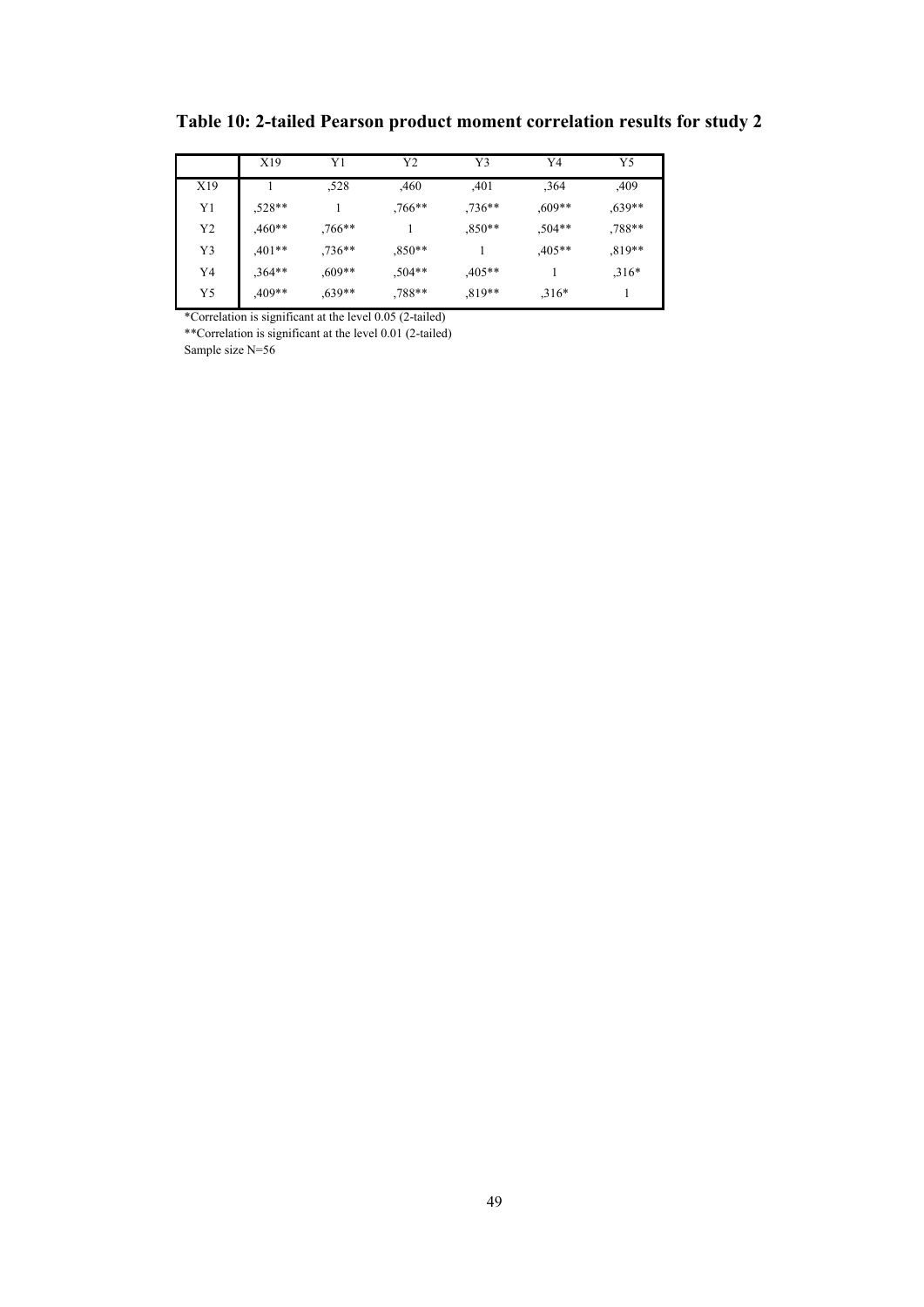| Table 11: Pearson correlation matrix for study 3 |  |  |  |  |  |  |  |
|--------------------------------------------------|--|--|--|--|--|--|--|
|--------------------------------------------------|--|--|--|--|--|--|--|

|    | Y         | Y1        | Y2        | Y3        | Y4       | Y5   |
|----|-----------|-----------|-----------|-----------|----------|------|
| Y  | 1.00      |           |           |           |          |      |
| Y1 | $0.752**$ | 1.00      |           |           |          |      |
| Y2 | $0.750**$ | $0.766**$ | 1.00      |           |          |      |
| Y3 | $0.628**$ | $0.736**$ | $0.850**$ | 1.00      |          |      |
| Y4 | $0.568**$ | $0.609**$ | $0.504**$ | $0.405**$ | 1.00     |      |
| Y5 | $0.622**$ | $0.639**$ | $0.788**$ | $0.819**$ | $0.316*$ | 1.00 |

\*Correlation is significant at the 0.05 level (2-tailed).

\*\*Correlation is significant at the 0.01 level (2-tailed).

Sample size  $N = 56$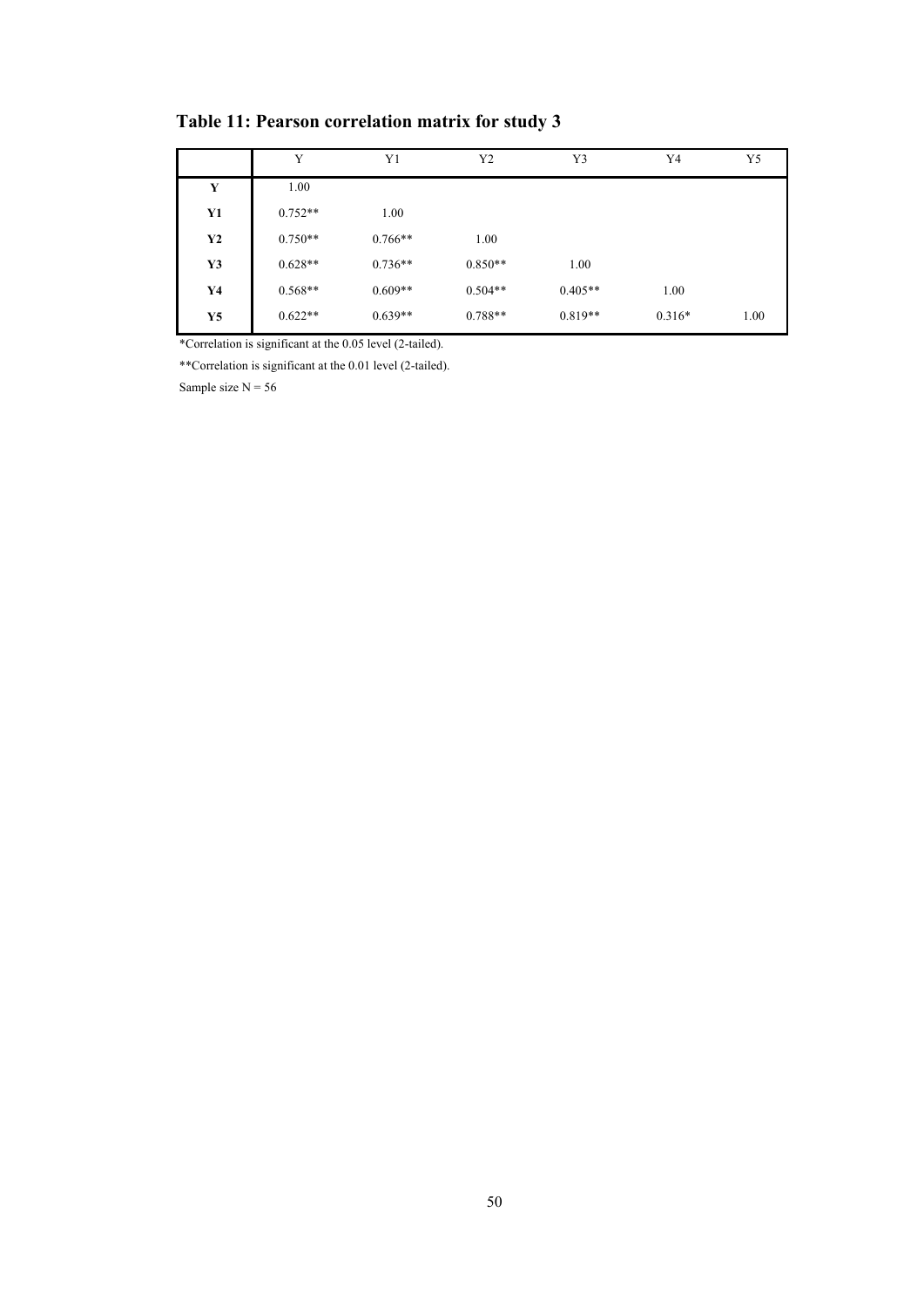# **Table 12: "ENTER" regression between Xtot and Y (emotional sensitivity)**

| Model |            | Unstandardized Coefficients |            | Standardized<br>Coefficients |          | Sig. |
|-------|------------|-----------------------------|------------|------------------------------|----------|------|
|       |            | В                           | Std. Error | Beta                         |          |      |
|       | (Constant) | $-28,409$                   | 15,841     |                              | $-1,793$ | ,079 |
|       | Y1         | 2,174                       | .284       | 722                          | 7,663    | ,000 |

a. Dependent Variable: X19